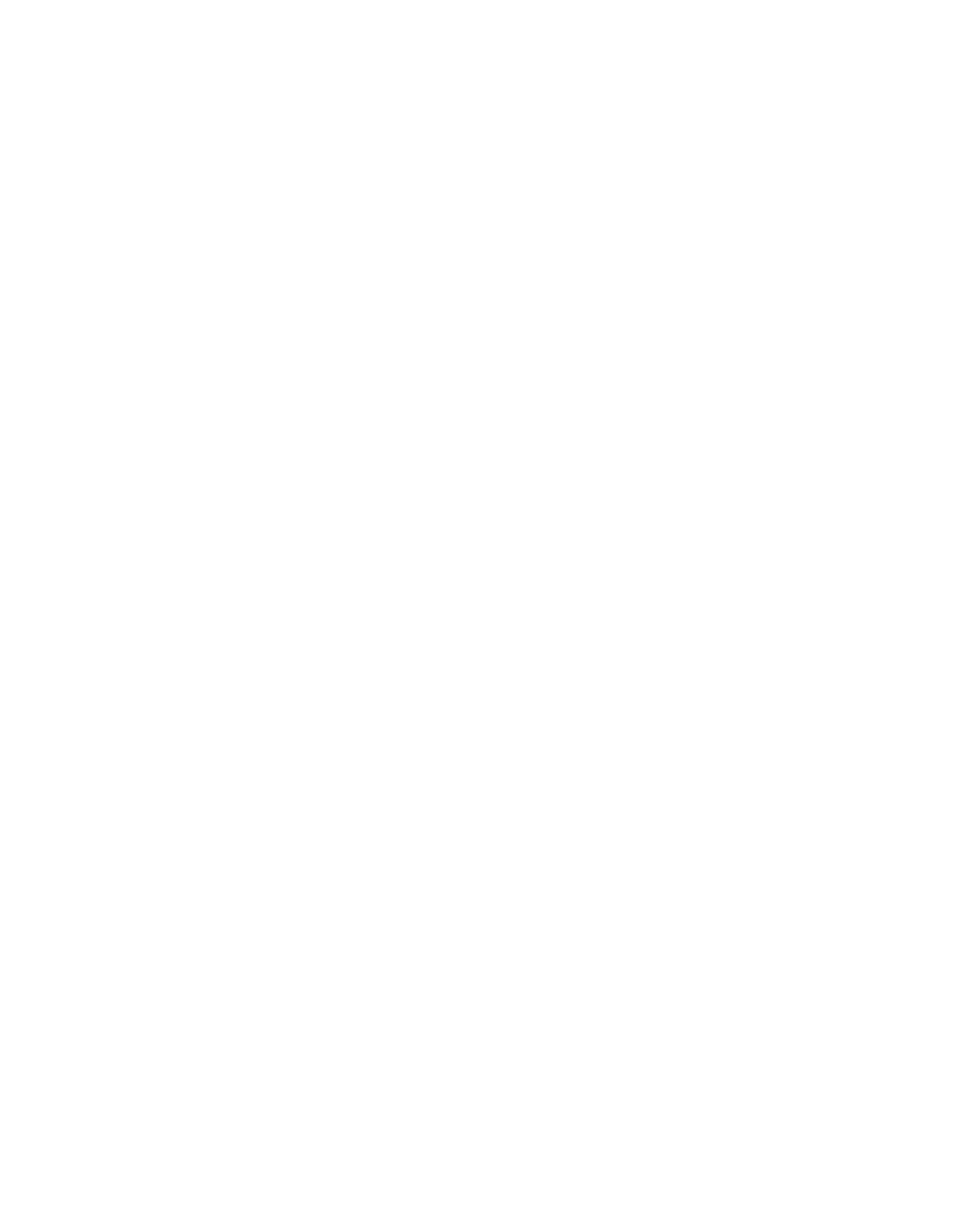# TABLE OF CONTENTS

٠

×.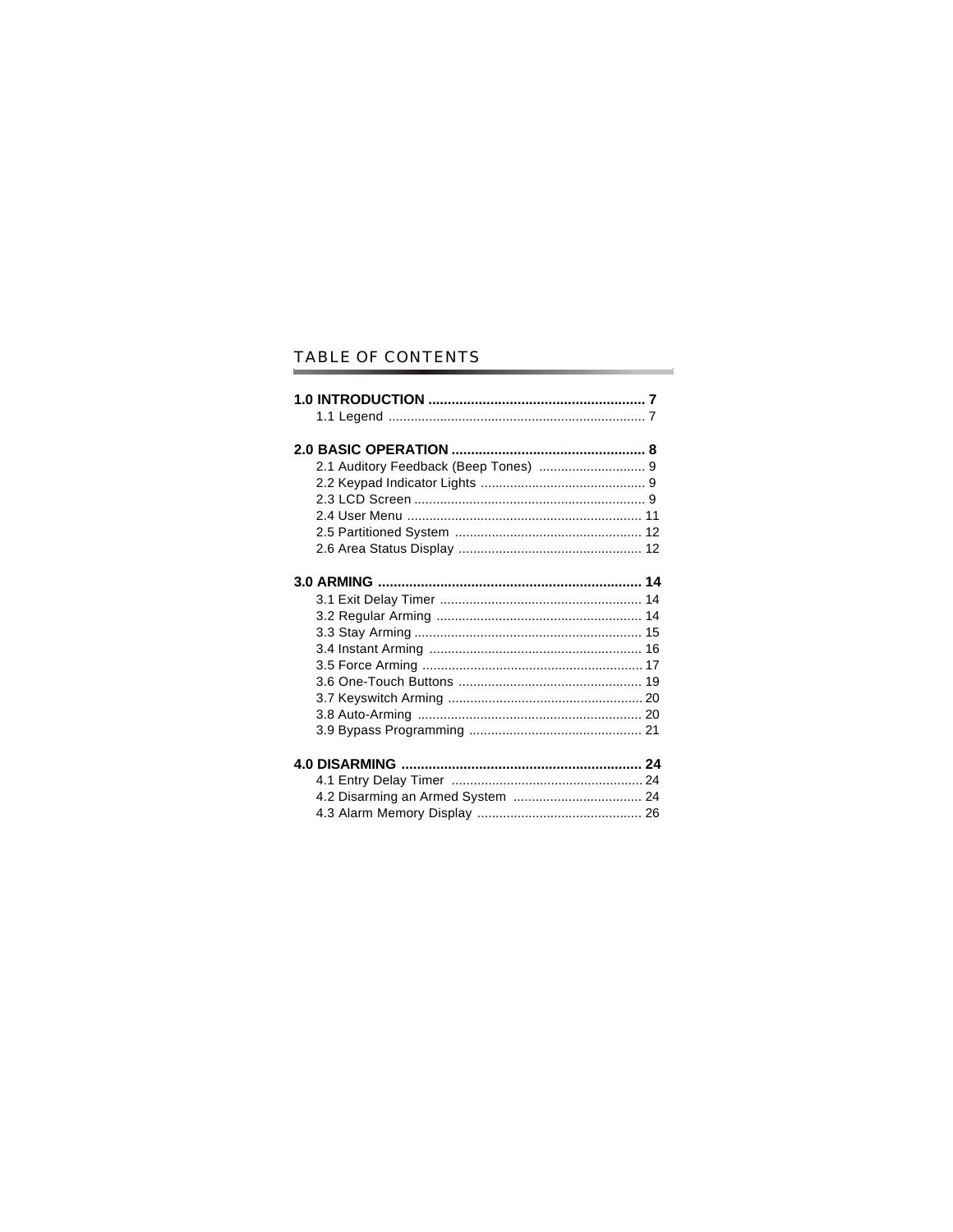| 7.1 Programmable Outputs (PGMs)  41  |  |
|--------------------------------------|--|
|                                      |  |
|                                      |  |
|                                      |  |
|                                      |  |
|                                      |  |
|                                      |  |
| 8.0 FIRE AND BURGLAR ALARMS 47       |  |
|                                      |  |
|                                      |  |
|                                      |  |
| 8.4 Minimizing Home Fire Hazards  50 |  |
|                                      |  |
|                                      |  |
|                                      |  |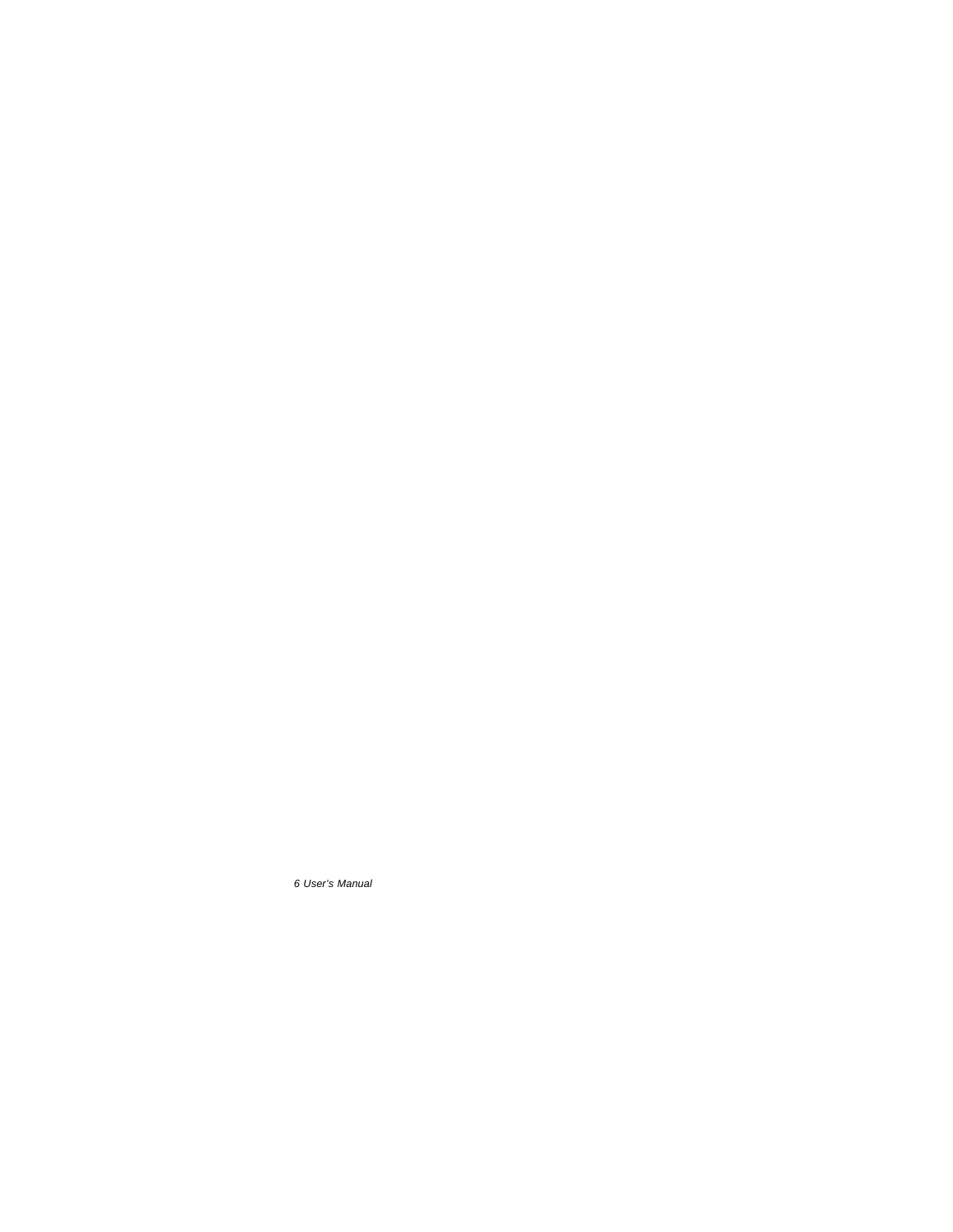### 1.0 INTRODUCTION

Your Security System is an advanced technology security system that will provide you with reliable security protection and powerful features that are easy to use. The elegant and userfriendly LCD Keypad will allow you easy access to your security system's functions and information at the touch of a button. The 32-character LCD screen will display messages and menus to guide you through the system's operations. Your installer can even customize the messages for your home or business.

Since you will communicate your instructions to your system through the keypad, please read this manual carefully and have your installer explain basic system operation.

### **1.1 LEGEND**



Indicates a warning or an important note.



Indicates useful information or tip.

[WORD] keypad.

[NUMBER] Indicates information that must be entered on the

*Italics* Indicates references to features, options or sections.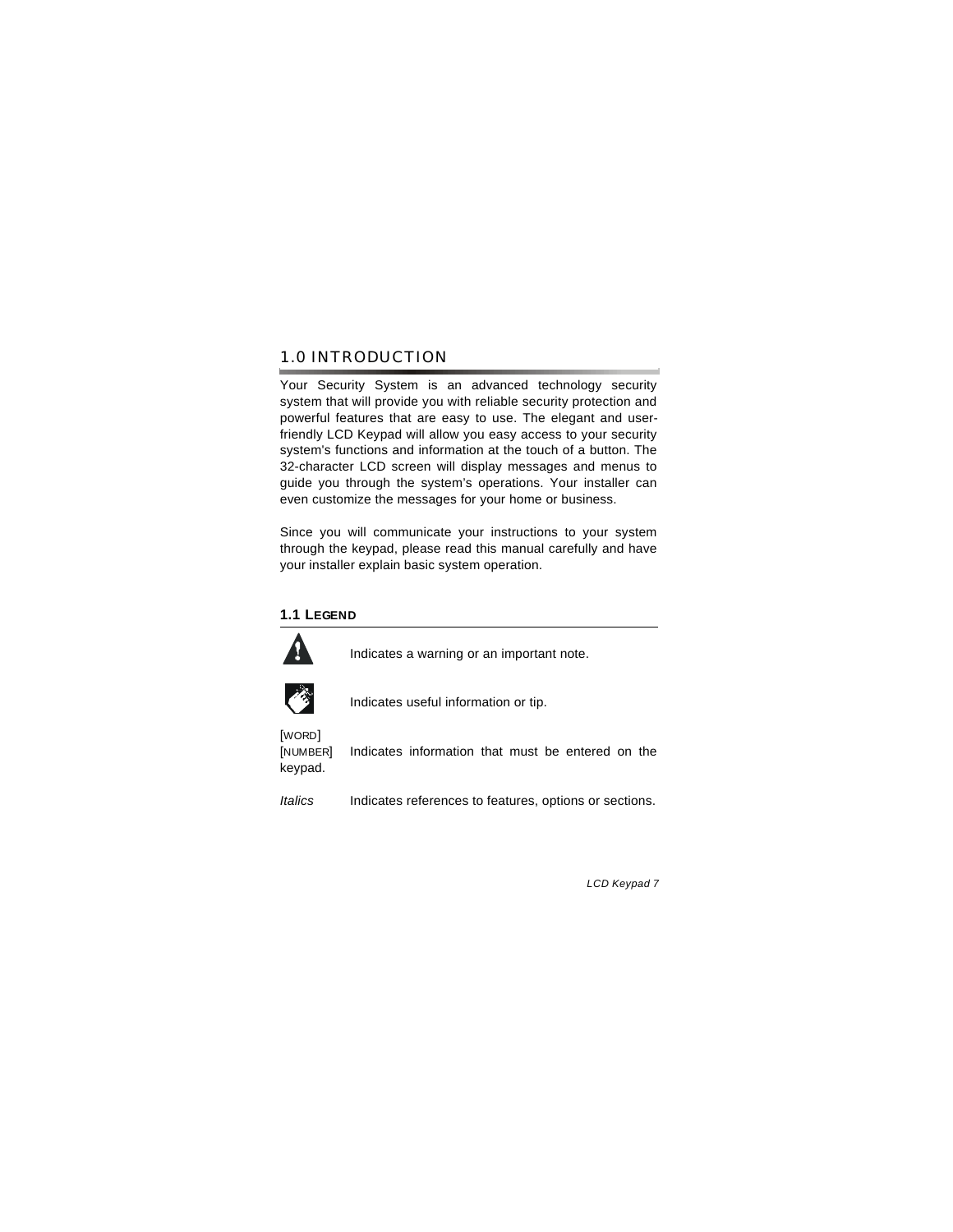### 2.0 BASIC OPERATION

Everything you need to know about your security system is clearly displayed on the large LCD screen. The menus and the prompt on the LCD screen provide simple, step-by-step instructions on how to use your system and display what is occurring in your system. The following sections will introduce you to the roles of the buttons, the lights, and messages on your LCD Keypad.

#### **Figure 2-1: Basic Overview**



#### **ACTION BUTTONS:**

Each button's function is explained in the following sections of the manual.

(Susan) Erases current data entry or reverts to the preceding step. **ENTER** Serves current data and axits current menu.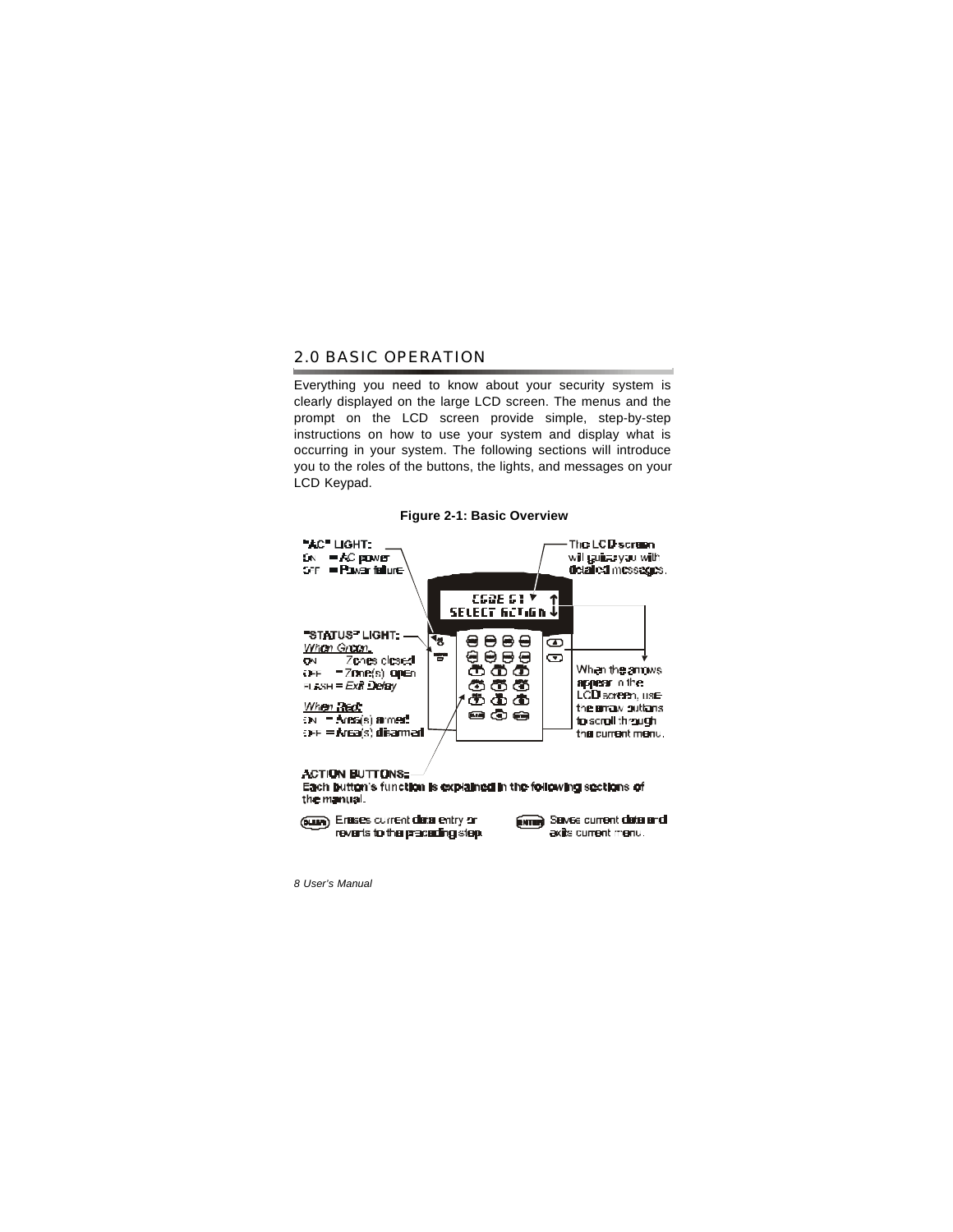### **2.1 AUDITORY FEEDBACK (BEEP TONES)**

When you enter information on the keypad, the keypad will guide you with beep tones to communicate acceptance or rejection of your entries.

**Confirmation Beep**: When an operation (i.e. arming/disarming) is successfully entered or when the system switches to a new status/mode, the keypad emits an intermittent beep tone ("BEEP-BEEP-BEEP-BEEP-BEEP").

**Rejection Beep**: When the system reverts to previous status, or when an operation is incorrectly entered, the keypad emits a tone ("BEEEEEEEEEEP").

### **2.2 KEYPAD INDICATOR LIGHTS**

The state of the two colored lights on the keypad (see Figure 2-1 page8) represents a specific condition in your system.

#### **2.3 LCD SCREEN**

The LCD (liquid crystal display) is a 32-character screen that communicates messages, instructions, and the status of your system. The backlight, contrast, and scrolling speed are adjustable (see section 7.2). Your installer can customize many of the messages to suit your needs.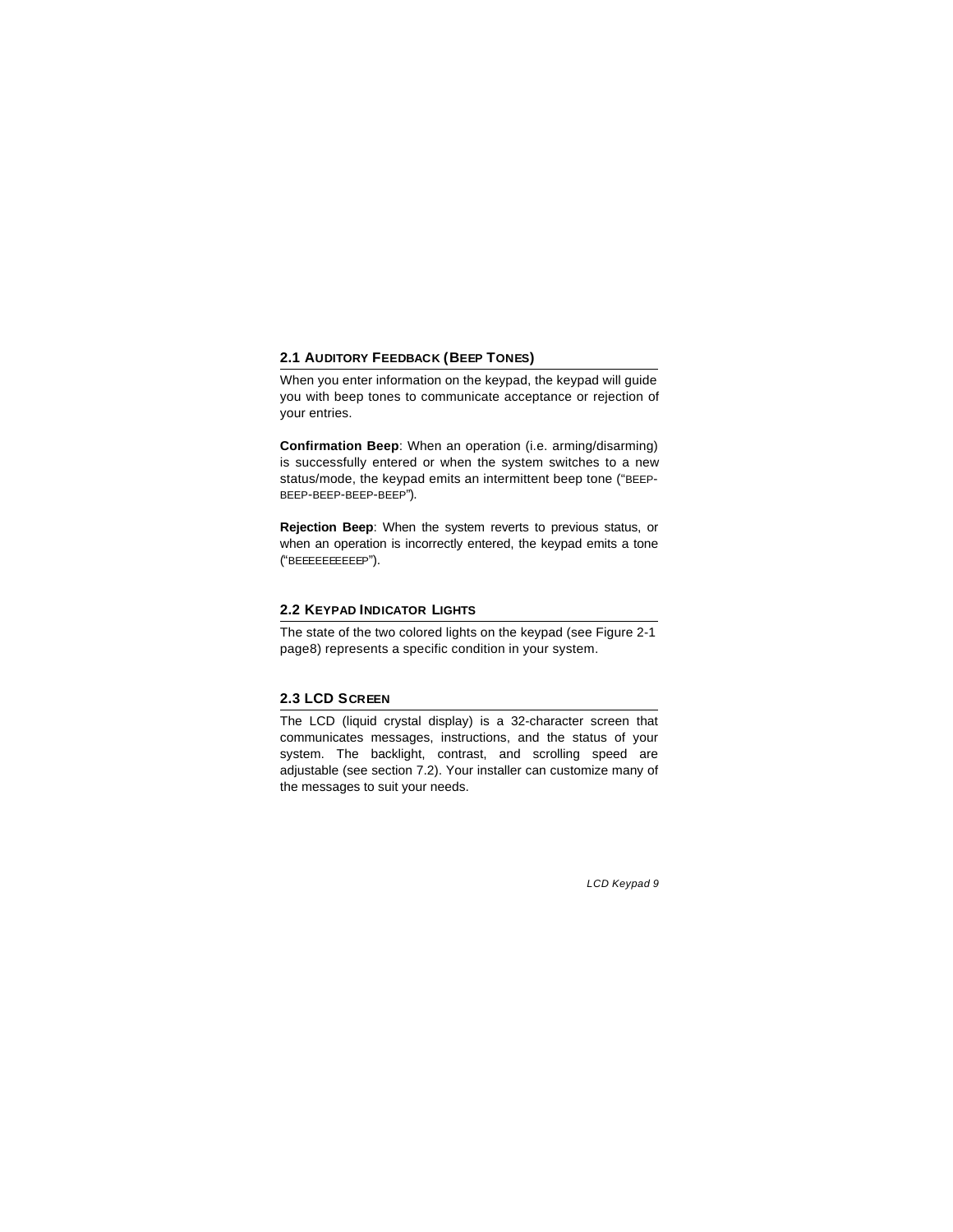#### *2.3.1 Normal Mode*

When no actions are being performed on the keypad, the keypad will remain in Normal Mode as shown in Figure 2-2 on page10 and will automatically display:

- The current status of the zones for every area the keypad is assigned
- The *Alarm Memory Display* (see section 4.3) if any alarms have occurred
- The *Trouble Display* (see section 6.0) if any troubles are occurring
- The current state of the *Indicator Lights*

# **Figure 2-2: Normal and Confidential Mode**

| PHENUOX FRAICS    |
|-------------------|
| 1999/11/25 29.881 |
|                   |

Persoax Femily' and the time & cate, as well as scroll the system, zone and houblestatus for every area to which the keyped is a gred



In Conferntial Mode, the LCD screen will only display Confidential and the time & date (as shown). Depending on how your keypad was programmed, Normal Mode will only sopear cross a button is pressed or a User Acuess Code is entered.

#### *2.3.2 Confidential Mode*

The installer can program keypads not to display the status of your system automatically by changing the LCD screen to Confidential Mode. In Confidential Mode:

- The zones and status messages will NOT be displayed
- The *Indicator Lights* will not illuminate
- Depending on how your keypad was programmed by the installer, you must either press a button or enter your *User Access Code* to illuminate the *Indicator Lights* and activate *Normal Mode*.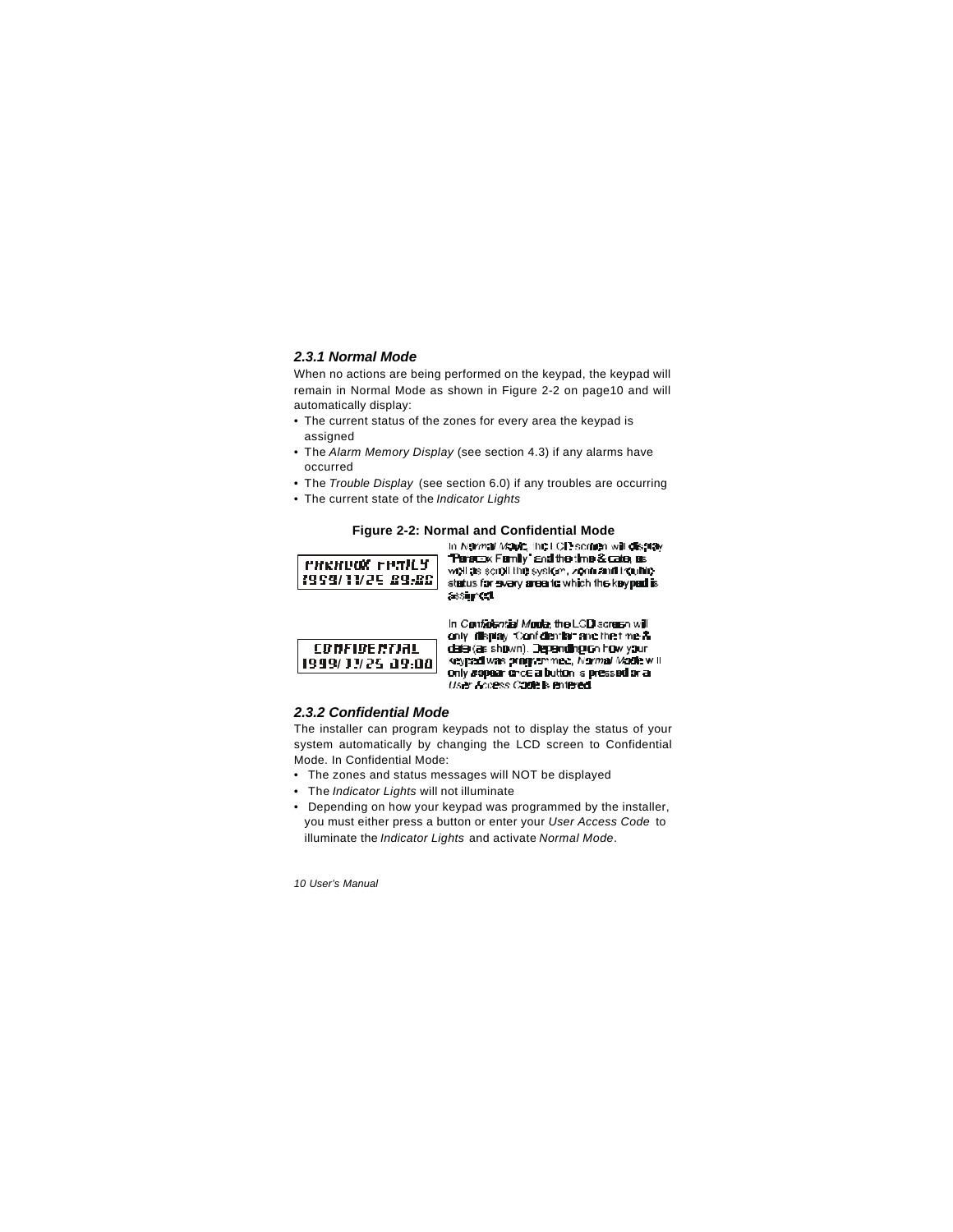### **2.4 USER MENU**

Once you enter your *User Access Code* and are granted access to the system, the LCD screen will display the *User Menu* as shown in Figure 2-3. From this menu you can access various features and other menus. Depending on the *User Options* programmed on your *User Access Code*, you will have access to some or all of the features and menus in the *User Menu*.

Press the desired *Action Button* (see Figure 2-1, page8), or scroll through the menu by using the  $\textcircled{\texttt{A}}$  and  $\textcircled{\texttt{F}}$  buttons on the right of the keypad and press the **@map** button. Once you have completed an action (i.e. arming, disarming, etc.), the LCD screen will return to *Normal Mode*.

#### **Figure 2-3: User Menu**



Enter your access code. If the code is valid, the LCD screen will briefly display *PhLID* CDDE

User Menu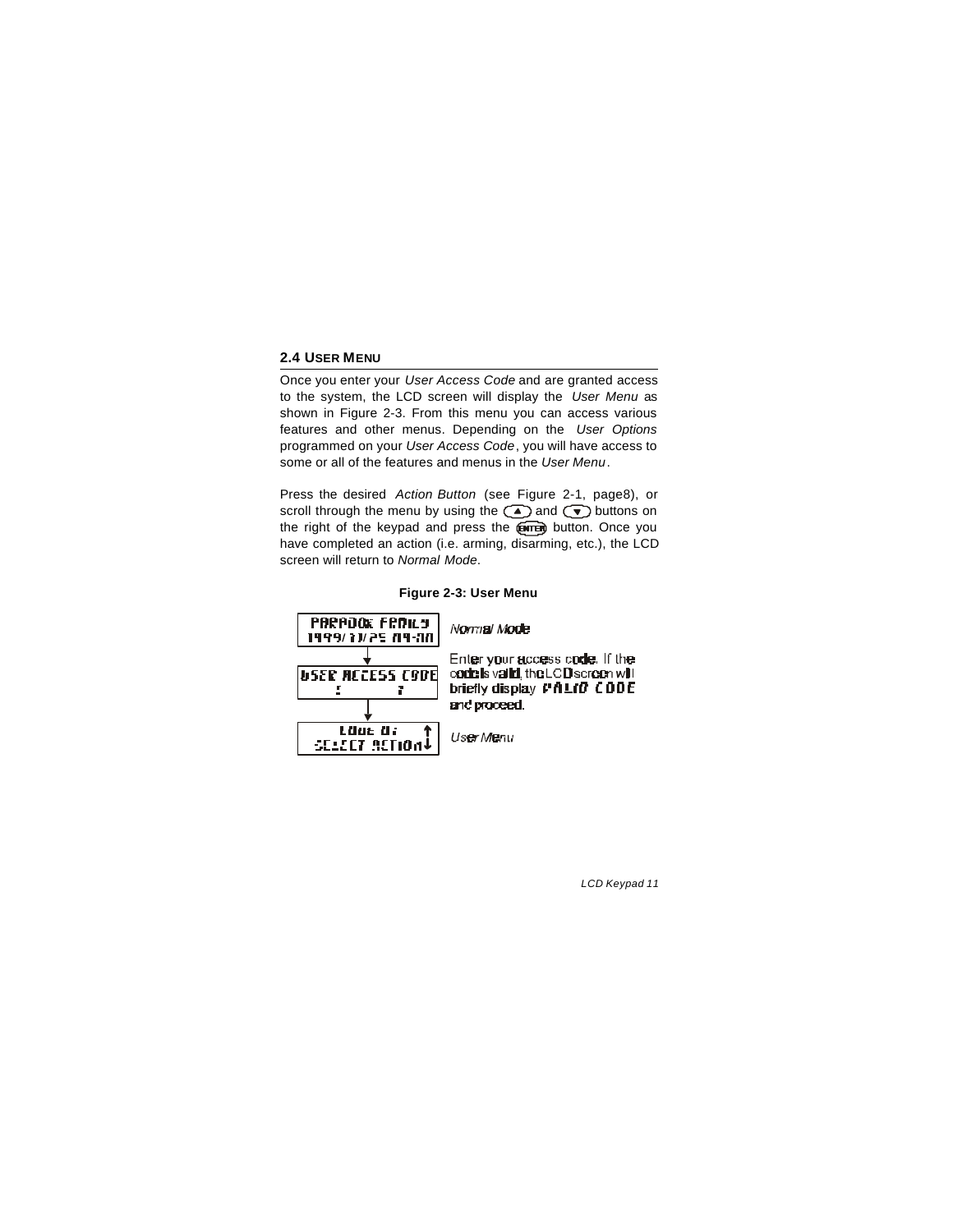#### *2.4.1 Multiple-action*

The Multiple-action feature permits you to complete more than one action after entering the User Menu. If your installer has enabled this feature, the LCD screen will return to the User Menu after each action so you may perform another action without re-entering your *User Access Code.* Press the **CLEAN** button to exit the User Menu.

#### **2.5 PARTITIONED SYSTEM**

Your installer can design your system to recognize up to four separate protected areas. A separated system is called a Partitioned System, which can be useful in situations where shared security systems are more practical. For example, a company that has both an office area and a warehouse area can arm and disarm each area separately and control the access to each area. Therefore, one person may have access to only one area, whereas another person may have access to all areas. Access to the areas is determined by the *User Access Code*.

#### **2.6 AREA STATUS DISPLAY**

In Area Status Display you will be able to see the status of the areas in a *Partitioned System* (see section 2.5) for the area(s) the keypad is assigned. If your LCD screen is in *Confidential Mode* (see section 2.3.2), you must first press a button or enter your *User Access Code* to activate *Normal Mode* depending on how your keypad is programmed.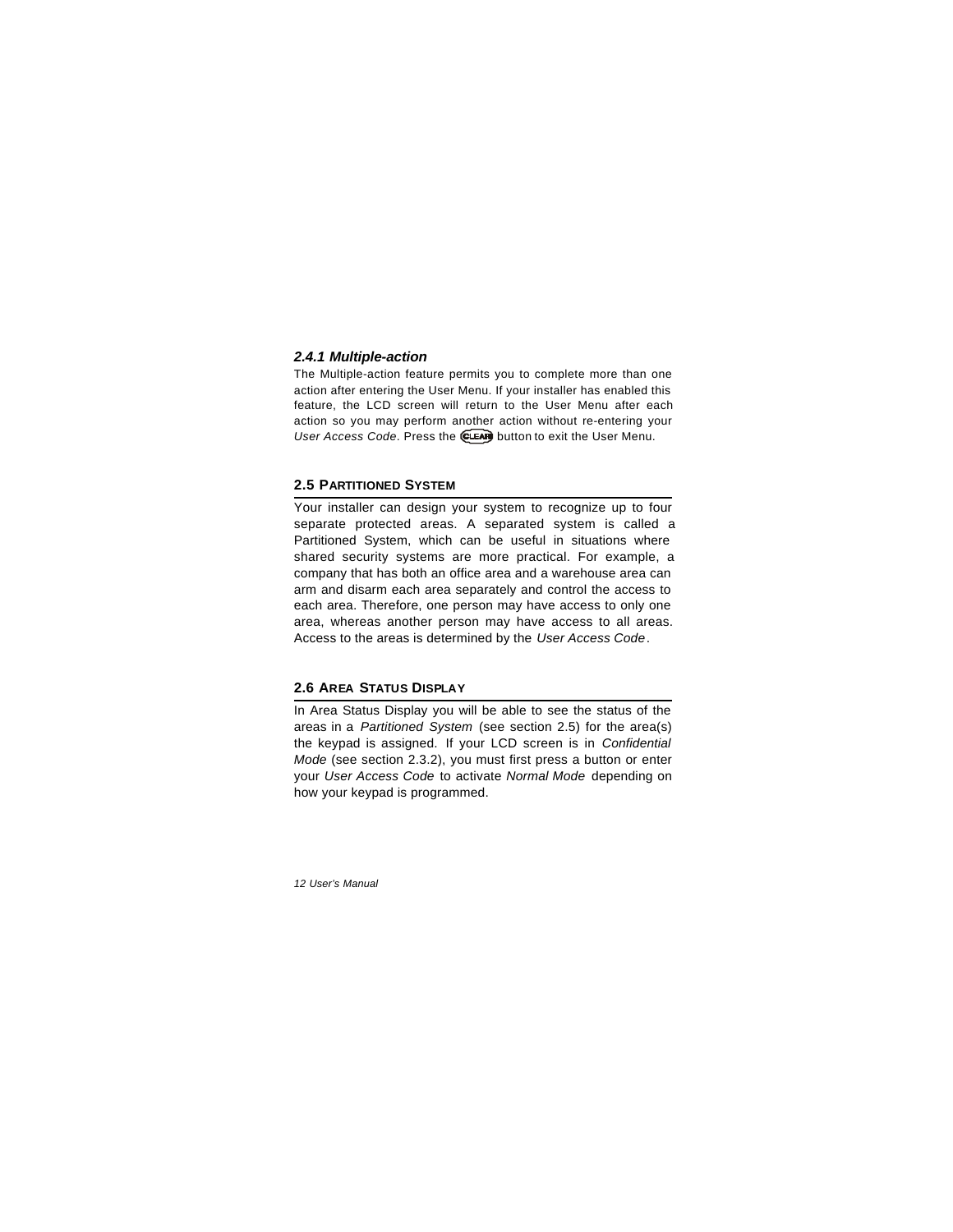

In Area Status Display the following will scroll on the LCD screen:

- • *"ready"* if all zones in the selected area are closed
- • *"not ready"* if zones in the selected area are open
- open zones within that area
- • *"Trouble(s)"* (see section 6.0) if a trouble has occurred
- • *"Alarms in Memory"* (see section 4.3) if an alarm has occurred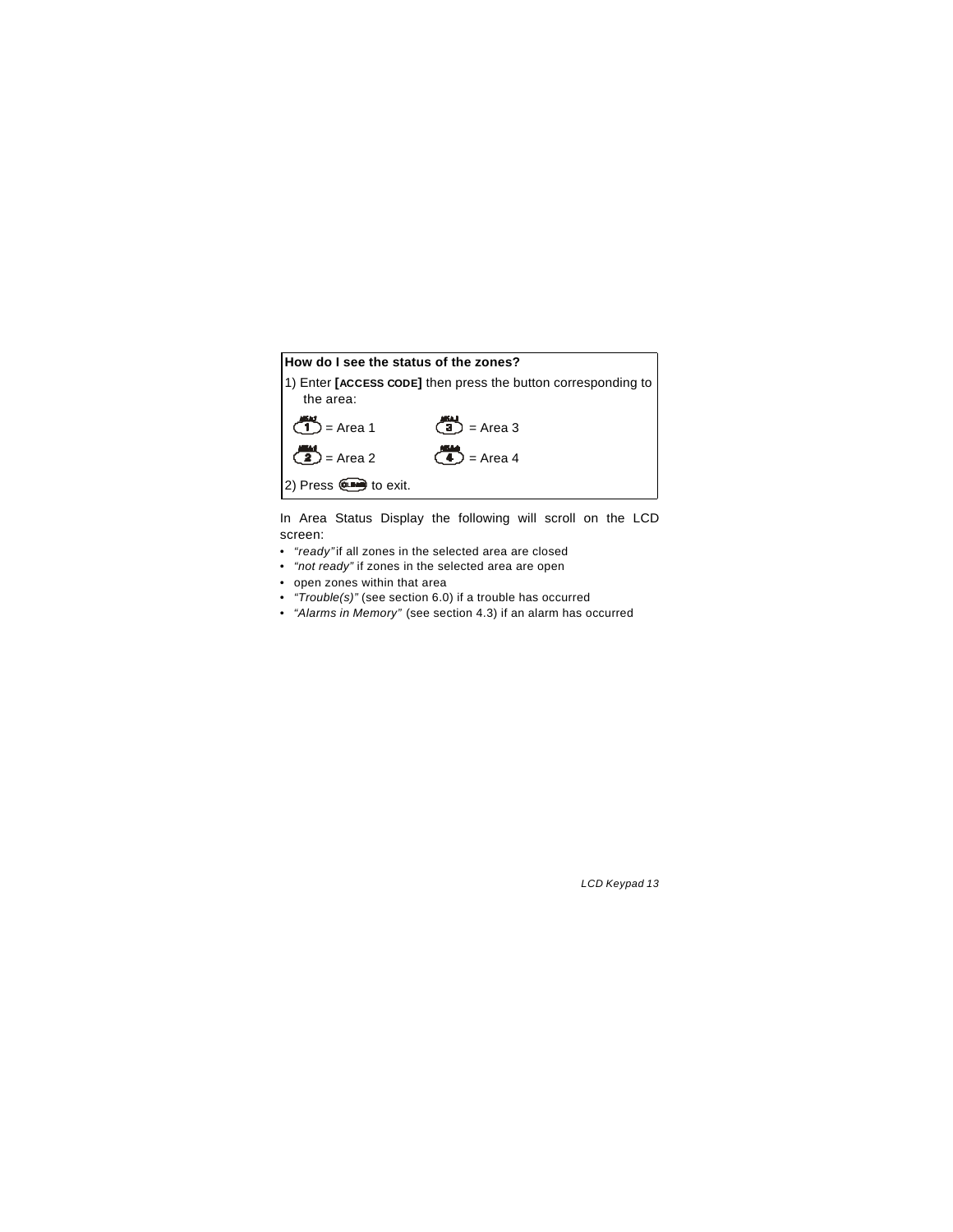### 3.0 ARMING

When the system is armed, the alarm system will respond to any breach in the zones according to the zone's programming. For example, if someone opens a window that is armed, the alarm system will trigger the alarm and can alert your Security Company.

### **3.1 EXIT DELAY TIMER**

When you arm the system, it will start the Exit Delay Timer to provide you with enough time to exit the protected area before the system is armed. The *Status Light* will flash green while the time elapses.

The timer can be assigned different time limits and the keypad can be programmed to display the time remaining and/or beep while the time elapses on the timer. Discuss these options with your installer.

### **3.2 REGULAR ARMING**

This method is used for the everyday arming of the system. All zones within the protected area must be closed to arm the system. To check the status of the zones in each area, refer to section 2.6 *Area Status Display*.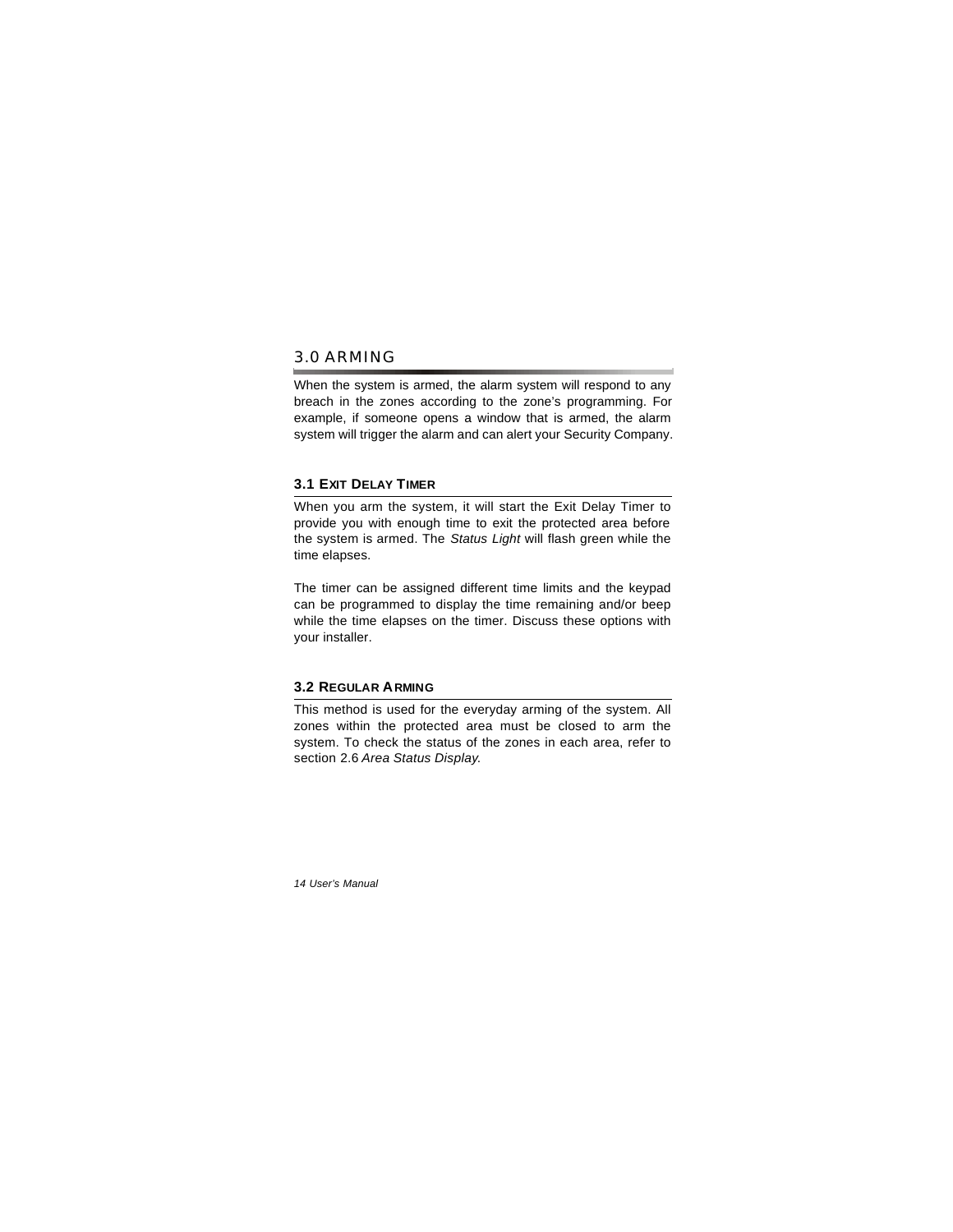### **How do I Regular Arm the system?**

1) Enter your **[ACCESS CODE]**.

- *After Confirmation Beep, "Valid Code" should appear.*
- 2) Press the  $\boxed{\phantom{a}\phantom{\,}\bullet\phantom{\,}\bullet\phantom{\,}\bullet\phantom{\,}\bullet\phantom{\,}\bullet\phantom{\,}\bullet\phantom{\,}\bullet\phantom{\,}\bullet\phantom{\,}\bullet\phantom{\,}\bullet\phantom{\,}\bullet\phantom{\,}\bullet\phantom{\,}\bullet\phantom{\,}\bullet\phantom{\,}\bullet\phantom{\,}\bullet\phantom{\,}\bullet\phantom{\,}\bullet\phantom{\,}\bullet\phantom{\,}\bullet\phantom{\,}\bullet\phantom{\,}\bullet\phantom{\,}\bullet\phantom{\,}\bullet\phantom{\,}\bullet\phantom{\,}\bullet\phantom{\,}\bullet\phantom{\,}\bullet\phantom{\,$

If you have access to more than one area, press the area's number, press the  $\circled{1}$  button for all areas, or use the  $\textcircled{\textsf{A}}$  and  $\textcircled{\textsf{F}}$  buttons and press  $\textcircled{\textsf{H}}$  when the area you want to arm appears.

*After the Confirmation Beep, "Regular Arming" should appear on the LCD screen and the exit delay timer will begin the countdown to arming.*



If enabled by the installer, the One-Touch Buttons (section 3.6) or a keyswitch (section 3.7) can also be used to arm the area.

### **3.3 STAY ARMING**

Stay Arming will partially arm your system to permit you to remain in the protected area. Based on your instructions, your installer will program specific zones as Stay Zones. These zones will not arm when you Stay Arm. For example, you can arm your doors and windows at home without arming the motion detectors so you will be protected while you sleep. Only *User Access Codes* with the *Stay and Instant Arm* option enabled can Stay Arm the system. Also, see section 3.8 Auto-Arming for another everyday arming option.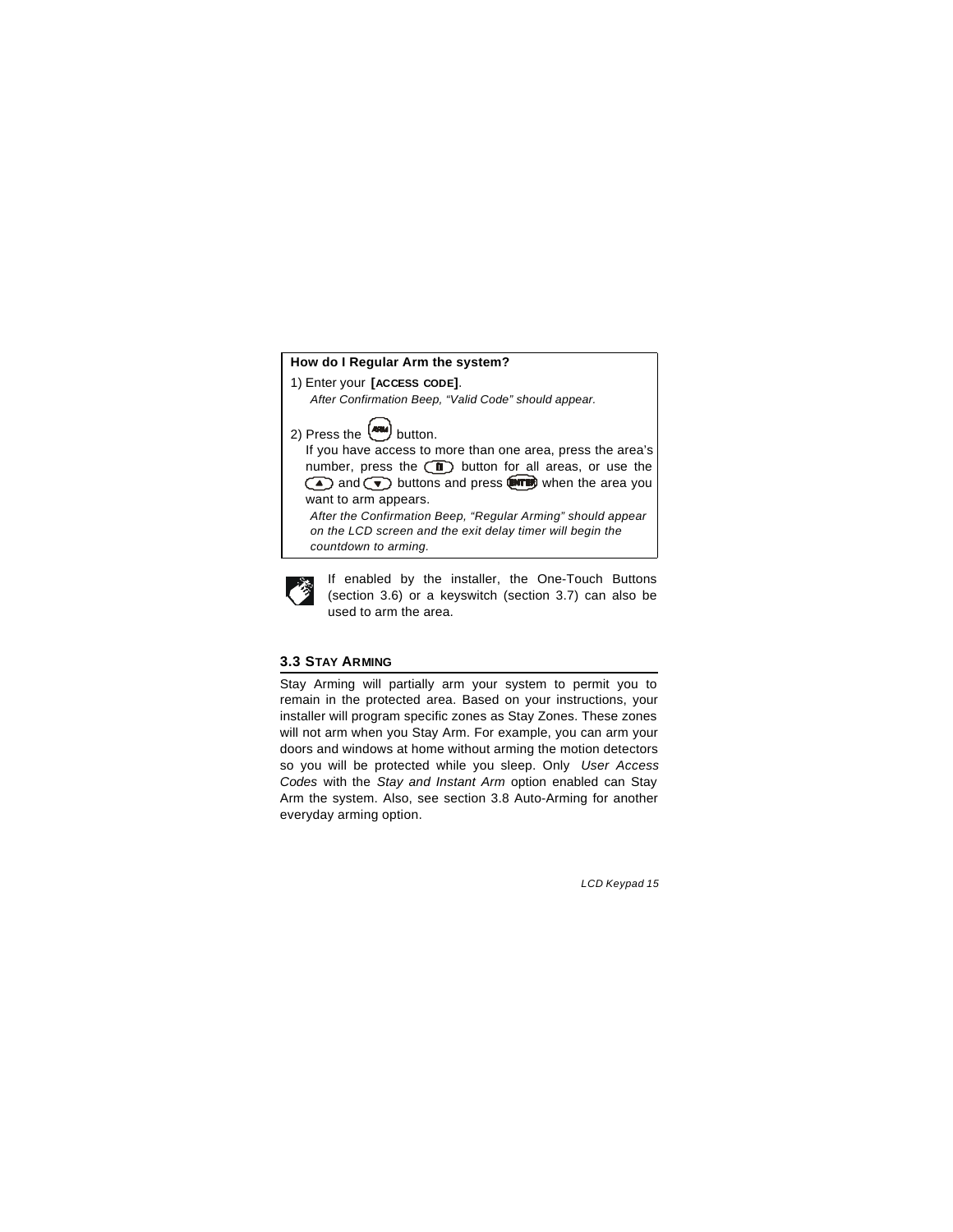### *3.3.1 Stay Arming with Delay*

*Stay Arming with Delay* functions like Stay Arming except the installer can program armed zones with an *Entry Delay Timer*. If these zones are accidently triggered, the timer will start to allow you time to disarm the area(s).

#### **How do I Stay Arm?**

1) Enter your **[ACCESS CODE]**. *After Confirmation Beep, "Valid Code" should appear.*

2) Press  $\Box$  button. If you have access to more than one area, press the area's number, press the  $\circled{c}$  button for all areas, or use the  $\circled{A}$  and  $\circled{v}$  buttons and press  $\circled{m}$  when the area you want to Stay Arm appears. *After the Confirmation Beep, "Stay Arming" should appear on* 

*the LCD screen and the exit delay timer will begin.* 



If enabled by the installer, the One-Touch Buttons (section 3.6) or a keyswitch (section 3.7) can be used to arm the area.

### **3.4 INSTANT ARMING**

This feature is similar to *Stay Arming*. Instant Arming will partially arm your system to permit you to remain in the protected area, but all zones, including the entry/exit point, are changed to instant alarm zones. Therefore, if any armed zone is breached, the alarm will instantly be triggered. Only *User Access Codes* with the *Stay and Instant Arm* option enabled will be able to Instant Arm.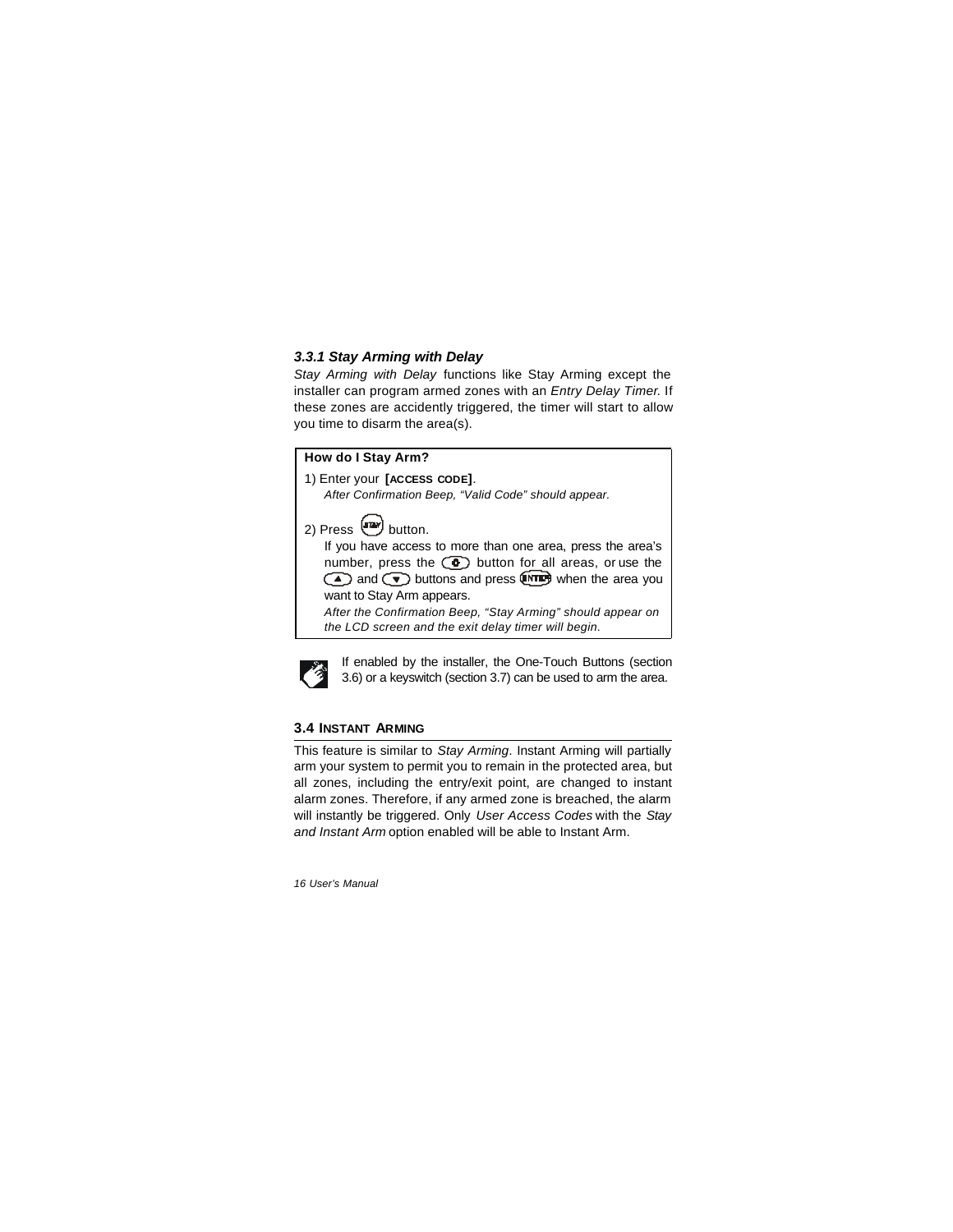#### *3.4.1 Instant Arming with Delay*

*Instant Arming with Delay* functions like Instant Arming except the installer can program certain armed zones within the protected area(s) with an *Entry Delay Timer*. If these zones are accidently triggered, the timer will start to allow you enough time to disarm the area(s).

### **How do I Instant Arm?**

- 1) Enter your **[ACCESS CODE]**.
	- *After Confirmation Beep, "Valid Code" should appear.*
- 2) Press the  $\overline{3}$  button.

If you have access to more than one area, press the area's number, press the  $\textcircled{\tiny{1}}$  button for all areas, or use the  $\textcircled{\tiny{2}}$ and  $\left(\overline{\bullet}\right)$  buttons and press  $\overline{\bullet\bullet\bullet}$  when the area you want to Instant arm appears.

*After the Confirmation Beep, "Instant Arming" will appear briefly on LCD screen and the exit delay timer will begin.* 



If enabled by the installer, the One-Touch Buttons (section 3.6) or a keyswitch (section 3.7) can also be used to arm the area.

### **3.5 FORCE ARMING**

Force Arming allows you to arm your system when specific zones are open. Certain zones can be programmed by the installer to remain unarmed when you initiate Force Arming. Once the open zone is closed, however, the system will then arm it as well. Only *User Access Codes* with the *Force Arm* option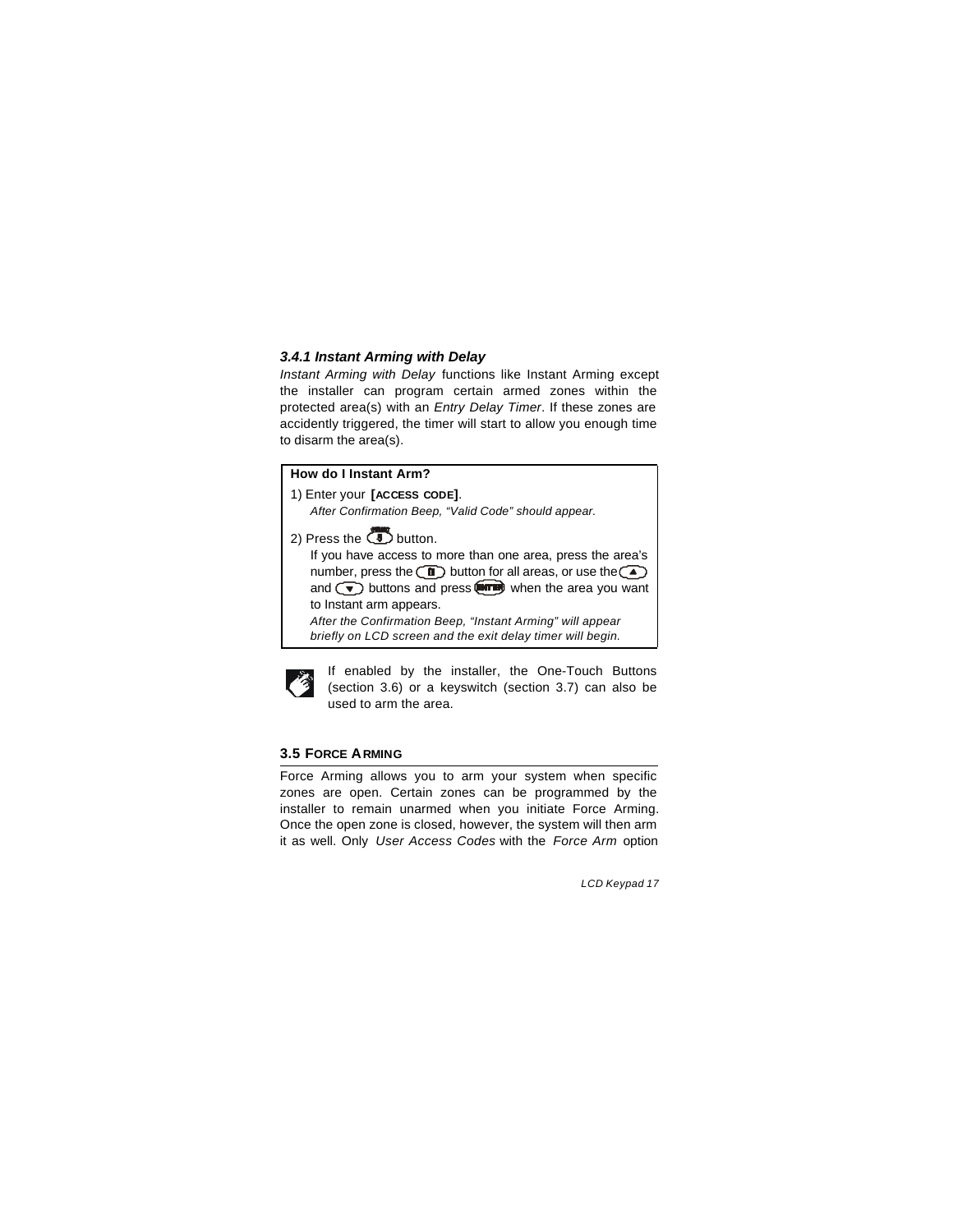enabled can Force Arm the system. This feature is commonly used when a motion detector is protecting an area that is occupied by a keypad. During Force arming, the motion detector will remain unarmed until you exit the area that it protects. The system will then arm the motion detector.

| How do I Force Arm?                                                                                                                                                                                                                                                                                                                                                                                                                                    |
|--------------------------------------------------------------------------------------------------------------------------------------------------------------------------------------------------------------------------------------------------------------------------------------------------------------------------------------------------------------------------------------------------------------------------------------------------------|
| 1) Enter your [ACCESS CODE].                                                                                                                                                                                                                                                                                                                                                                                                                           |
| After Confirmation Beep, "Valid Code" should appear.                                                                                                                                                                                                                                                                                                                                                                                                   |
| 2) Press the $\left[\frac{1}{2}, \frac{1}{2}\right]$ button.<br>If you have access to more than one area, press the area's<br>number, press the $\circled{e}$ button for all areas, or use the<br>and $\textcircled{\textsf{r}}$ buttons and press $\textcircled{\textsf{r}}$ when the area you<br>want to Force Arm appears.<br>After the Confirmation Beep, "Force Arming" will appear<br>briefly on LCD screen and the exit delay timer will begin. |



If enabled by the installer, the One-Touch Buttons (section 3.6) or a keyswitch (section 3.7) can also be used to arm the area.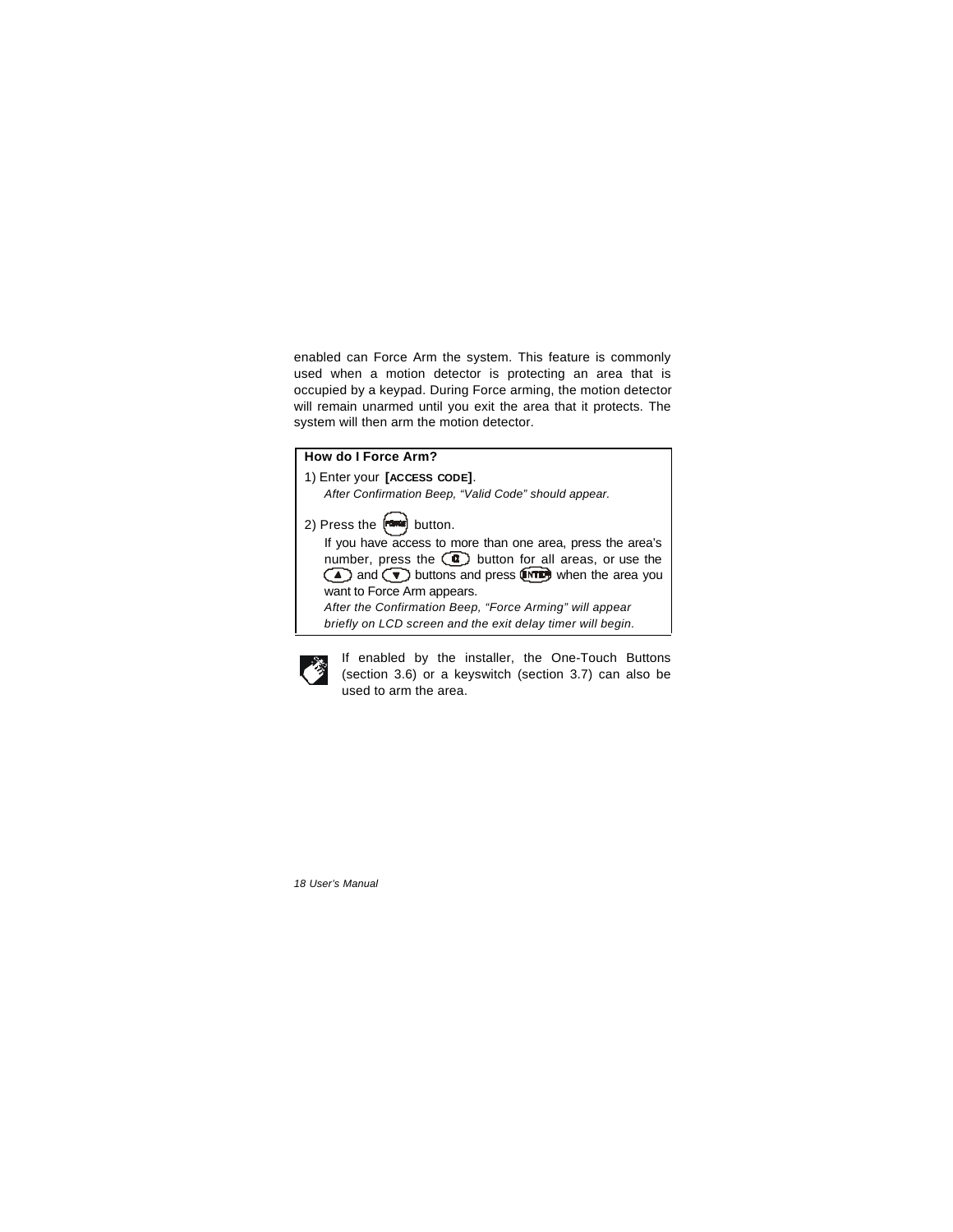### **3.6 ONE-TOUCH BUTTONS**

At the touch of a button you can view the *Area Status Display* (see section 2.6) for a *Partitioned System* (see section 2.5).

Press and hold:



 $(1)$   $(2)$  To view each protected area<br> $(2)$   $(3)$   $(4)$  in a *Partitioned* System

Your installer can also program your system to respond to certain features with just a touch of a button. You will then have access to the following features without using your *User Access Code* by pressing and holding the desired button.



For more information on these features, please refer to their sections.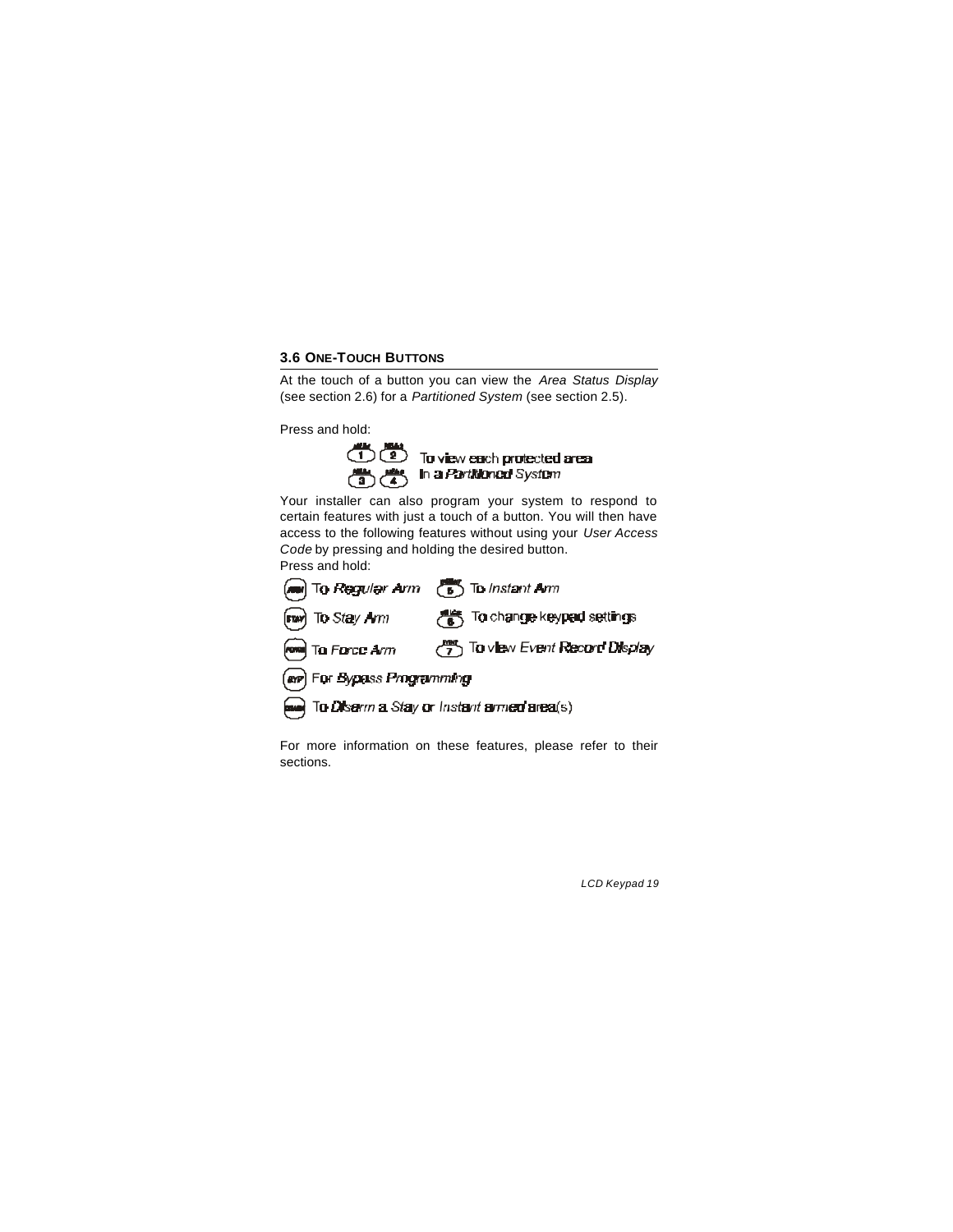### **3.7 KEYSWITCH ARMING**

Your installer can add a keyswitch to arm and disarm your system. The keyswitch can be programmed to *Regular*, *Stay*, *Force*, or *Instant Arm*, and *Disarm* a specific area. The keyswitch will also be programmed by the installer to function as a Maintained or Momentary keyswitch.

### *3.7.1 Maintained Keyswitch*

To arm the system, place in the "on" position. To disarm the system, place in the "off" position.

#### *3.7.2 Momentary Keyswitch*

To arm the system, place in the "on" position briefly then place it back in the "off" position. Repeating this process will disarm the system.

#### **3.8 AUTO-ARMING**

Your installer can program your system to allow you to arm your system automatically if specific conditions occur.

#### *3.8.1 Timed Auto-Arming*

If enabled, you can set the time that an area will arm itself automatically.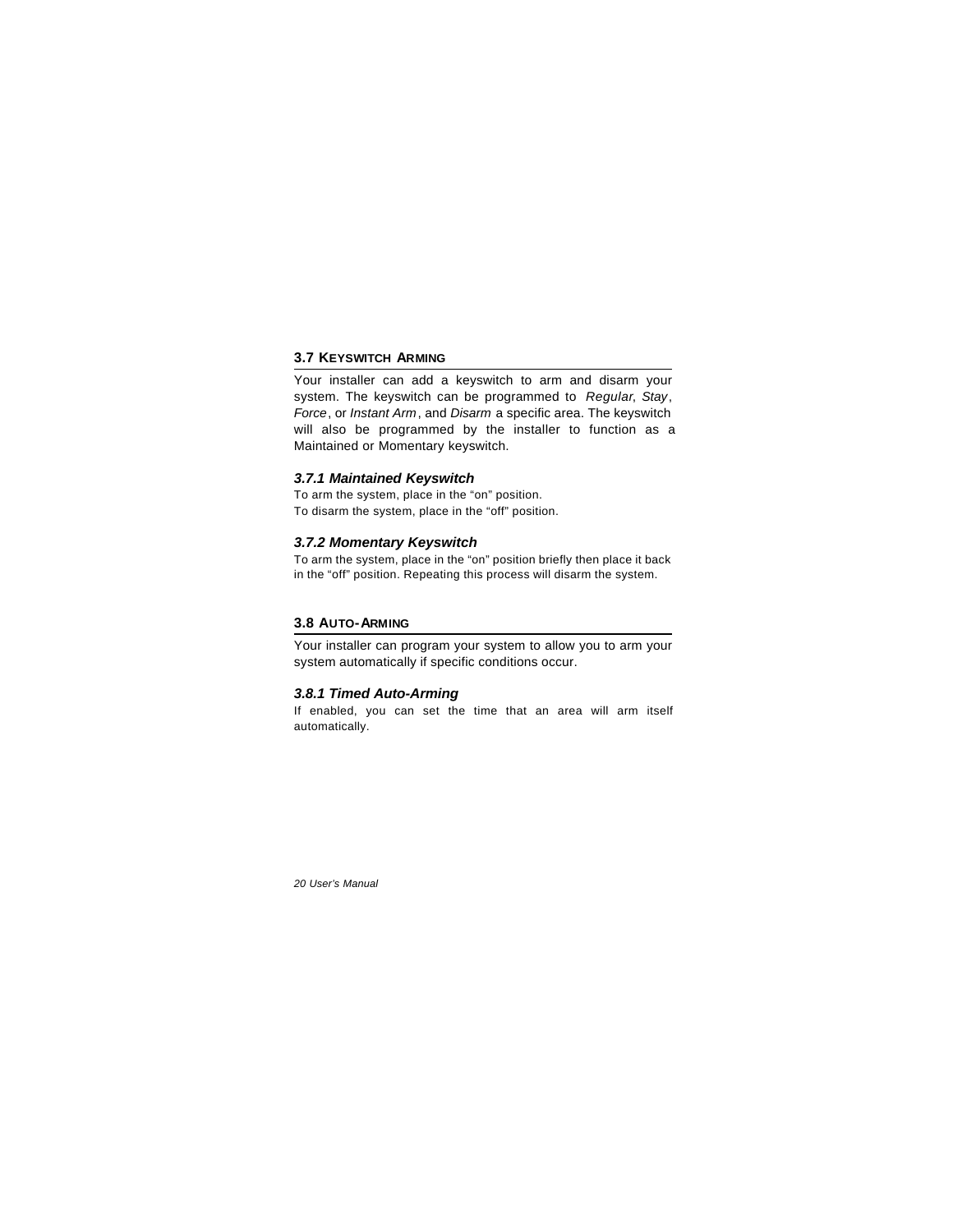# **How do I set the Auto-Arming timer?** 1) Enter your **[ACCESS CODE]**. *After Confirmation Beep, "Valid Code" should appear.*  2) Press the  $\ddot{\bullet}$  button. 3) Press the  $(m)$  button. If you have access to more than one area, press the area's number or use the  $\textcircled{\texttt{A}}$  and  $\textcircled{\texttt{v}}$  buttons and press the button when the area you want to program appears on screen. 4) Enter the **[TIME]** you want the area to be armed according to the 24-hour clock (i.e. 9 a.m. is 09:00 and 9 p.m. is 21:00). 5) Press the **com** button to save and exit.

### *3.8.2 No Movement Auto-Arming*

Your system can be programmed to send a report to the Security Company and/or arm the system if there is no activity in the area during a specified period of time. Speak to your installer about this feature.

#### **3.9 BYPASS PROGRAMMING**

The installer can program certain zones with the bypass option so you can program the system to bypass certain zones when you arm the protected area. When a zone is bypassed, it will remain unarmed once the system is armed. This option may be useful, for example, when renovating part of the protected area.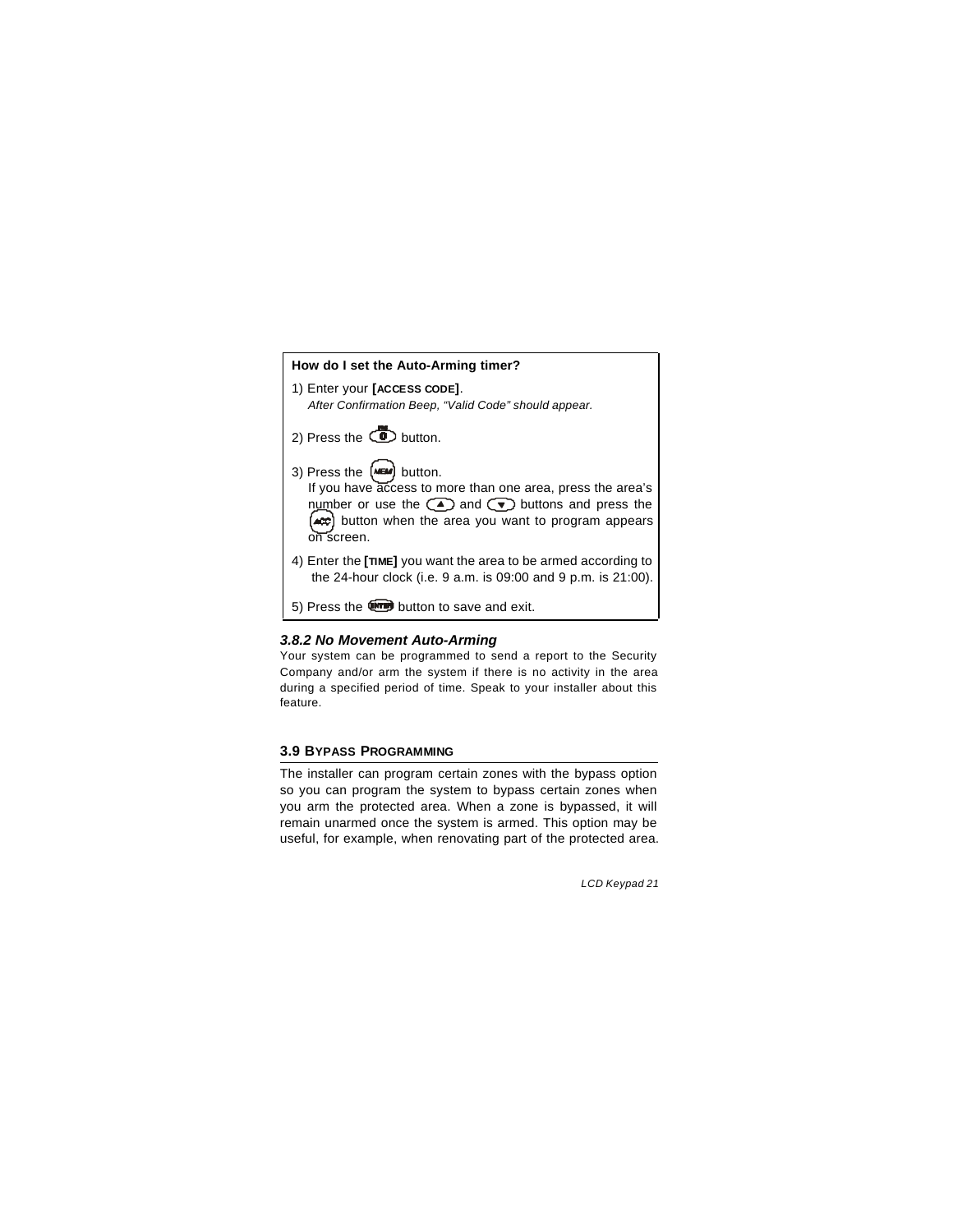Bypassed zone(s) will be kept in memory until the area is armed. Once the area is disarmed, the system will unbypass the zones.

To bypass a zone:

- The zone must have the Bypass option programmed by the installer.
- Your *User Access Code* must be programmed to enable the Bypass option.
- Your *User Access Code* must have access to the zone's *Area Assignment*.



**Fire Zones cannot be bypassed.**

### *3.9.1 Zone Bypass*

## **How do I bypass a zone?** 1) Enter your **[ACCESS CODE]**. *After Confirmation Beep, "Valid Code" should appear.* 2) Press the  $\binom{m}{r}$  button. 3) Enter the zone number or use the  $($ **A**) and  $(\nabla)$  buttons and press (**IFFE**) once the zone you want to bypass appears. *If "zone bypassed" does not appear on the screen and the keypad emits the Rejection Beep, the zone may not have the bypass feature enabled.* 4) Press the **com** button to exit.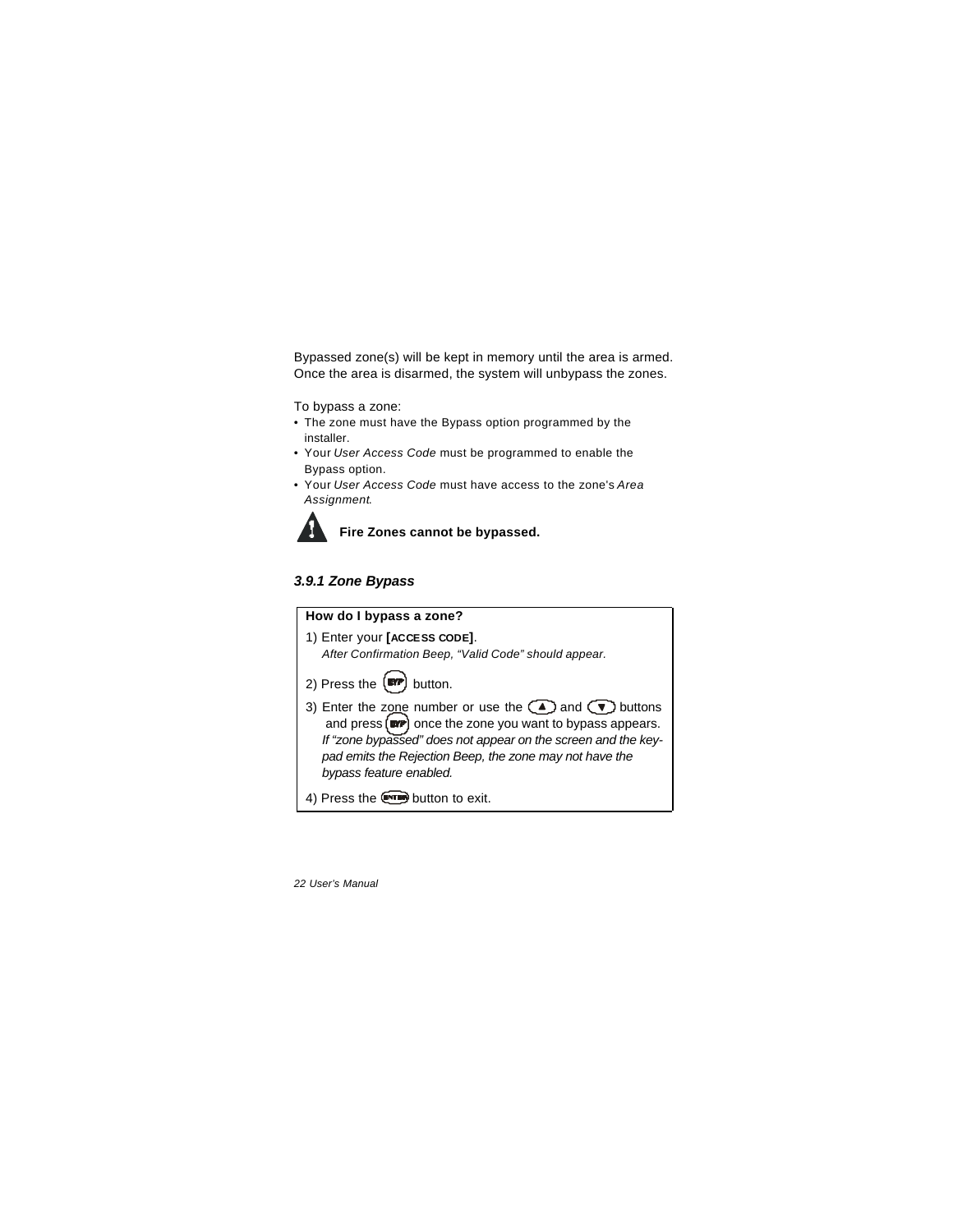#### *3.9.2 Bypass Recall*

Bypass Recall reinstates all the zones that were bypassed the last time the system was armed.

| How do I activate Bypass Recall?                                                                        |
|---------------------------------------------------------------------------------------------------------|
| 1) Enter your [ACCESS CODE].<br>After Confirmation Beep, "Valid Code" should appear.                    |
| 2) Press the $[MP]$ button.                                                                             |
| 3) Press the (MBM) button.<br>Zones bypassed during the last time the system was armed are<br>bypassed. |
| 4) Press the <b>Comed</b> button to exit.                                                               |



If you have a *Partitioned System*, only the zones in the area(s) assigned to your *User Access Code* will be affected.

Use the  $\textcircled{\textsf{T}}$  and  $\textcircled{\textsf{T}}$  buttons if you want to verify which zones were bypassed the last time the system was armed after you press the button (Step 3). *"Bypassed"* or *"Zone Normal"* will appear below the zones. If you want to unbypass a zone or vice versa, press the  $[$ **ne**) button.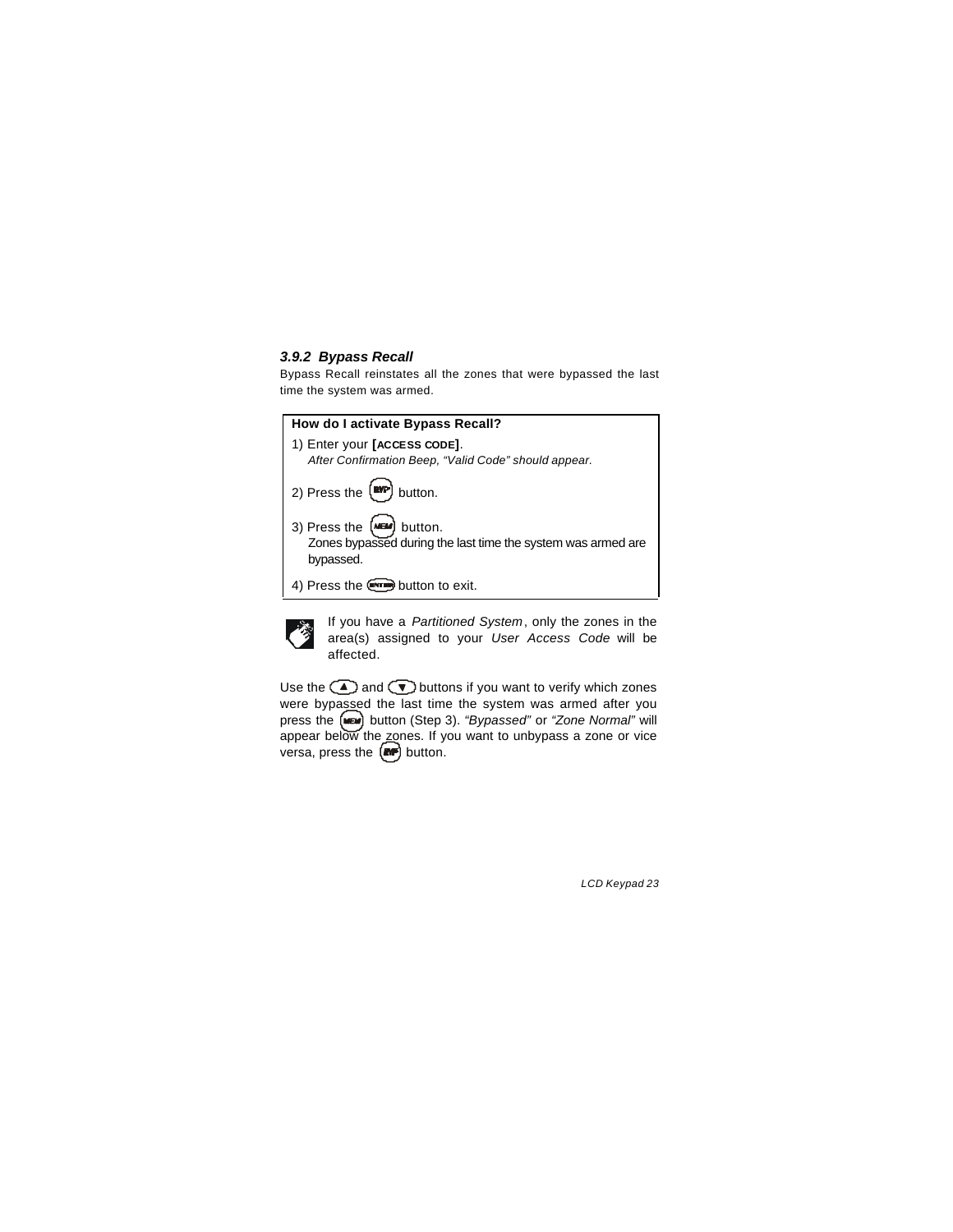### 4.0 DISARMING

When the system is disarmed, the alarm system deactivates the zones so the alarm will not be triggered if zones are breached. Any user can disarm the system unless their code has been assigned the *Arm Only* option.

### **4.1 ENTRY DELAY TIMER**

Your installer will program designated entry points (i.e. the front door) with an entry delay. This delay will allow you enough time to enter your code to disarm the system before the alarm is triggered.

### **4.2 DISARMING AN ARMED SYSTEM**

You can only disarm the area to which your *User Access Code* is assigned. *User Access Codes* with the *Arm Only* option cannot disarm area(s).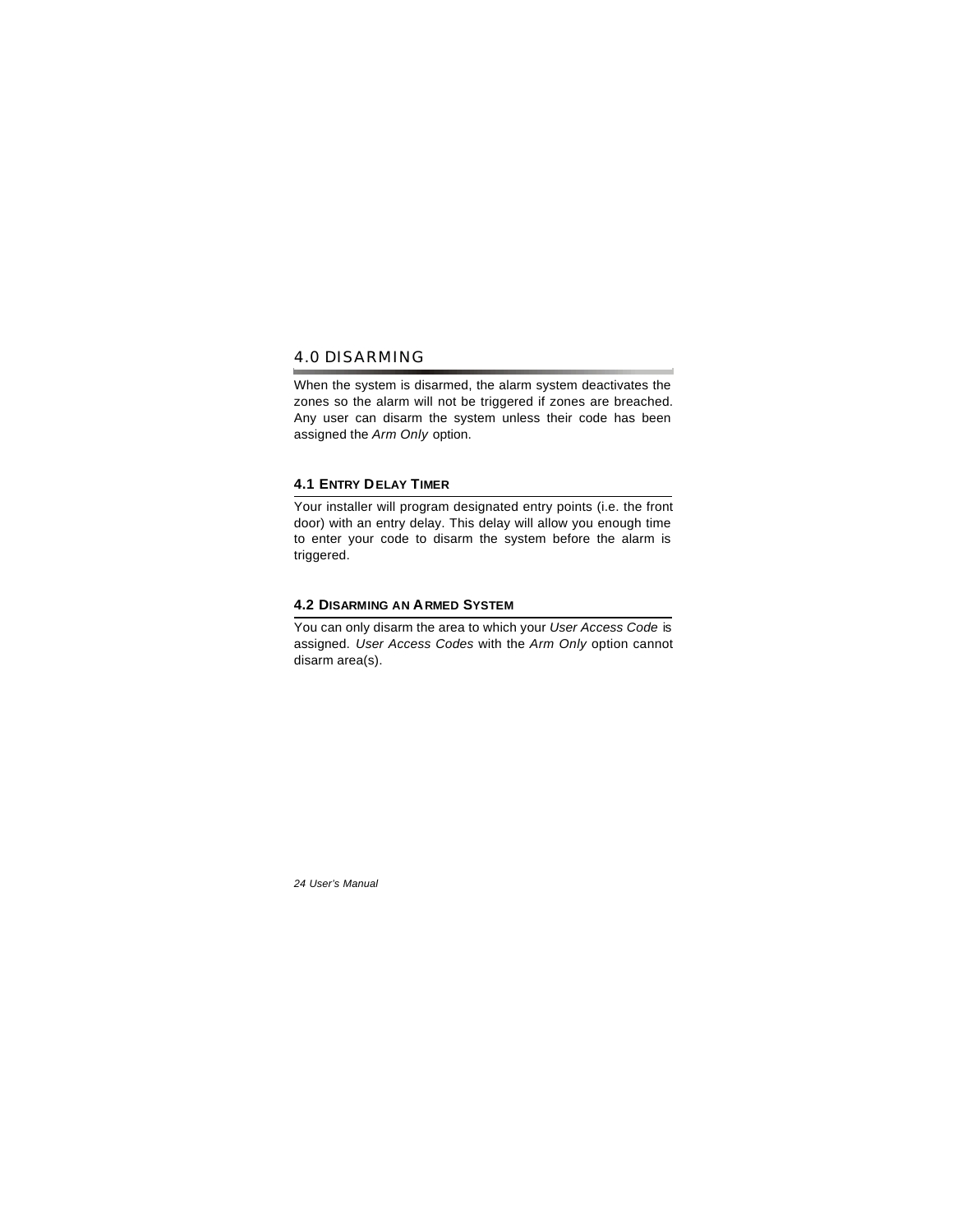### **How do I disarm the system?**

If you are disarming a *Stay* or *Instant Armed* area, go to step 2.

- 1) Enter through a designated entry.
	- *The keypad will beep and begin the Entry Delay Timer.*
- 2) Enter your **[ACCESS CODE]**.

### 3) Press the  $\leftarrow$  button.

If you have access to more than one area, press the area's number, press the  $\circledcirc$  button for all areas, or scroll and press **when the area you want to disarm appears.** *After Confirmation Beep, "Success Disarm" should appear on LCD screen.*



If enabled by the installer, a One-Touch Button (section 3.6) or a keyswitch (section 3.7) can also be used to disarm the area.

### **How do I disarm an accidentally triggered system?**

1) Enter your **[ACCESS CODE]**.

2) Call your Security Company quickly to advise them of the false alarm.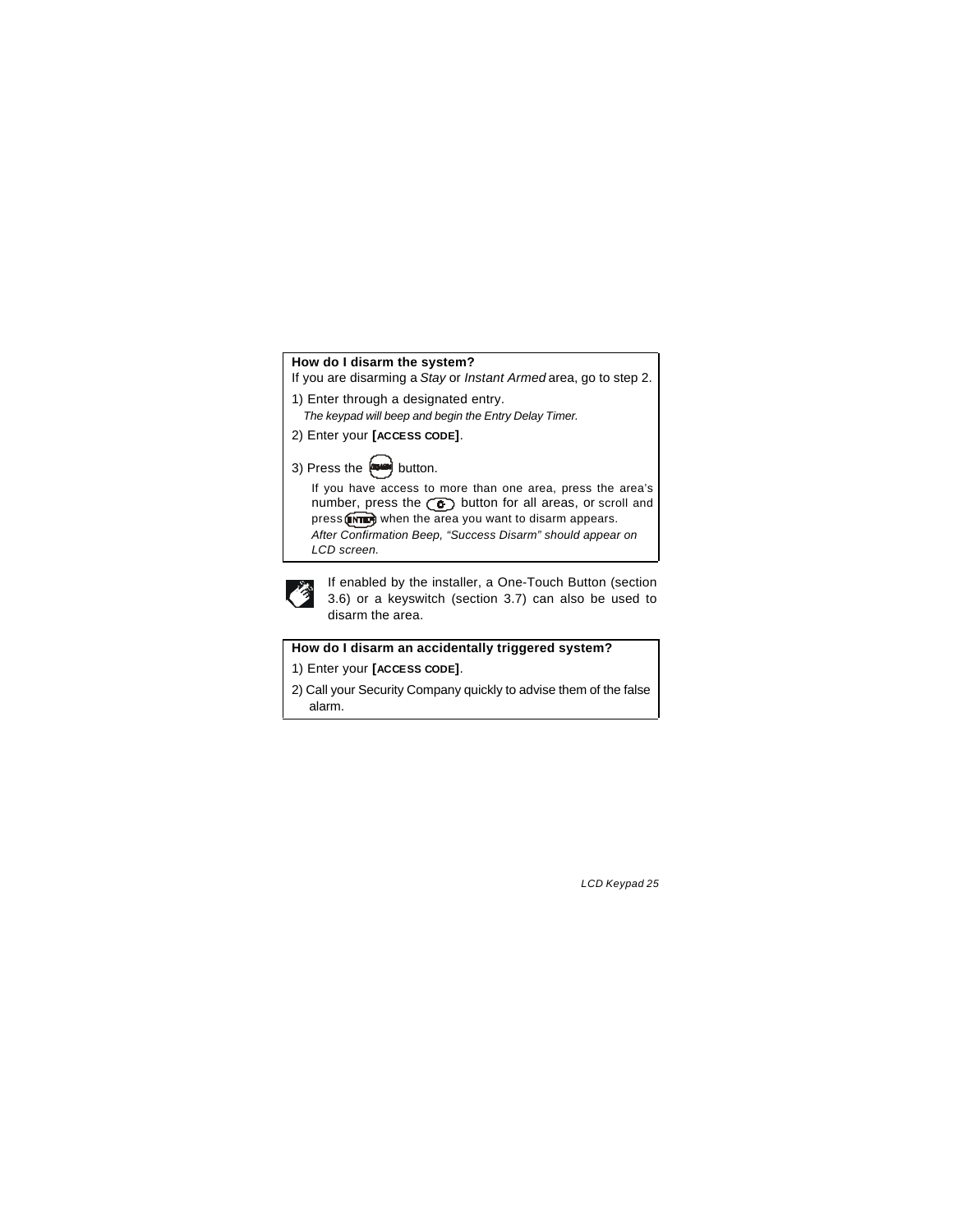### **4.3 ALARM MEMORY DISPLAY**

Your system will record all the alarms that occurred during the last armed period. If an alarm was triggered, the keypad will display *"Alarms in Memory"*.



*In case of a burglar alarm, leave the premises and call your Security Company from a safe place.*

### **How do I view the list of the alarms that occurred?**

When an alarm has occurred, the LCD screen will display *"Alarms in Memory [MEM] to View".*



Each zone whose alarm was triggered will appear below *"Alarm in:"*.

2) Press the **com** button to exit the Alarm Memory Display.



The zones in alarm will remain in the Alarm Memory until the next time that area is armed.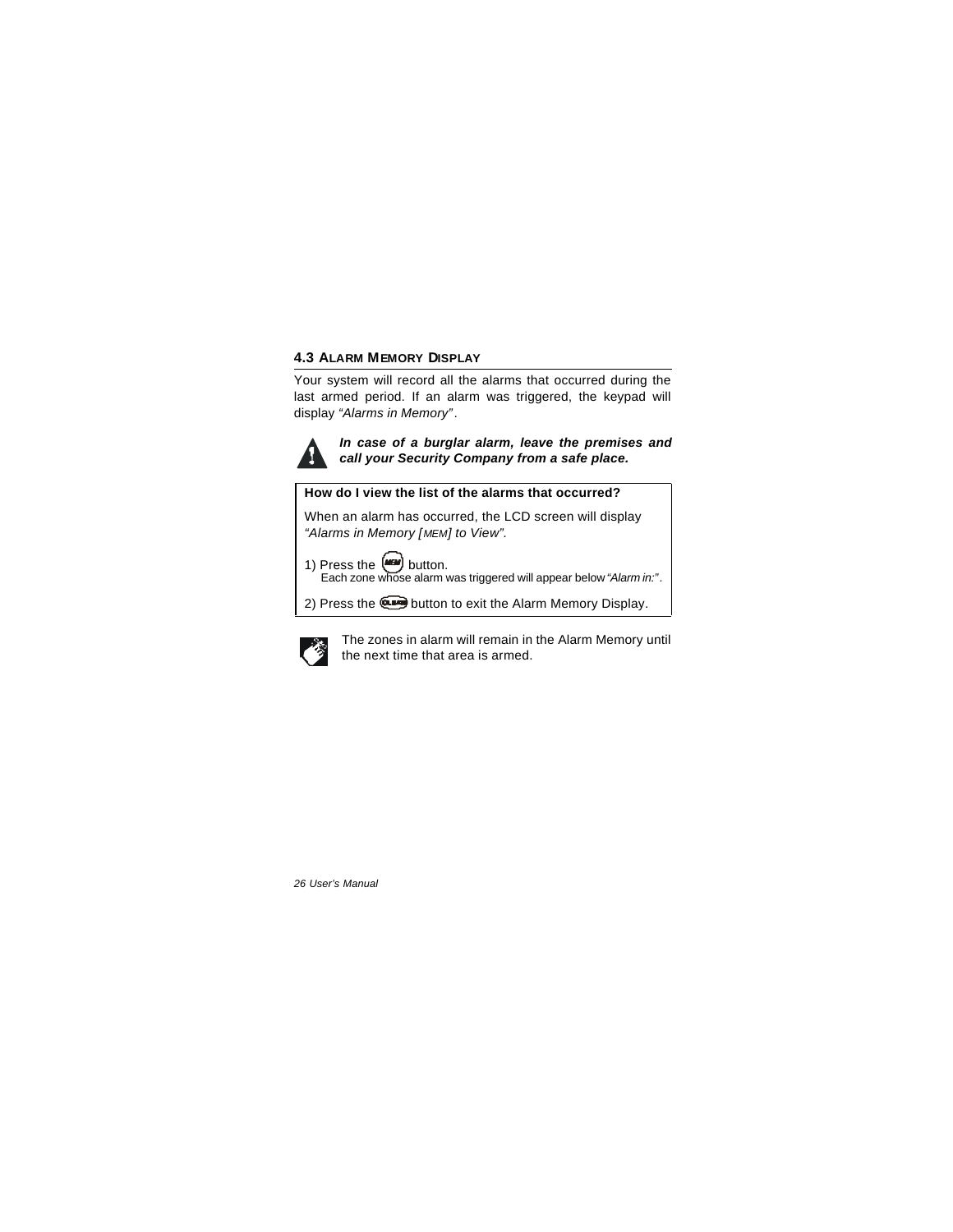### 5.0 ACCESS CODES

Access Codes allow access the system. These codes can be programmed to permit access to all or some features and areas. The installer will program User Access Codes to be four digits, six digits, or variable from one to six digits in length. Each digit can be any value between zero and nine. If the installer programmed your system to accept a variable code length, you may have to press the **em** button after entering their User Access Code. Only the System Master Code cannot be less than 4 digits.

### **5.1 KEYPAD LOCK-OUT**

If a consecutive number of invalid codes are entered on the keypad, the installer can program the system to lock-out access from the keypad for a specified period of time.

### **5.2 ERASING ACCESS CODES**

To delete existing Access Codes, follow the directions in Figure 5-2 on page30, but press the **ELLE** button in Steps 5, 6, and 7. Once the information is erased, press the  $\left(\sqrt{\frac{1}{n}}\right)$  button to save and exit.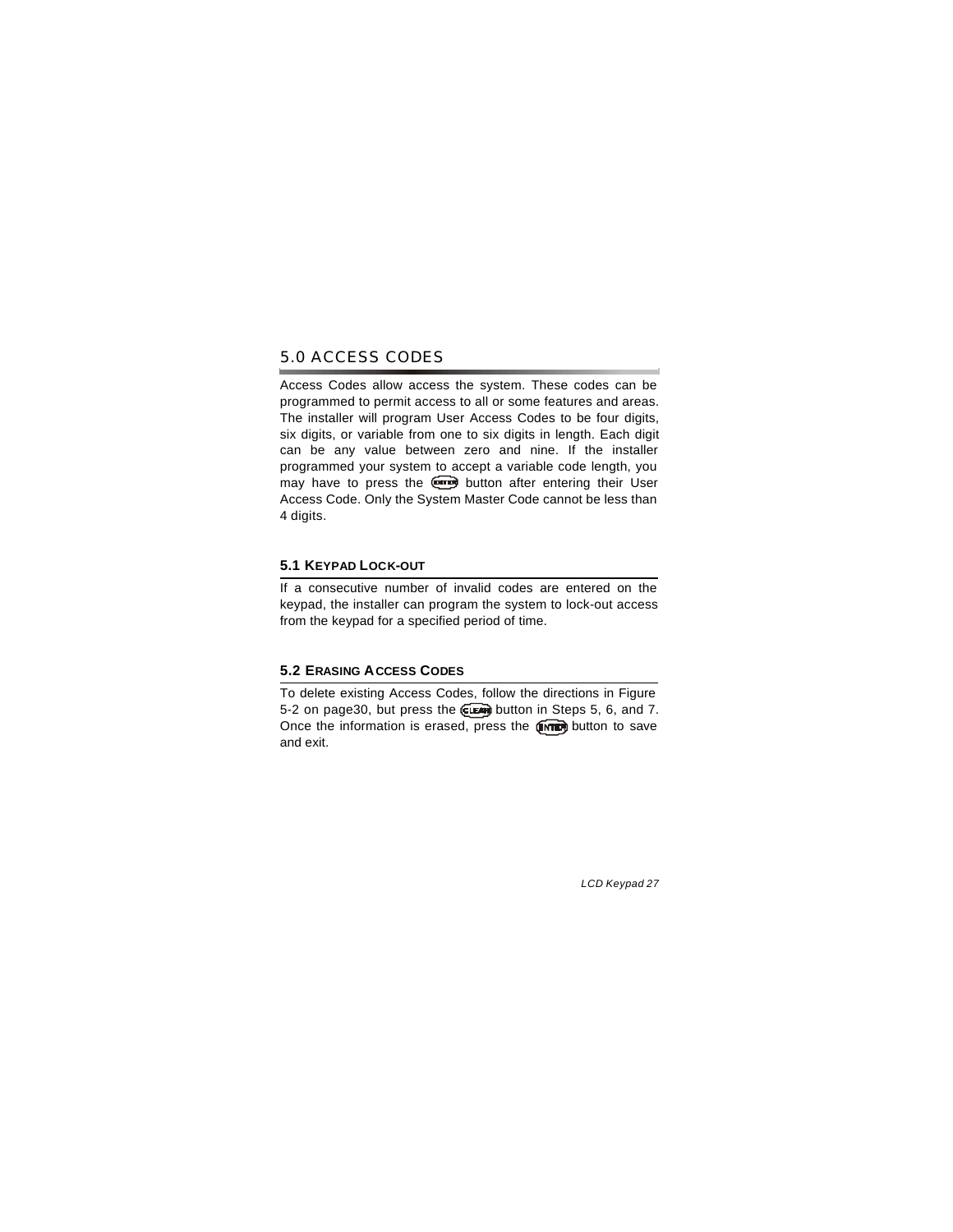### **5.3 SYSTEM MASTER CODE** (Default 123456)

The System Master Code will give you access to all the features available on your system as well as the ability to add, modify, or delete any User Access Codes. We suggest that you change this code to prevent others from accessing and changing your options without authorization.

| How do I change the System Master Code?                                                            |
|----------------------------------------------------------------------------------------------------|
| 1) Enter the current [SYSTEM MASTER CODE].<br>After Confirmation Beep, "Valid Code" should appear. |
|                                                                                                    |
| 2) Press the $\circled{c}$ button.                                                                 |
| 3) Press the $(400)$ button.<br>"User code [] Enter a number" should appear on LCD screen.         |
| 4) Enter the numbers [0] and [1].                                                                  |
| 5) Enter a [NEW CODE].                                                                             |
| 6) Press the <b>Computer</b> button to exit.                                                       |

### **5.4 USER ACCESS CODES**

Your system supports up to 95 User Access Codes. Codes are given a User Number between 02 and 96 (User Number 01 is the System Master Code).User Access Codes can be programmed with various options that will allow you to control the access to your system. The *System Master Code* and codes with the *Master* feature can program User Access Codes with their User Options and Area Assignment.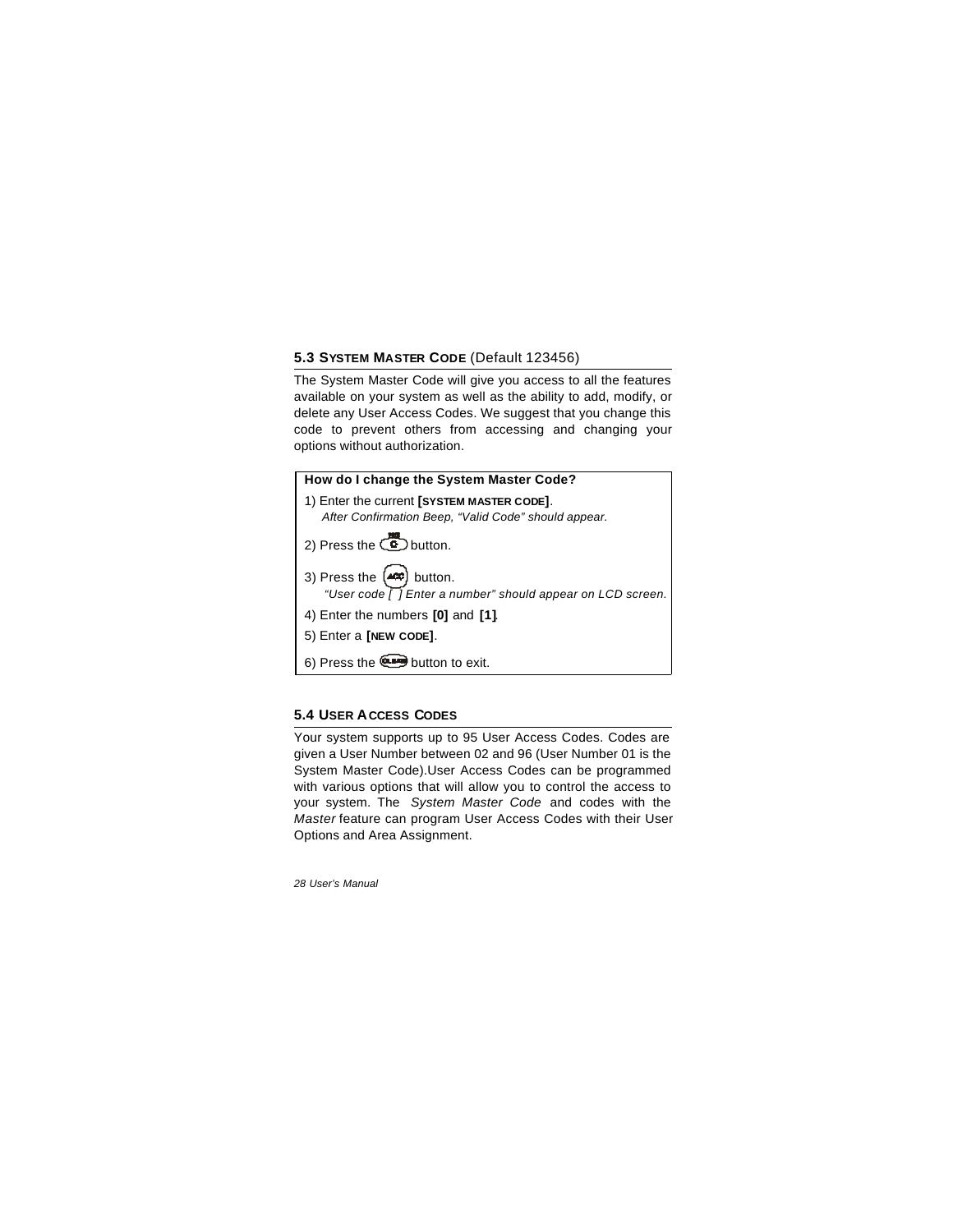**If the keypad emits a Rejection Beep once you have completed all the steps, you may have chosen an existing User Code or the Master code used to modify or create the code does not have access to the User Options or Area Assignment programmed.** 

You grant users access to the features or areas by turning ON or OFF the number corresponding to the option or area. The option is considered ON when the number appears within the brackets. You turn options ON and OFF by pressing the number buttons on the keypad (see example Figure 5-1).

#### **Figure 5-1: Example of Activating Options**

**00105ER OFT005 Independent 1** 

All options are OFF. The user does not have access to the options. Press the 4 button.



Option 4 is ON. The user now has access to option 4. Press the  $\bigoplus$ button again.



Option 4 is now OFF. The user no longer has access to option 4.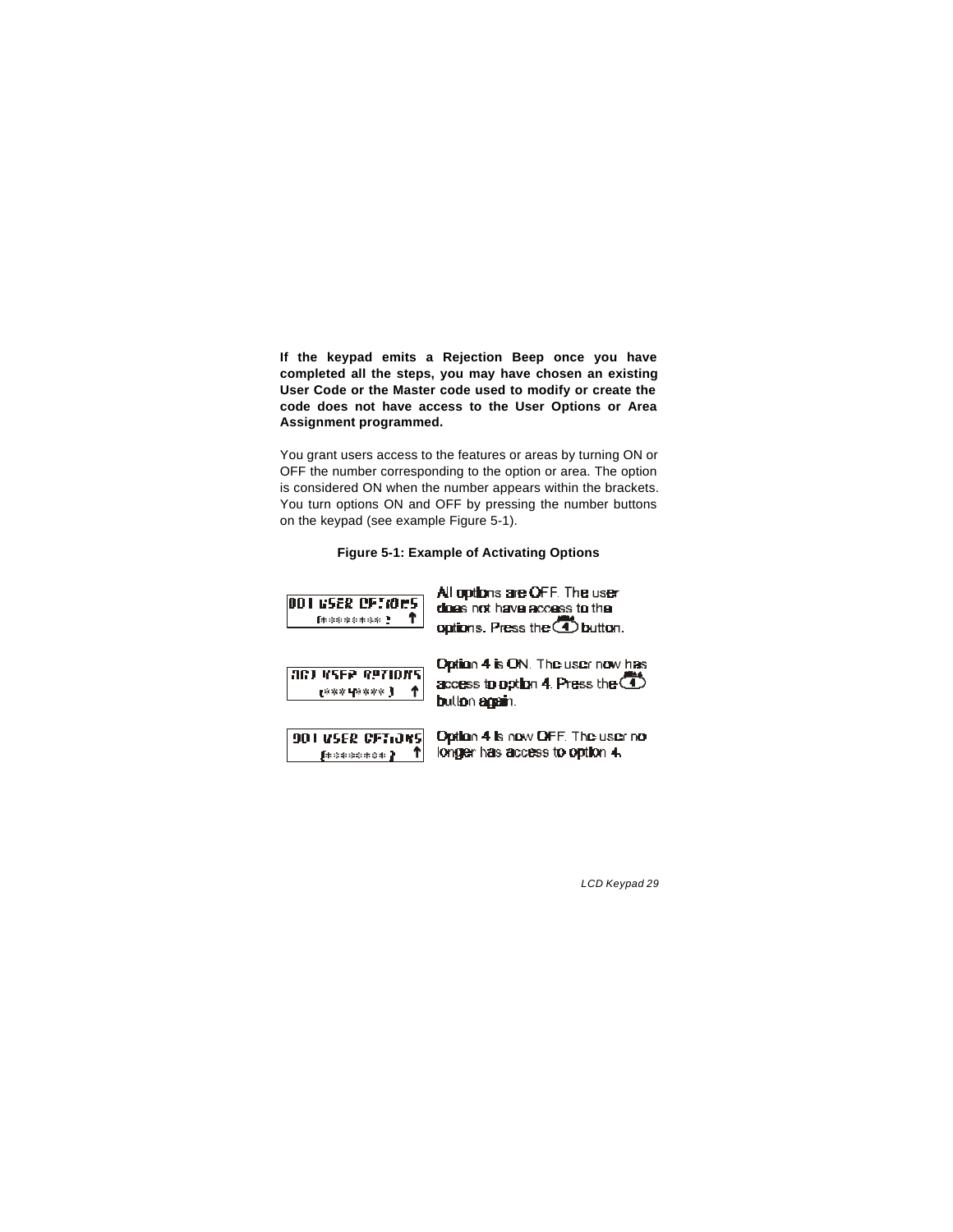

#### **Figure 5-2: Programming User Access Codes**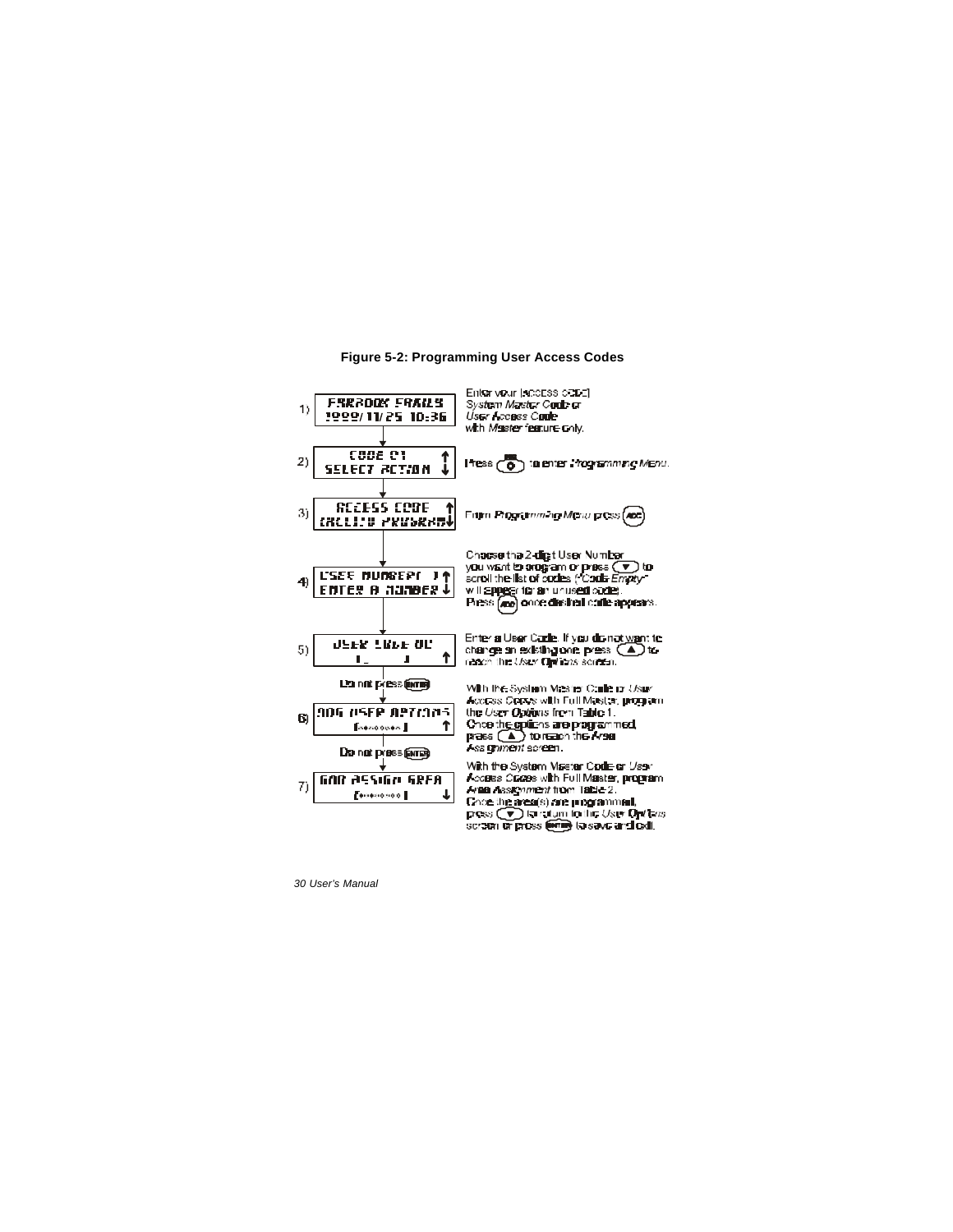### **Table 1: User Options**

Options on the User Access Codes that activate access to features.

| <b>Press option on/off Option Description</b> |                                                                                                                                                                      |
|-----------------------------------------------|----------------------------------------------------------------------------------------------------------------------------------------------------------------------|
| $\binom{m}{1}$ off $\binom{m}{2}$ off         | Master feature disabled.                                                                                                                                             |
| $\binom{m}{1}$ on $\binom{m}{2}$ off          | Master feature enabled.<br>Modifies User Code only.                                                                                                                  |
| $\binom{m}{1}$ on $\binom{m}{2}$ on           | Full Master feature enabled.<br>Create or modify other User Codes, User<br>Options, and Area Assignment according<br>to its own User Options and Area<br>Assignment. |
| ∩ff                                           | Duress feature disabled.                                                                                                                                             |
| nn                                            | Duress feature enabled.<br>Can arm, disarm, and send a silent alarm<br>to the Security Company. For use when<br>someone forces you to arm or disarm<br>areas.        |
| off                                           | Bypass feature disabled.                                                                                                                                             |
| on                                            | Bypass feature enabled.<br>Can deactivate zones using the Bypass<br>feature                                                                                          |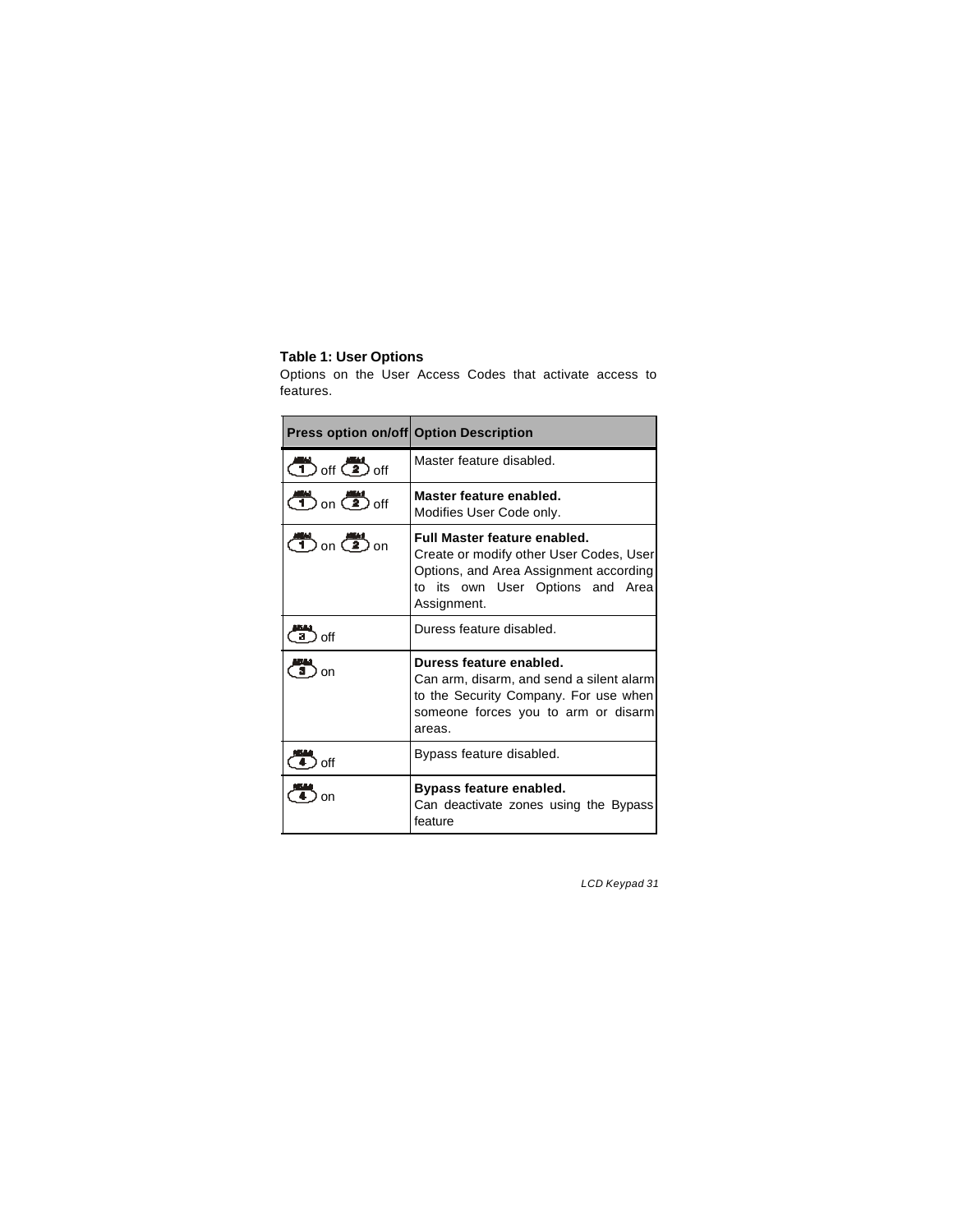|                   | Press option on/off Option Description                                                                                                                                                          |
|-------------------|-------------------------------------------------------------------------------------------------------------------------------------------------------------------------------------------------|
| لتنقط<br>l off    | Arm Only feature disabled.                                                                                                                                                                      |
| <sub>on</sub>     | Arm Only feature enabled.<br>Can arm assigned areas, but <b>CANNOT</b><br>disarm.                                                                                                               |
| ) off             | Stay & Instant Arm feature disabled.                                                                                                                                                            |
| $\binom{3}{6}$ on | Stay & Instant Arm feature enabled.<br>Can Stay or Instant Arm the system                                                                                                                       |
| off               | Force Arm feature disabled.                                                                                                                                                                     |
| <u>— ។</u><br>on  | Force Arm feature enabled.<br>Can Force Arm the system.                                                                                                                                         |
| off<br>в          | User Access Code obeys the keypad's<br>area assignment in a Partitioned System.<br>When you enter your User Access Code,<br>the keypad will permit access only to areas<br>it controls.         |
| nn                | Keypad obeys the User Access<br>Code's area assignment.<br>The keypad will permit access to all the<br>areas assigned to the User Access Code<br>regardless which areas the keypad<br>controls. |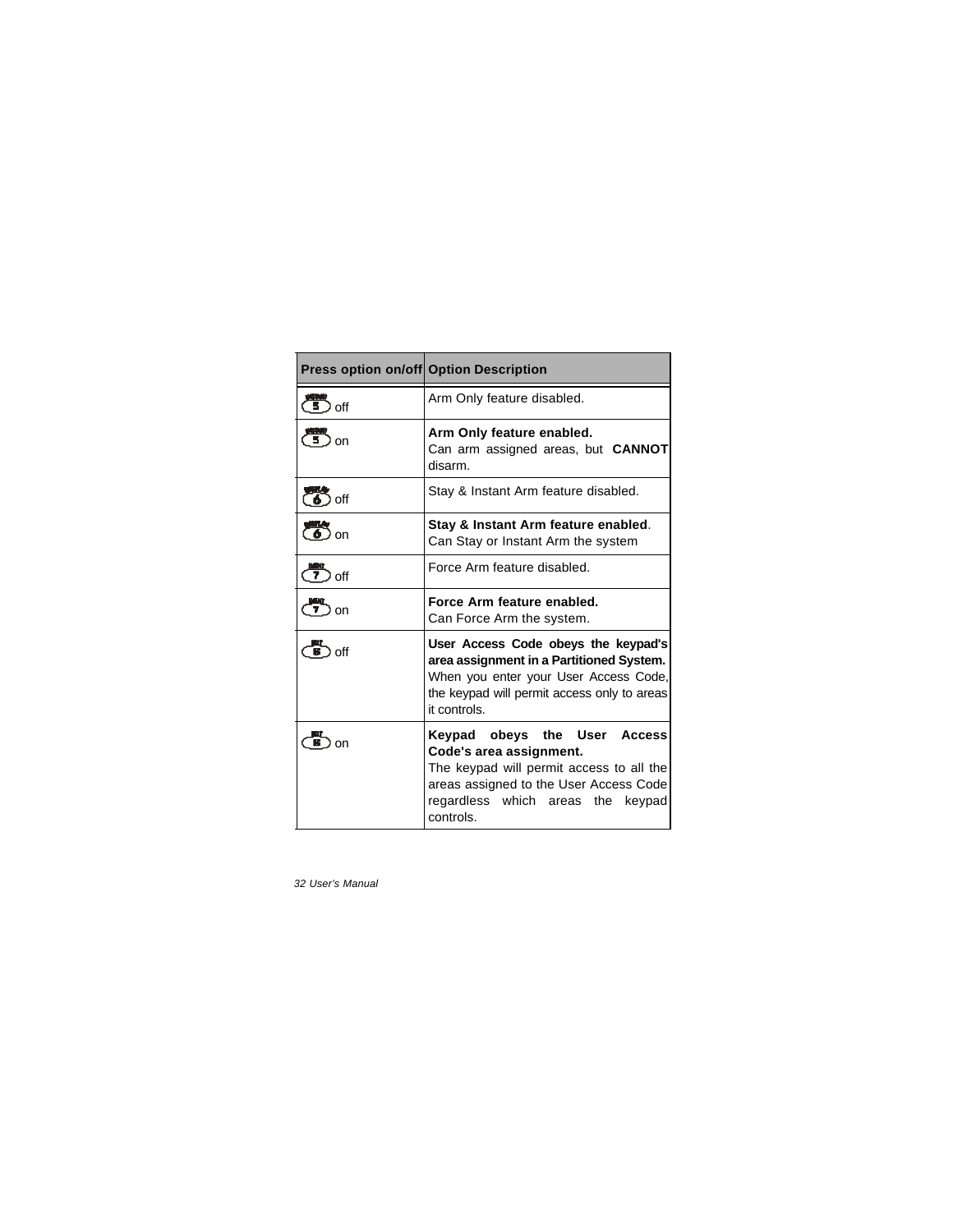### **Table 2: Area Assignment**

In a *Partitioned System* the system can be divided into four distinct protected areas. Programming access to a specific area or areas is called Area Assignment. User Access Codes are only able to perform actions (arming, disarming, etc.) in the area(s) the code is assigned.

| Press button on/off Area Assignment |                                                                  |
|-------------------------------------|------------------------------------------------------------------|
| ) on                                | Access to Area 1                                                 |
| يسم<br>) on                         | Access to Area 2                                                 |
| Ţ<br>on                             | Access to Area 3                                                 |
| $\Omega$                            | Access to Area 4                                                 |
| All four buttons off                | Controls PGMs only (if PGMs are<br>programmed by the installer). |



When the area's number is OFF, the User Access Code does not have access to that protected area.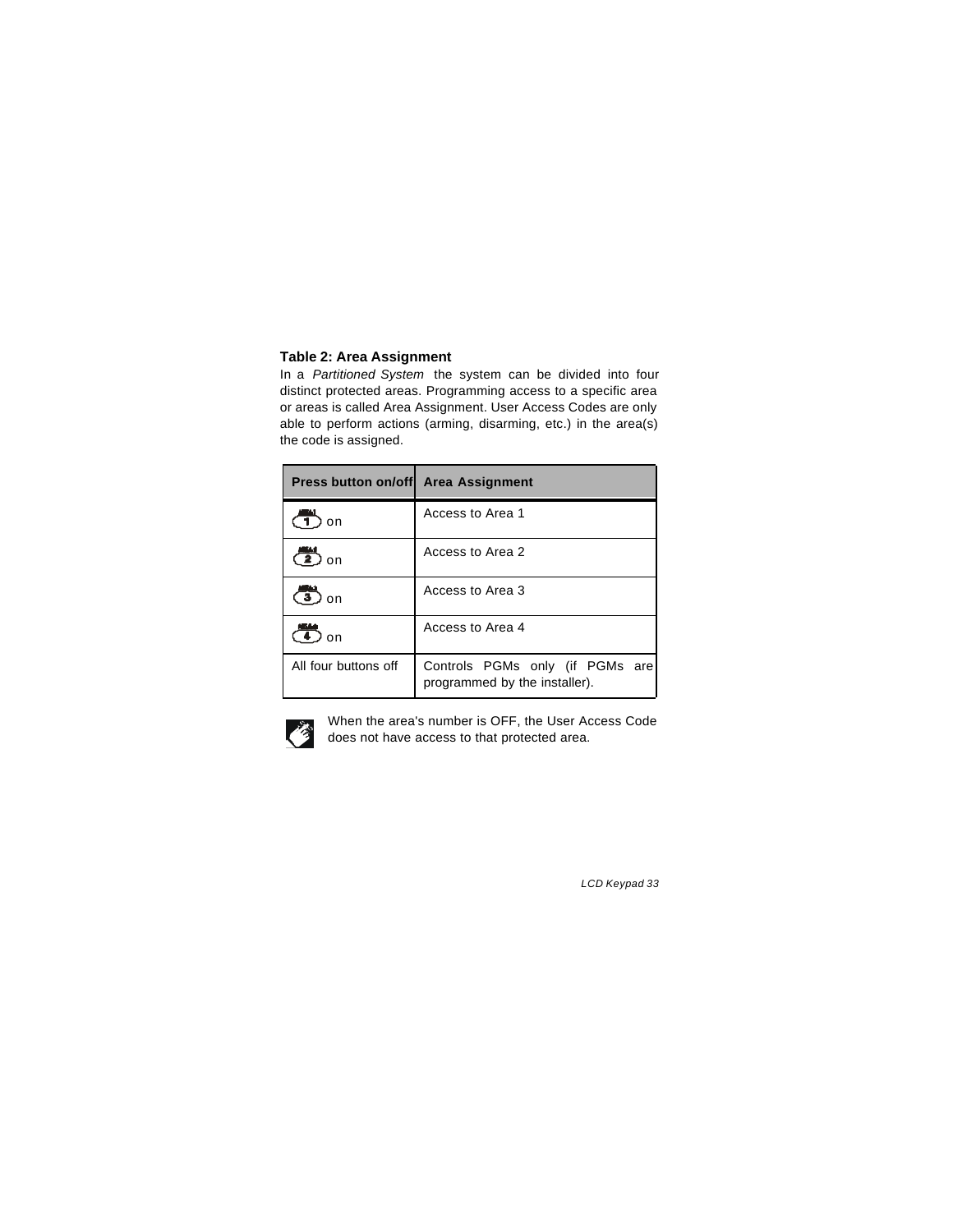### 6.0 TROUBLE DISPLAY

If your system is tampered with or experiences problems, the Trouble Display will appear on the LCD screen. Most of the trouble conditions can be programmed by your installer to be reported directly to your Security Company. A keypad will only display troubles that occur in the area(s) to which it has been assigned.

Potential troubles have been sorted into eight groups. The messages that the LCD screen will display after experiencing the trouble are listed below with a brief explanation of the cause.



**We strongly suggest that you inform your Security Company of the trouble and allow them to service your system.**

### **How do I view the Trouble Display?**

1) When in *Normal Mode* (see section 2.3.1) and *"Trouble(s) [TRBL] to View"* appears on the LCD screen.



The Group heading will appear with the particular trouble causing the problem. The Troubles by Group are listed below.

3) Use the  $\textcircled{\texttt{I}}$  and  $\textcircled{\texttt{I}}$  buttons to view the specific trouble.

If your keypad is in *Confidential Mode (see section 2.3.2)*, *"Troubles [TRBL] to View"* will not appear on the LCD screen until you enter your *User Access Code* or press a button, depending on how your keypad was programmed.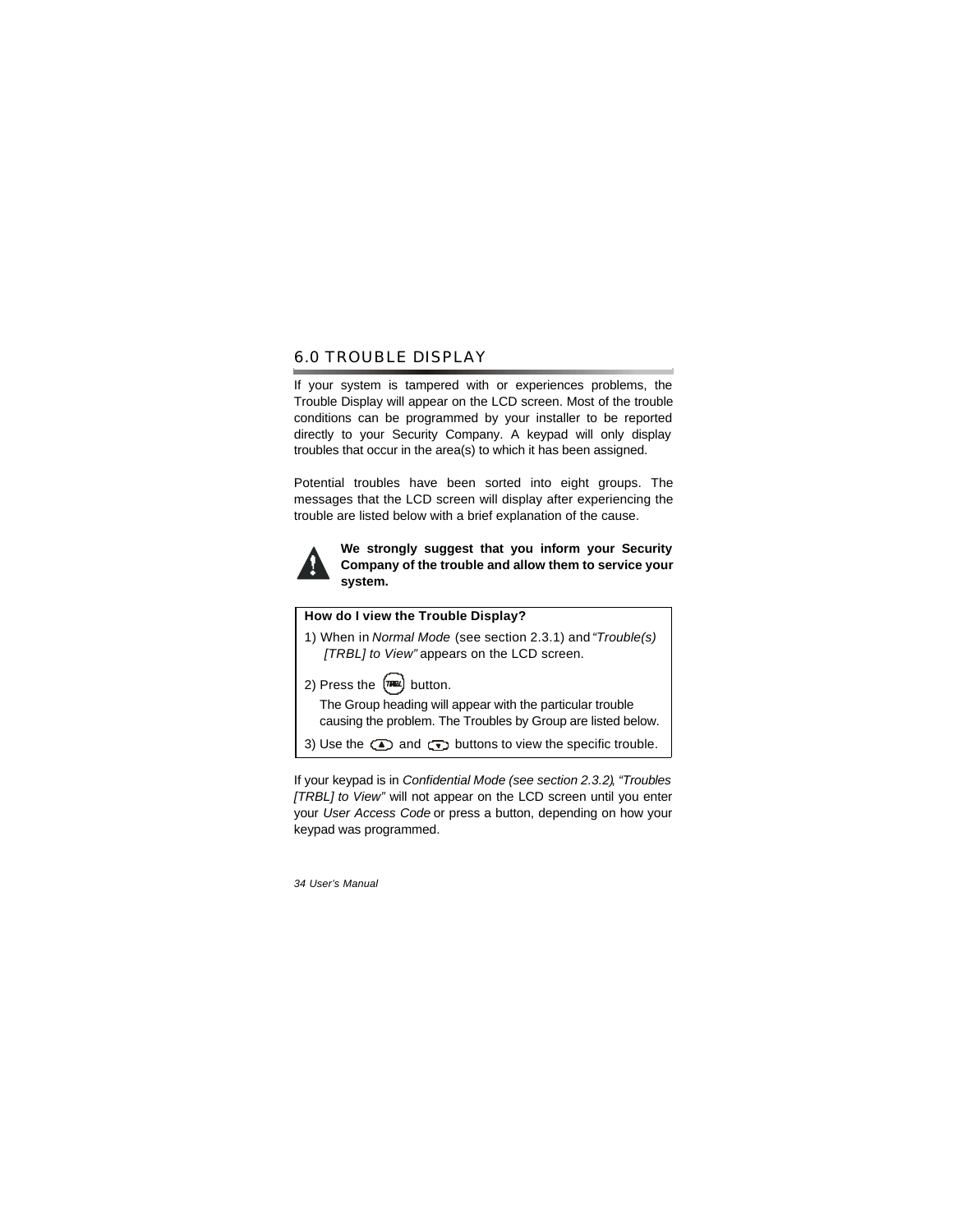#### *6.0.1 Group 1: System* **AC Failure**

The control panel has detected a power failure. This means that your system is running on the back-up battery. This trouble can be programmed not to appear on the LCD screen when it occurs. The *AC Light* on your keypad will be turned off during a power failure. If this trouble occurs when your establishment is not experiencing a power failure, call your Security Company for repairs.

#### **Battery Trouble**

The back-up battery is disconnected, needs to be recharged, or replaced.

#### **AUX Current Limit**

Devices connected to the control panel have exceeded current limits. The Auxiliary Output will shutdown until the trouble has been rectified.

#### **Bell Current Limit**

The bell or siren connected to the control panel has exceeded current limits. The Bell/Siren Output will be shutdown until the trouble is rectified.

#### **Bell Absent**

The control panel has detected that the bell or siren is not connected.

#### **ROM check Error**

The control panel registers a memory error.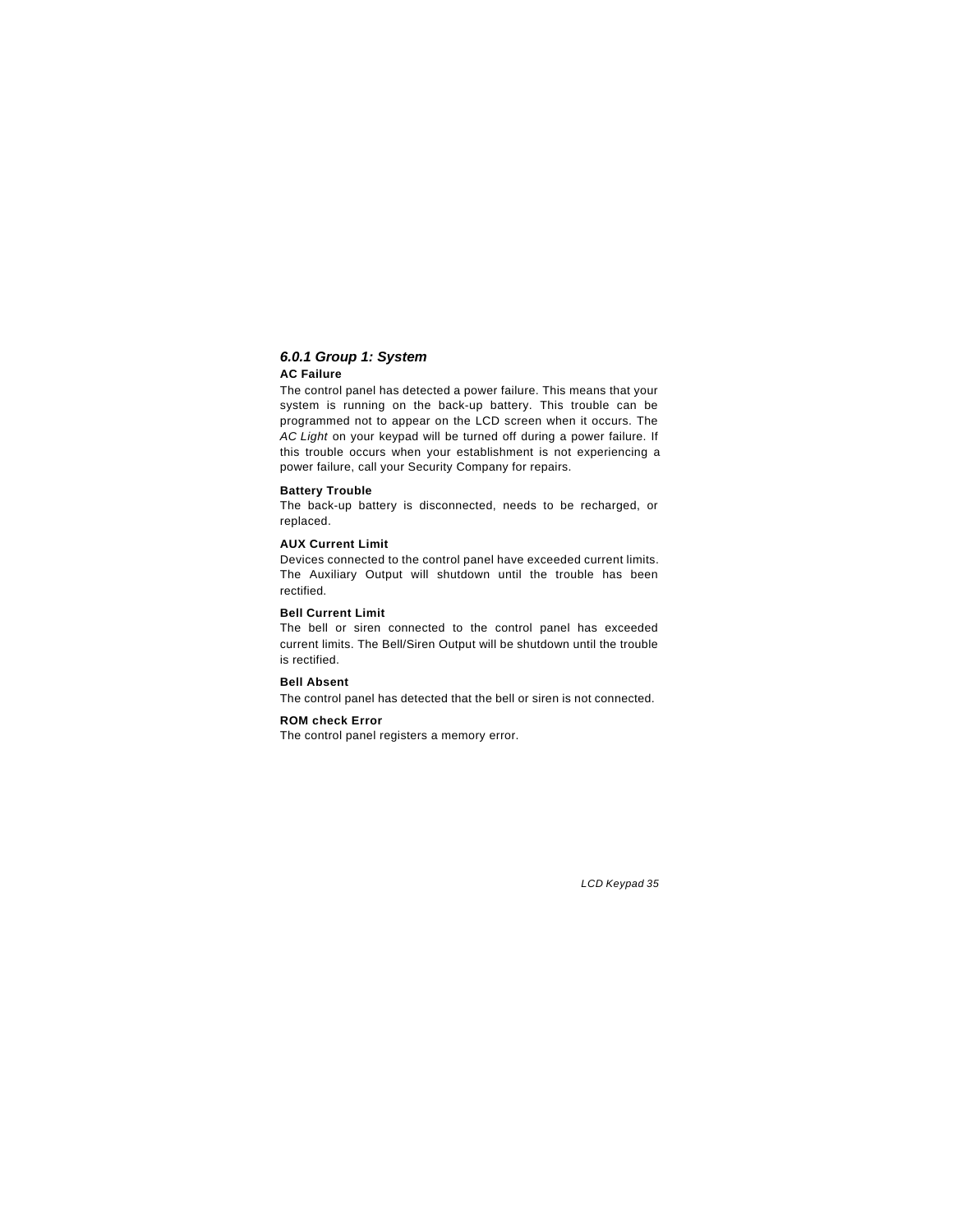#### *6.0.2 Group 2: Communicator*

**TLM** (Telephone Line Monitor) The control panel is unable to access the telephone line. Fail to Communicate 1 Fail to Communicate 2 Fail to Communicate 3 Fail to Communicate 4 The control panel has tried all assigned telephone numbers and has failed to communicate with the Security Company.

#### **Fail to Communicate PC**

The control panel is unable to communicate with the Security Company's diagnostic software.

#### *6.0.3 Group 3: Modules Trouble*

**Module Tamper** The control panel registers that someone has triggered the tamper switch on a module.

#### **ROM Check Error**

The control panel registers a memory error in a module.

#### **TLM Trouble**

A module is unable to access the telephone line.

### **Fail to Communicate**

A module has failed to communicate with the Security Company.

#### **Printer Trouble**

The control panel registers a problem with the printer. Check printer for problems (paper jam, no paper, no power, etc.) before calling installer.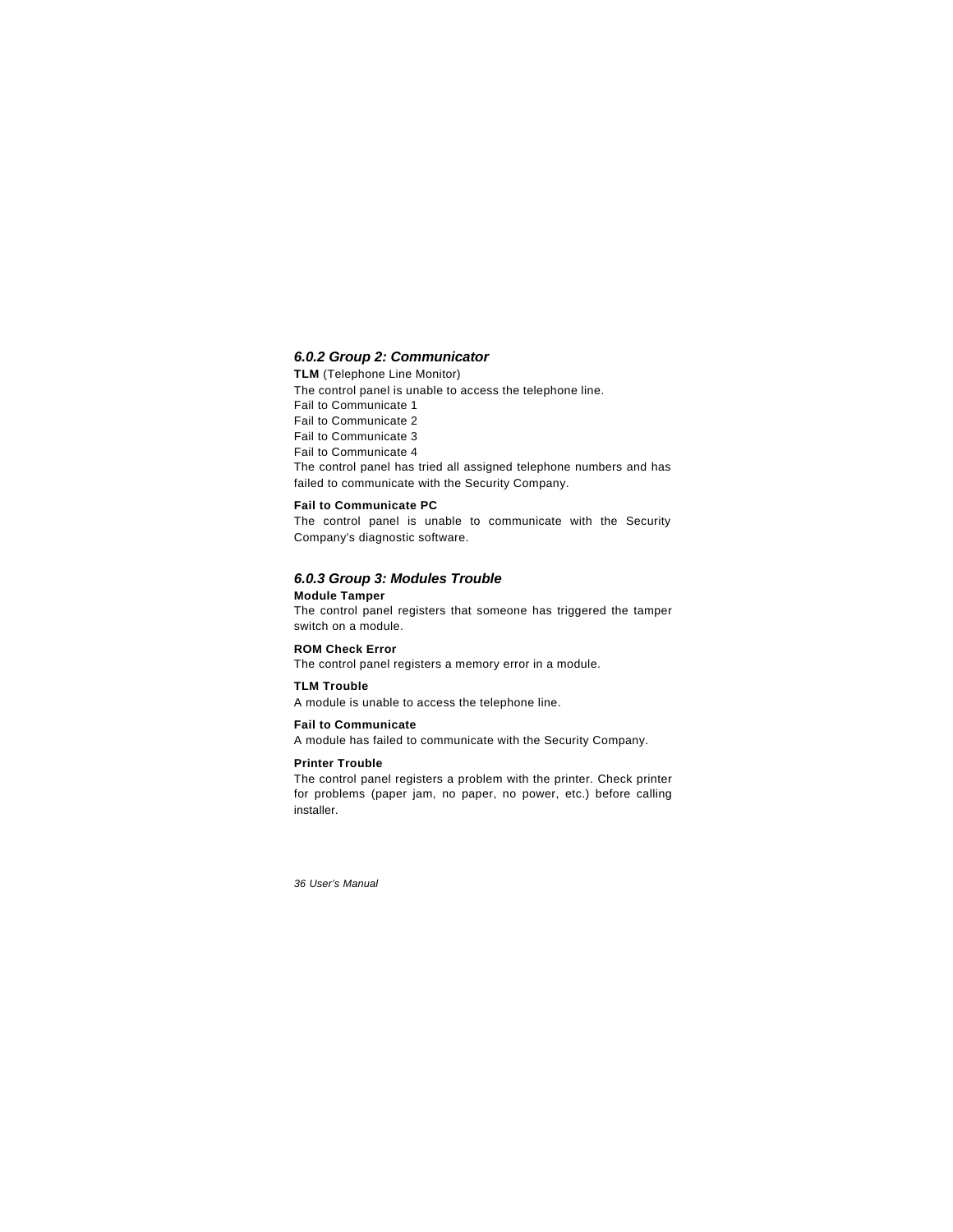### **AC Failure**

Module power failure.

### **Battery Failure**

Module's battery is disconnected, needs to be recharged, or replaced.

**Supply Output** Module has exceeded current limits.

### *6.0.4 Group 4: Bus Troubles*

**Missing Keypad** A keypad is no longer communicating with the control panel.

**Missing Module** A device no longer communicating with the control panel.

**Safety Mismatch** A locked module is installed on the bus and its locking code does not match that of the control panel. System cannot be armed.

**General Failure**  No communication between devices and the control panel.

**Bus Overload** Too many devices are connected on the Bus.

**Bus Communication Error** The Bus is having difficulty communicating with the devices and the control panel.

### *6.0.5 Group 5: Zone Tamper*

The zone or zones that were tampered with will be displayed on the LCD screen.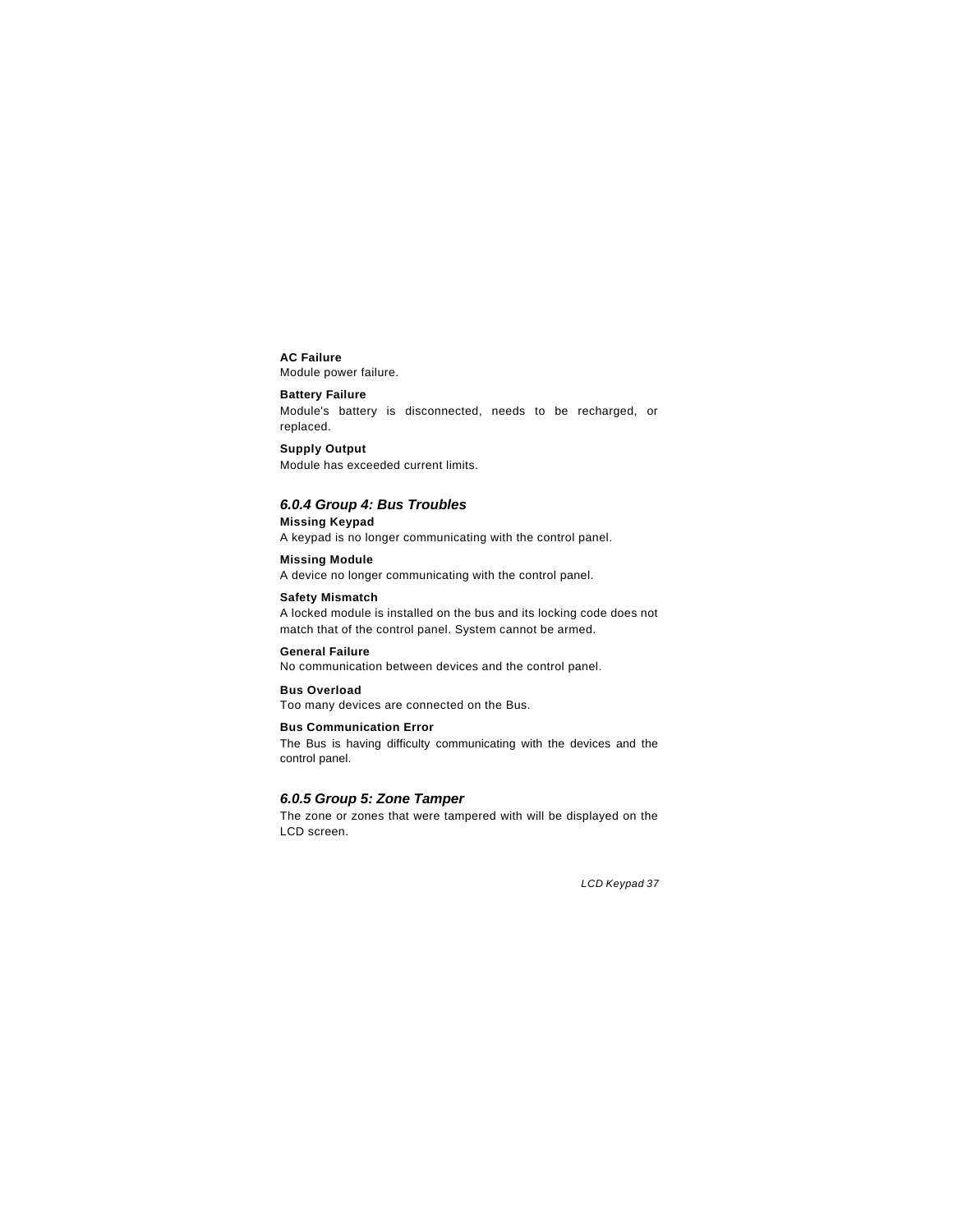#### *6.0.6 Group 6: Zone Low Battery*

If a wireless device's battery needs to be replaced, the zone that it is assigned to will be displayed on the LCD screen. Also, the light on the device will flash to indicate this trouble.

#### *6.0.7 Group 7: Zone Fault*

A wireless device is no longer communicating with its receiver or a Fire Loop connection trouble is occurring.

#### *6.0.8 Group 8: Clock Loss*

The time and date have been reset to the default. This is the only trouble that we recommend that you correct. *"Clock Loss [8] to Set"* will appear on the LCD screen after you press the  $\sqrt{m\omega}$  button.



To correct the date and time from *Normal Mode*, enter your **[ACCESS CODE]**, press the  $\begin{pmatrix} \overline{m} & \overline{m} \\ \overline{m} & \overline{m} \end{pmatrix}$  button, then follow the instructions below.

**How do I reset the time and date?**

1) Press the  $\overline{\mathbb{B}}$  button.

- 2) To change the time, place the underline under the desired number by using the  $\circled{1}$  button and enter the hour and minutes according to the 24-hour clock (i.e. 9pm is 21:00).
- 3) To change the date, place the underline under the desired number and enter the correct date according to year/month/day.
- 4) Press the **UNTED** button to exit.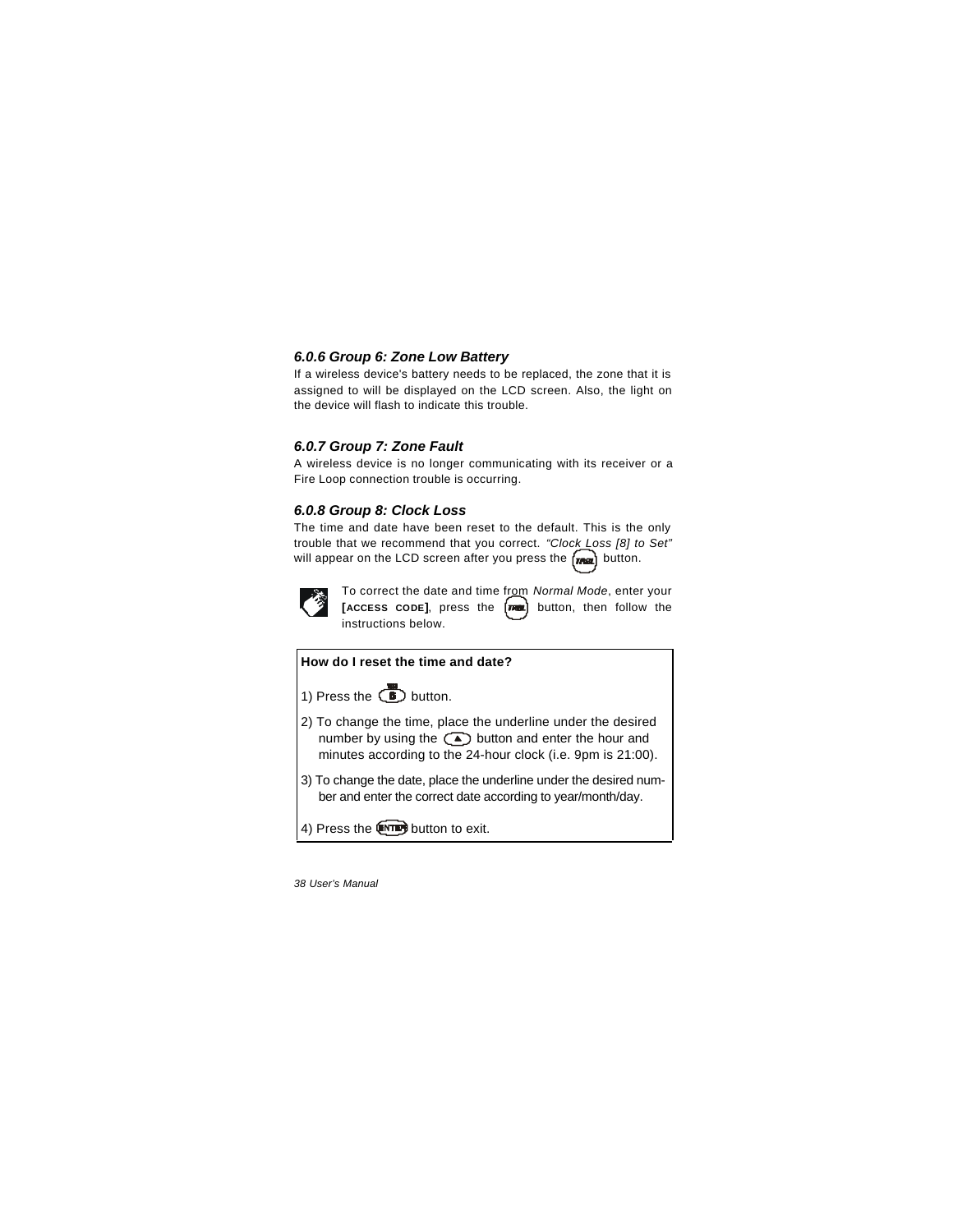### **6.1 EVENT RECORD DISPLAY**

The Event Record Display will record the user-initiated actions that occurred in your system as well as any alarms or troubles. For example, when a valid code is entered, the *User Access Code* and the action taken (arm, disarm, etc.) is recorded.

You have the choice to view the events in all the areas assigned to your *User Access Code* or by individual area. In either case the most recent event is displayed first (see Figure 6-1).



You will only be able to view the events that occurred in the areas assigned to your *User Access Code*.

| How do I view the Event Record?                                            |
|----------------------------------------------------------------------------|
| 1) Enter your [ACCESS CODE].                                               |
| 2) Press the $\sum$ button.                                                |
| 3) To view events:                                                         |
| Press the $\circled{c}$ button for all areas                               |
| Press the $\overline{1}$ button for only the First Area                    |
| Press the (2) button for only the Second Area                              |
| Press the <b>3</b> button for only the Third Area                          |
| Press the <b>CO</b> button for only the Fourth Area                        |
| 4) Use the $\left(\sqrt{\bullet}\right)$ button to view subsequent events. |
| 5) Press the <b>CLEAN</b> button to exit.                                  |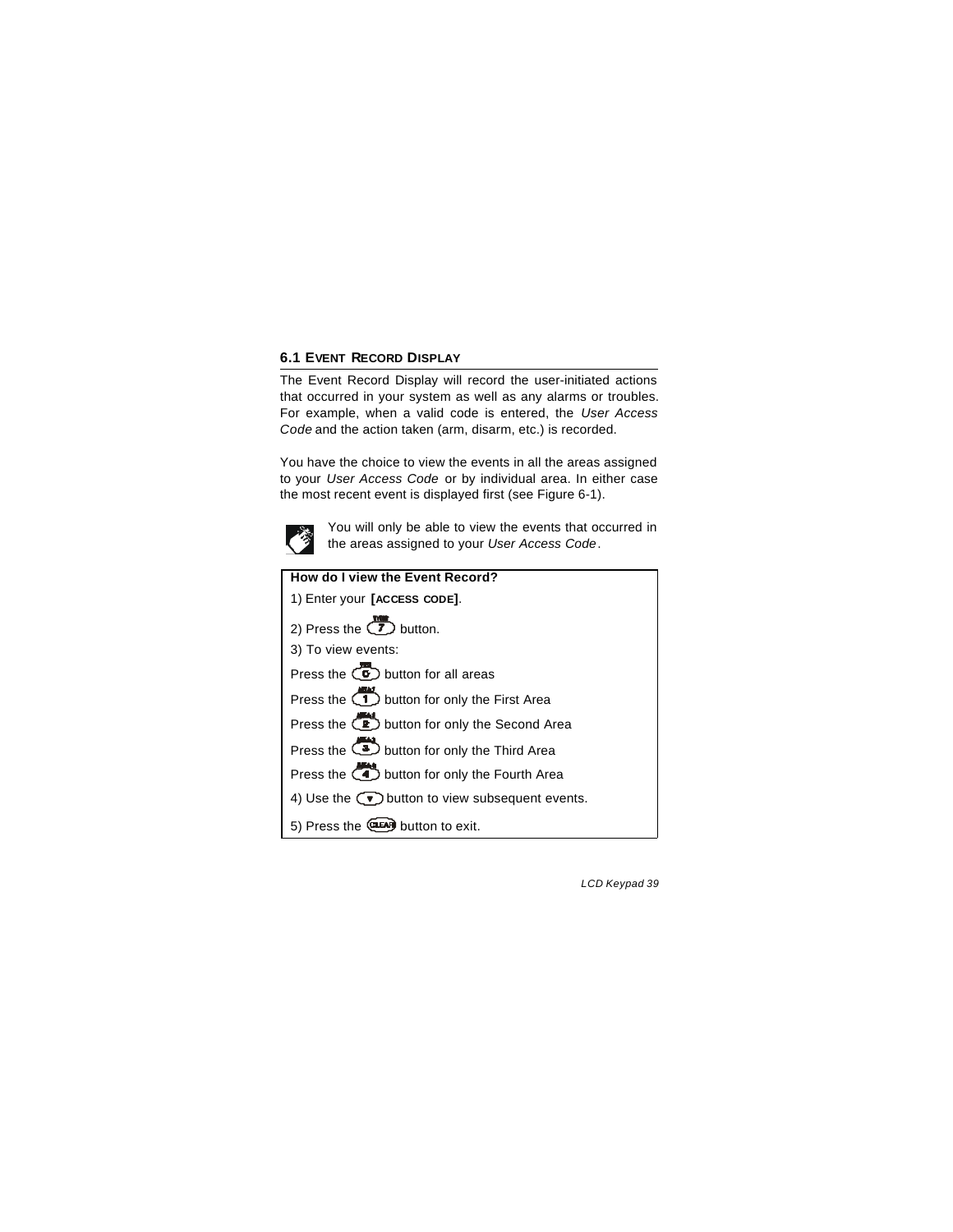Once you have entered the Event Record Display, you can change the order that the Event Record screens (see Figure 6-1) appear by pressing the  $\binom{3}{2}$  button. If you already know the number of the event you want to view, press the  $[m]$  button and then enter the event's number.



Messages like "*First Area*" and "*Code 01*" shown in Figure 6-1 are pre-programmed messages that your installer may have customized to suit your system. For example, "*First Area*" could be replaced by "*Warehouse*". The *Number of the Event* may cut off the last few letters of these custom messages. For example, "*Warehouse*" may appear as "*Wareh001*".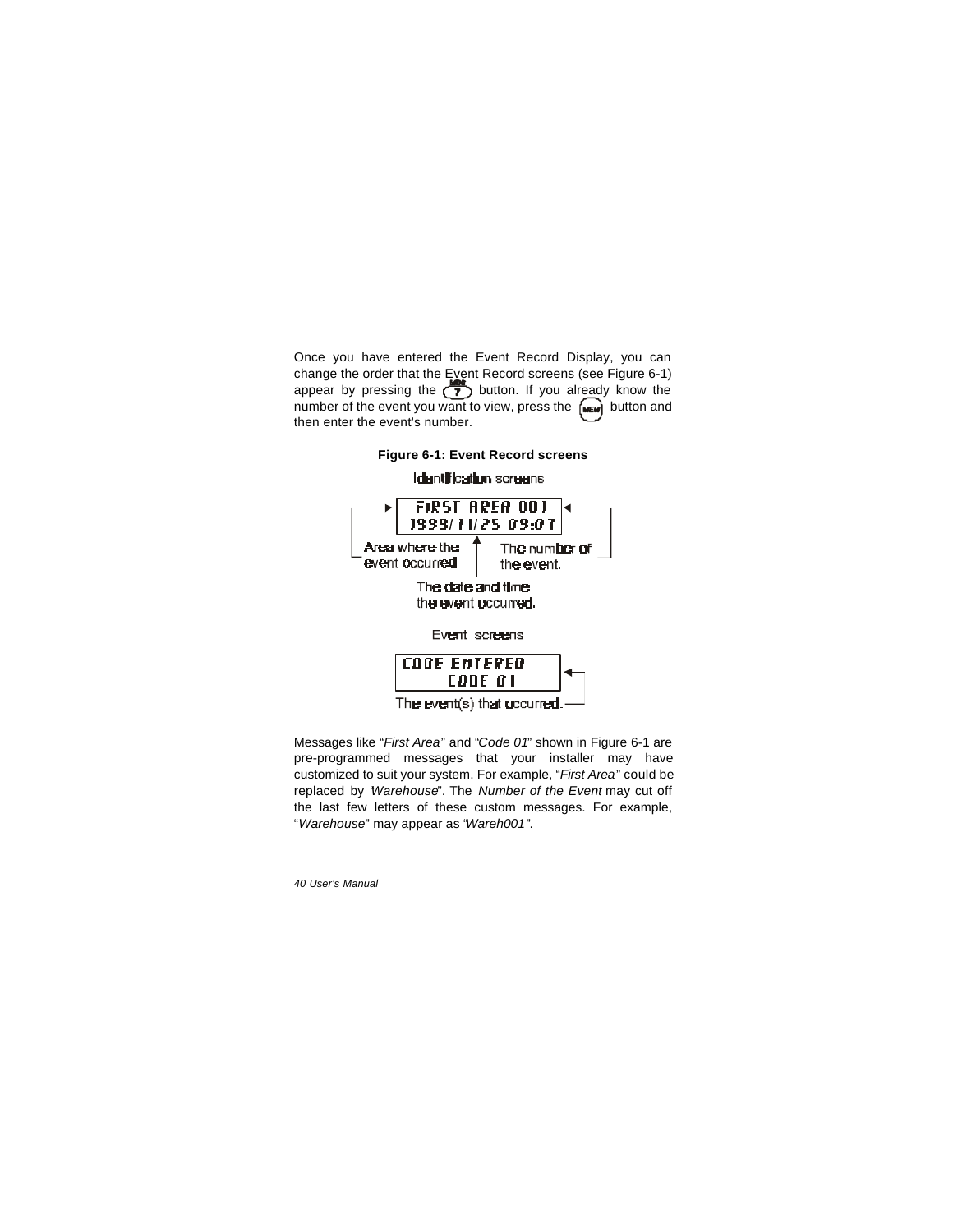### 7.0 ADDITIONAL FEATURES

### **7.1 PROGRAMMABLE OUTPUTS (PGMS)**

Your system includes five programmable outputs (PGMs) that can be programmed by your installer. A PGM triggers when a predetermined event or series of events occurs in your system. The PGMs can be programmed to reset smoke alarms, turn on light switches, open or close garage doors and much more. Ask your installer about this useful feature.

### **7.2 KEYPAD SETTINGS**

You can modify the keypad settings to suit your needs (see Figure 7-1).

- 1) Scrolling Speed is how long the messages stay on the screen before moving to the next message.
- 2) Backlight refers to the illumination behind the buttons and LCD screen.
- 3) Contrast refers to how dark or pale characters on the screen will appear.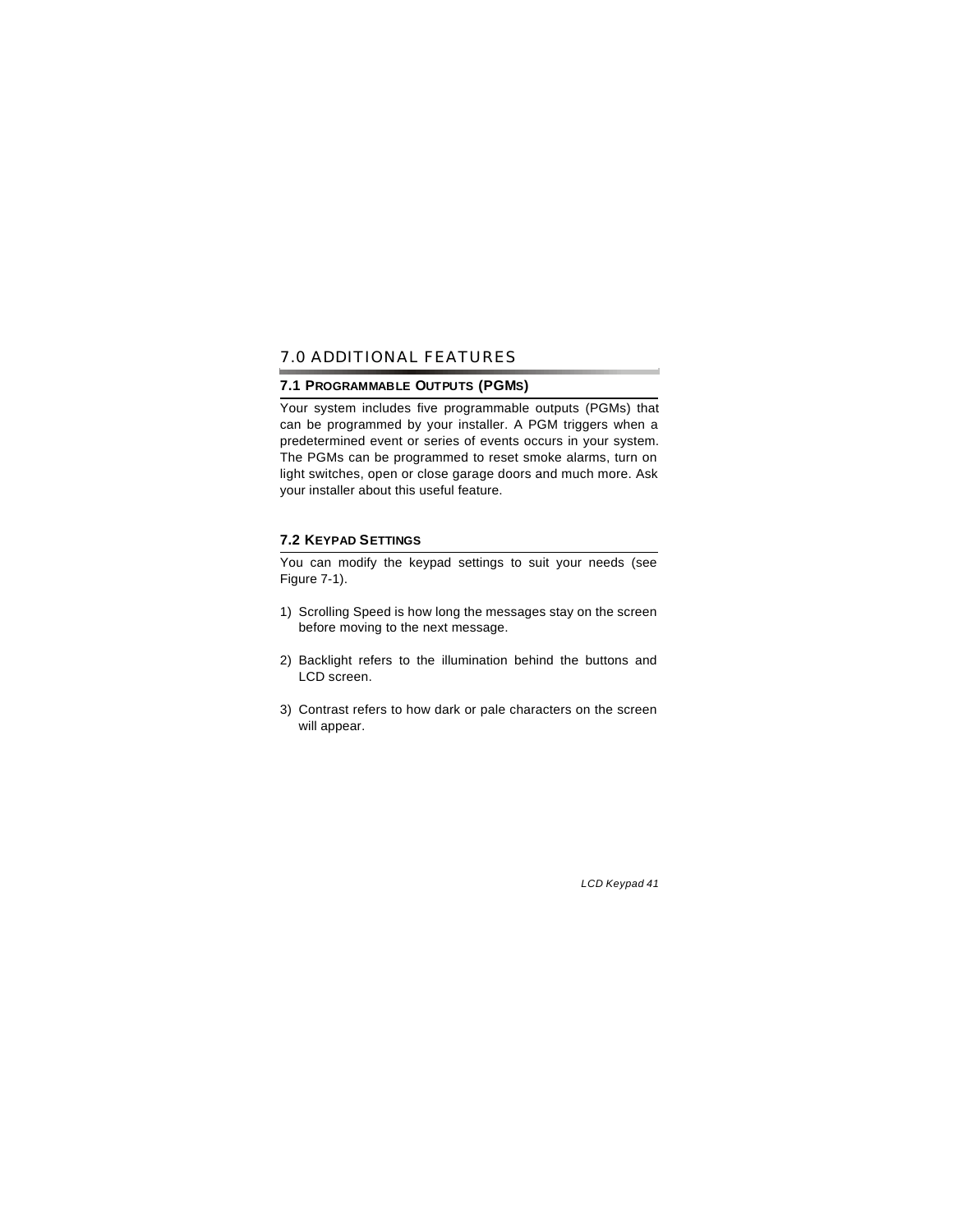

### **Figure 7-1: Modifying LCD screen settings**

*42 User's Manual*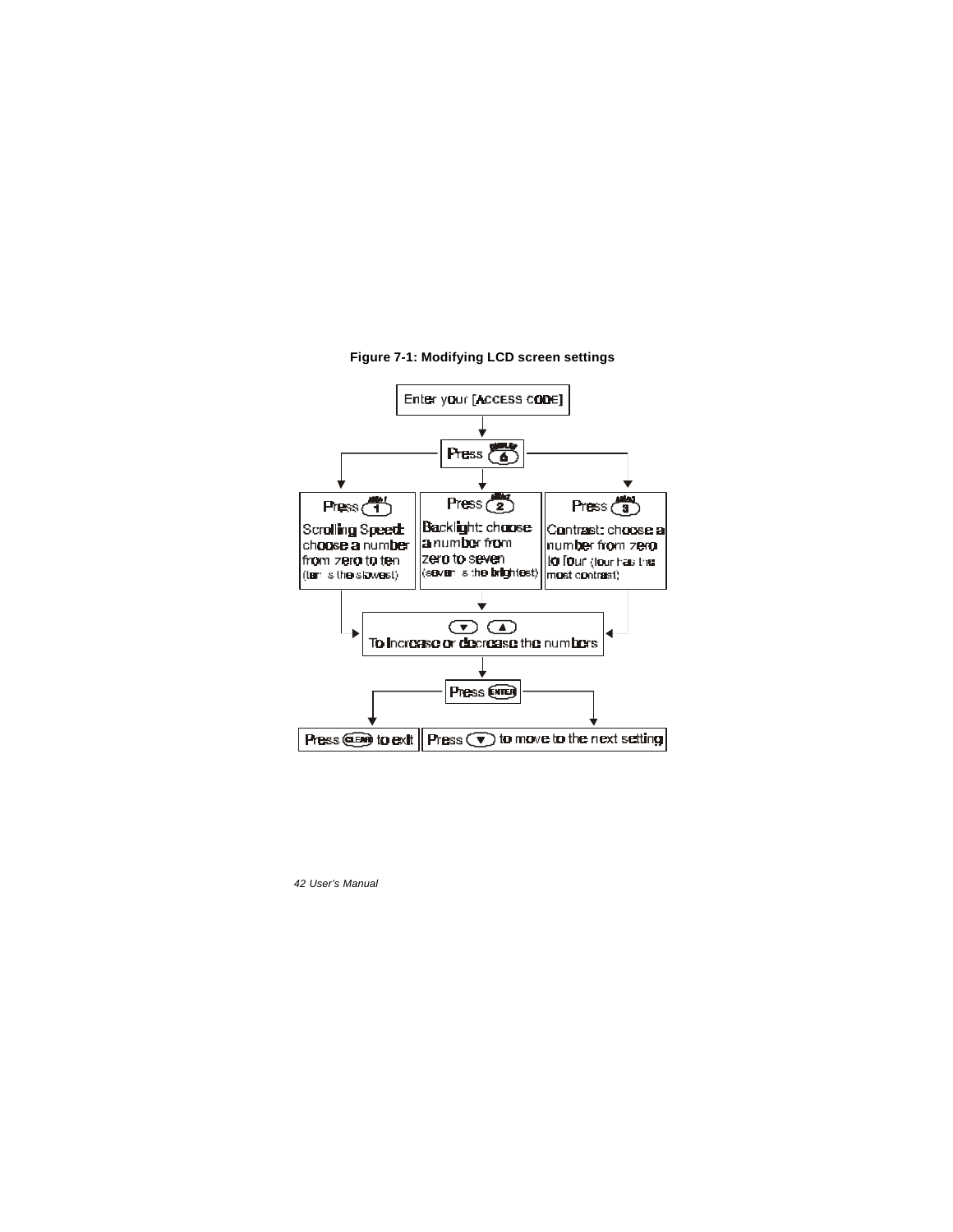### **7.3 SET TIME & DATE**

If the wrong time and /or date are displayed on the *Normal Mode* screen, you can reset them.



### **7.4 PROGRAMMING CHIME ZONES**

You can program the keypads to emit a rapid, intermittent beep whenever designated zones are opened or only when opened between certain hours. These zones are referred to as Chime Zones. Your installer can program your Chimed zones to also beep upon closure.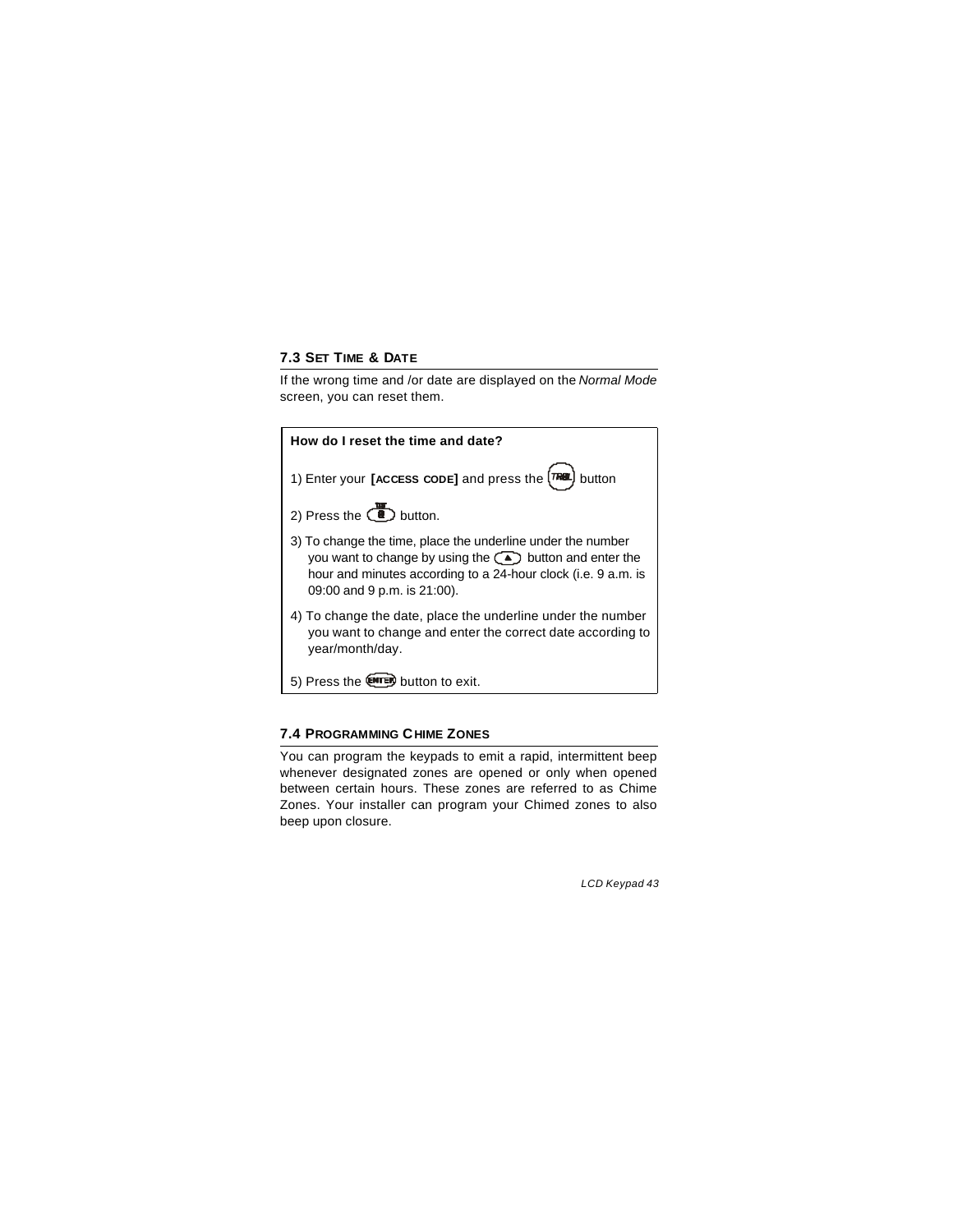

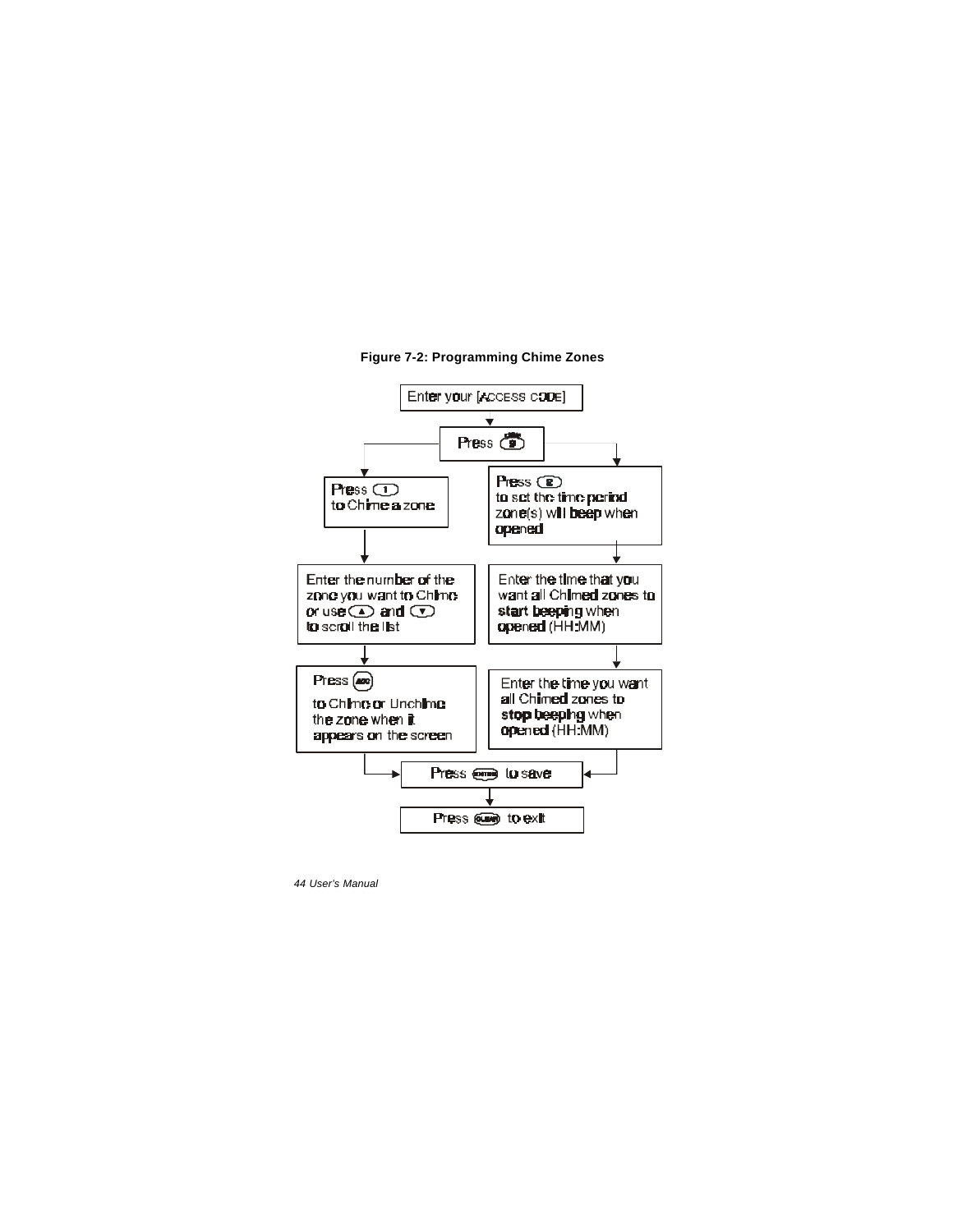### **7.5 PANIC ALARMS**

Your system can be programmed to send an alarm to your Security Company to request help from the police, a medical facility, the fire department, or anyone you wish when you press a pre-determined combination of buttons. Ask your installer about programming these features in your system.

### **Emergency Panic**

Press & hold the  $\overline{1}$  and  $\overline{3}$  buttons simultaneously for two seconds to generate an alarm. The alarm can be programmed by the installer to be either silent or audible according to your preference.

### **Auxiliary Panic**

Press & hold the  $\left(\begin{array}{c} \bullet \\ \bullet \end{array}\right)$  and  $\left(\begin{array}{c} \bullet \\ \bullet \end{array}\right)$  buttons simultaneously for two seconds to generate an alarm. The alarm can be programmed by the installer to be either silent or audible according to your preference.

### **Fire Panic**

Press & hold the  $\overline{2}$  and  $\overline{2}$  buttons simultaneously for two seconds to generate an alarm. The alarm can be programmed by the installer to be either silent or audible according to your preference.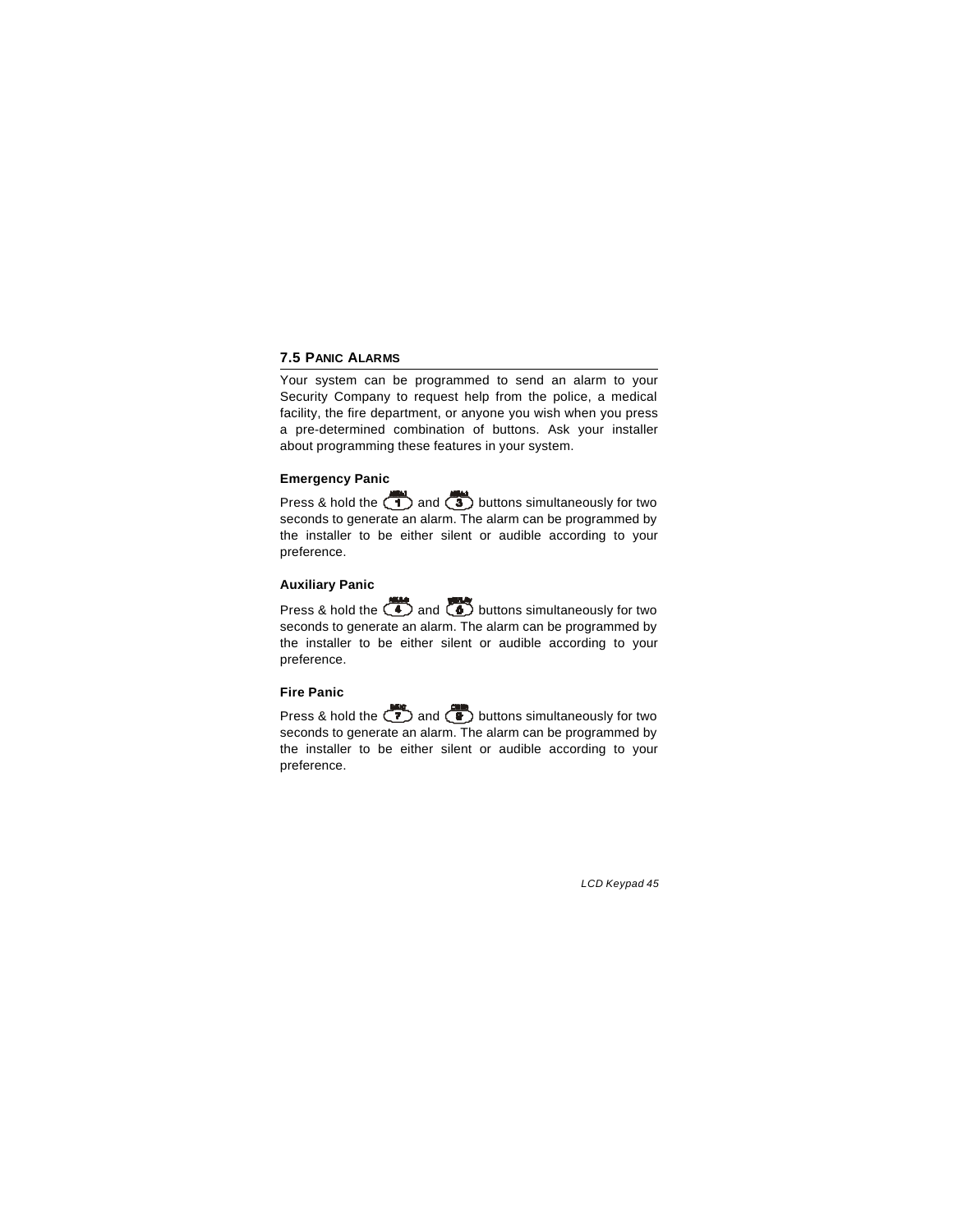### **7.6 QUICK FUNCTION BUTTONS**

You will only need to use the Quick Function Buttons upon your installer or Security Company's request. Only the *System Master Code* or *User Access Codes* with the *Master* feature enabled will be able to access these functions.

| How do I access the Quick Function Buttons?                       |
|-------------------------------------------------------------------|
| 1) Enter your [ACCESS CODE]                                       |
| 2) Press the $\circled{C}$ button.                                |
| 3) Press one of the following for the system to:                  |
| button: send a test report to the Security Company<br><b>SIZY</b> |
| button: call the diagnostic software.                             |
| button: answer the diagnostic software.                           |
| button: cancel communication with the diagnostic software.        |

### **7.7 ACCESS CONTROL**

The Access Control feature is an option that can be used with the Alarm system. This feature will allow you to monitor and control the access to designated doors. If Access Control is enabled in your system, refer to the *Access Control User's Manual* for more details.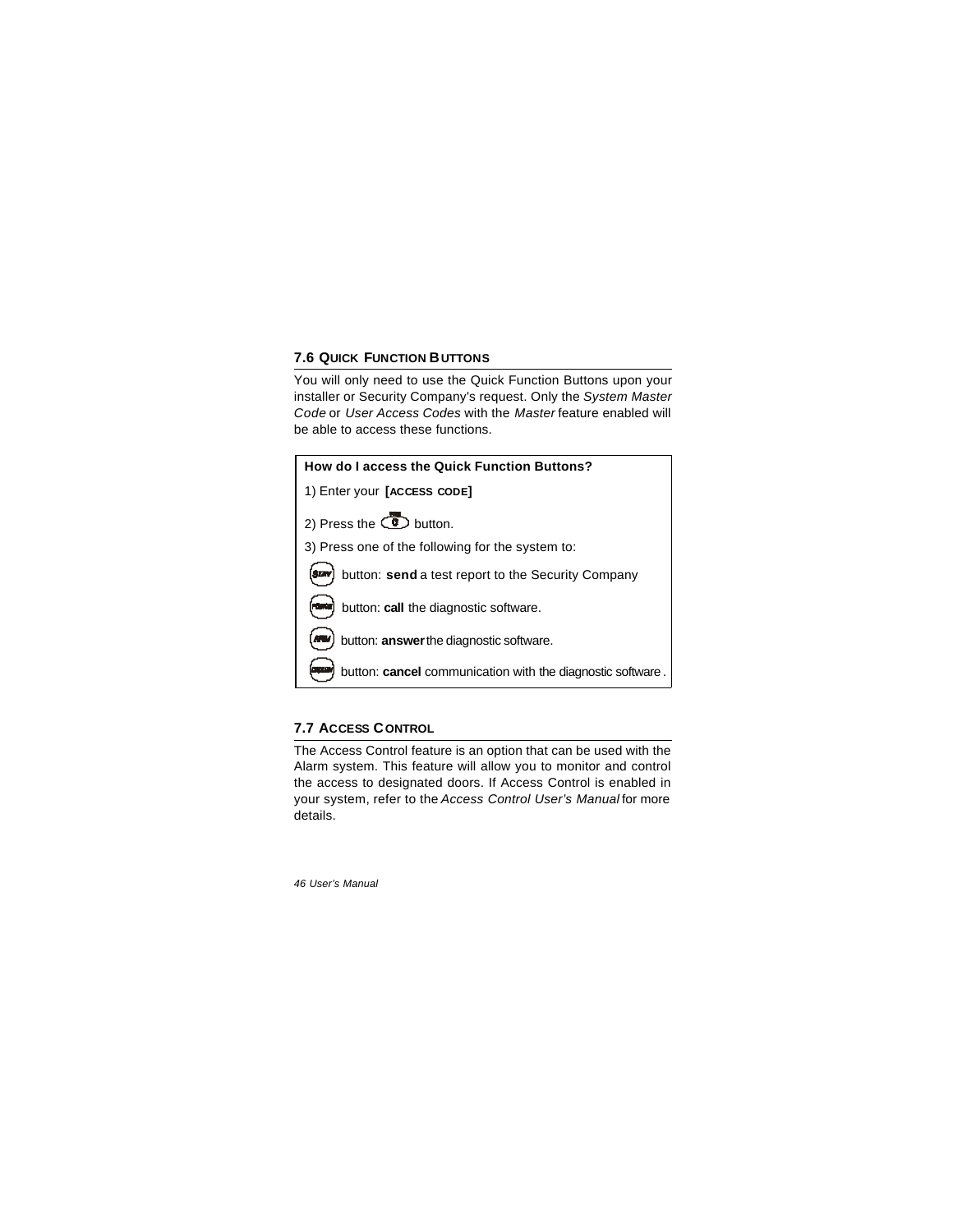### 8.0 FIRE AND BURGLAR ALARMS

#### **8.1 STANDARD FIRE ZONE**

During a fire alarm, the bell/siren emits an intermittent sound (BEEP-BEEP-BEEP) until silenced or reset. If the zone is a Standard Fire Zone, the system can immediately send an alert to your Security Company.

### **How do I disarm a false alarm?**

1) Enter your **[ACCESS CODE]** on the keypad.

2) Call your Security Company quickly to advise them of the false alarm.



*The Fire Zone may reset itself once the problem has cleared. If it does not, simultaneously press and hold the and buttons for two seconds.*

### **8.2 DELAYED FIRE ZONE**

During a fire alarm, the bell/siren will emit an intermittent sound (BEEP-BEEP-BEEP) until silenced or reset. If the zone is a Delayed Fire Zone, there is an automatic delay before the system contacts the Security Company (see Figure 8-1). This will prevent unnecessary reporting of false alarms.



If you are unable to cancel the fire alarm, the system will send an alert. Call your Security Company to advise them of the false alarm.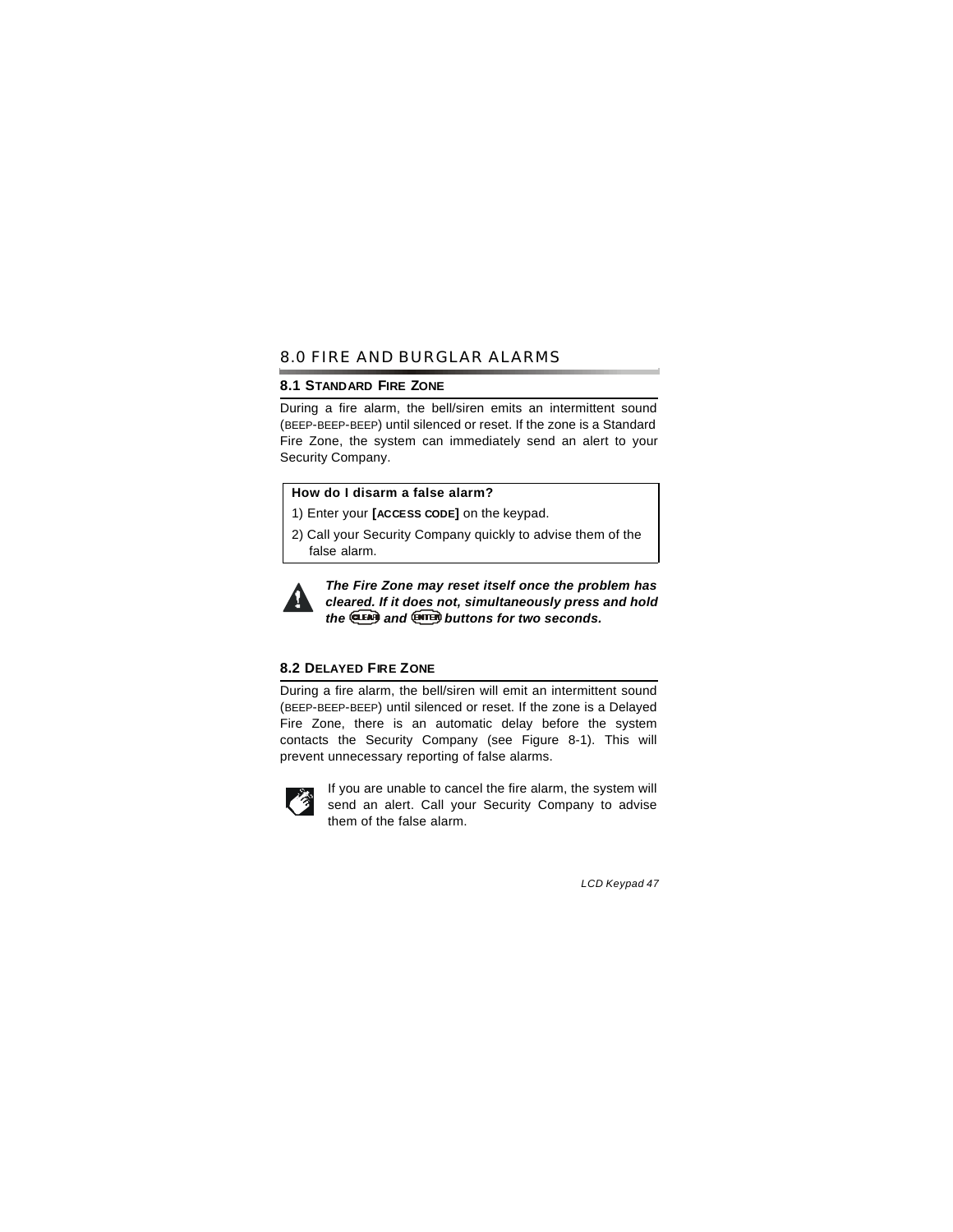### **What do I do if the fire alarm is accidentally triggered?**

- 1) Press the **CLEAN** button within 30 seconds of the alarm.
- 2) Clear the problem from the area.
- 3) If problem remains after 90 seconds, the alarm will sound again. Press **CLEAN** again.

The system will delay reporting the alert for another 30 seconds.



*The Fire Zone may reset itself once the smoke has cleared. If it does not, simultaneously press and hold the and buttons for two seconds or speak to your installer.*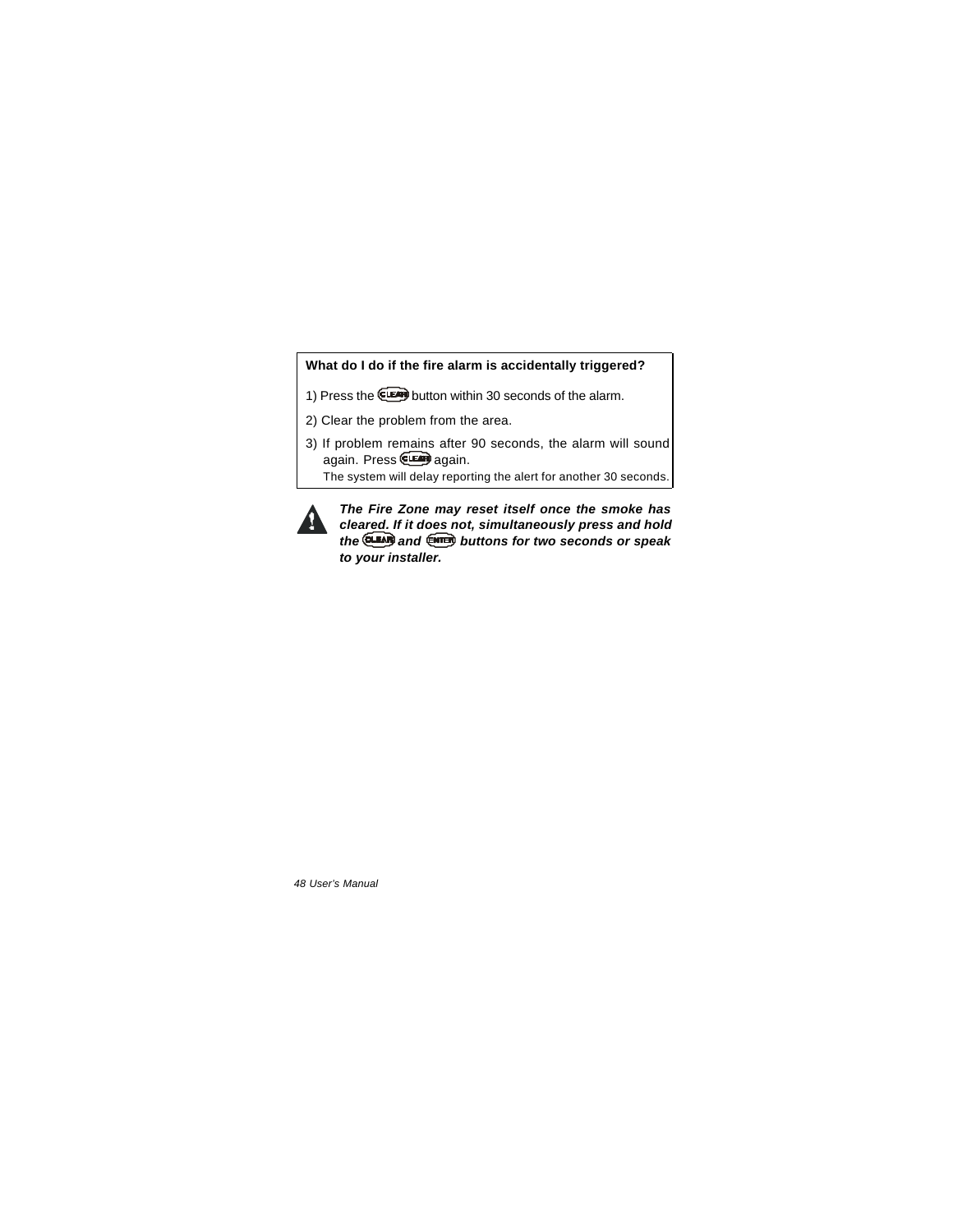#### **Figure 8-1: Delayed Fire Zone**

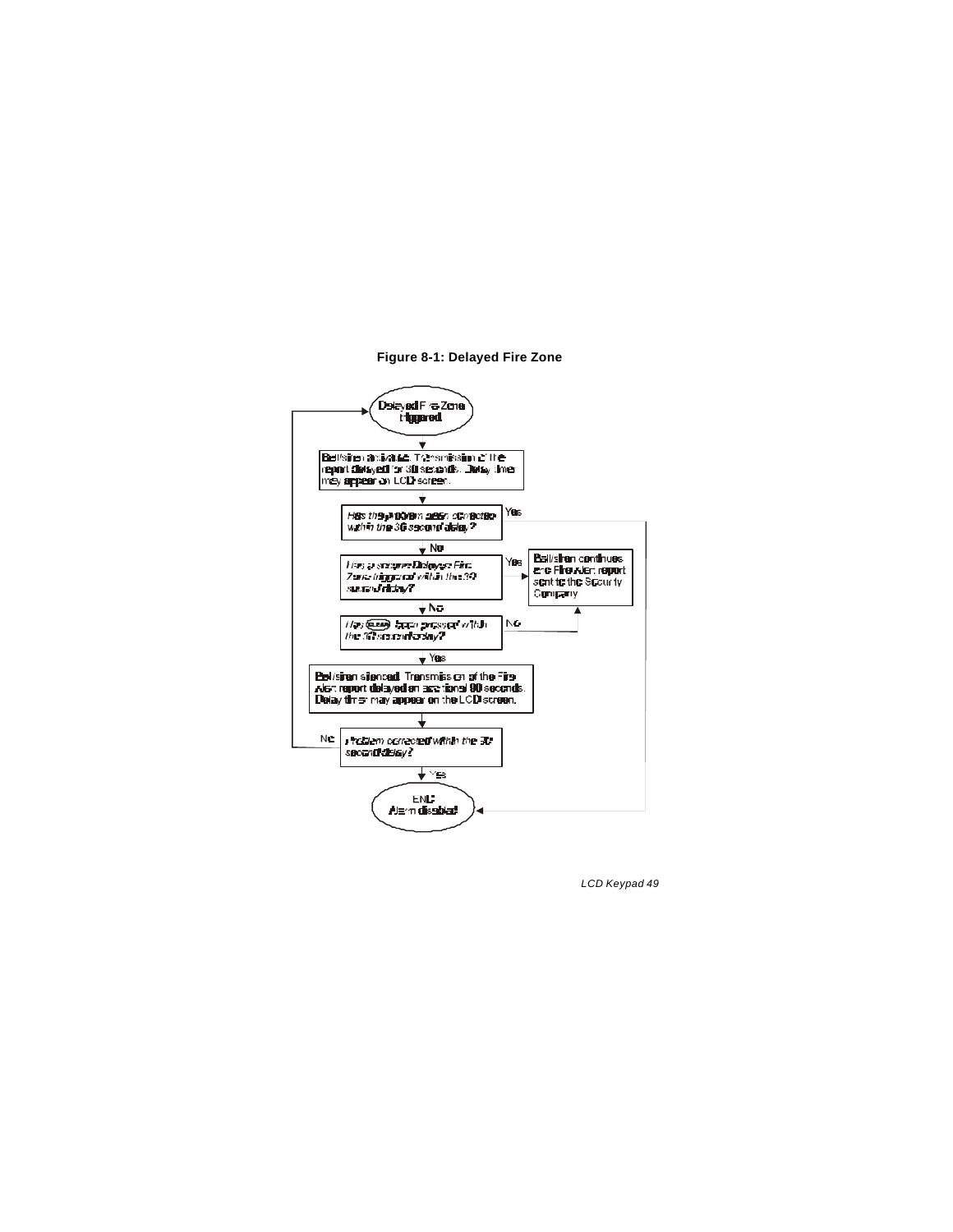### **8.3 FIRE SAFETY TIPS**

- How should you prepare in case of a fire in your home or business?
- 1) Remind everyone to escape first, then call for help.
- 2) Develop a fire escape plan and designate a meeting place outside.
- 3) Practice the escape plan frequently.
- 4) Plan two ways to escape from every room, if possible.
- 5) Practice feeling the way out with eyes closed.
- 6) Tell everyone **never** to stand up during a fire, always crawl under the smoke and keep mouths covered.
- 7) Instruct everyone never to return to a burning building for any reason; it may cost them their life.
- 8) Check smoke alarms regularly; working smoke alarms dramatically increase everyone's chances of surviving a fire.

### **8.4 MINIMIZING HOME FIRE HAZARDS**

How can you avoid the three most common causes of fires at home?

- 1) Never leave cooking food unattended. It's also the leading cause of fire injuries. Cooking fires often result from unattended cooking and human error, rather than mechanical failure.
- 2) Stay alert when smoking. Careless smoking is the leading cause of fire deaths. Smoke detectors and smolder-resistant bedding and upholstered furniture are significant fire deterrents.
- 3) Maintain your heating system. Heating is the second leading cause of residential fires. However, heating fires are a larger problem in single family homes than in apartments. Unlike apartments, the heating systems in single family homes are often not professionally maintained.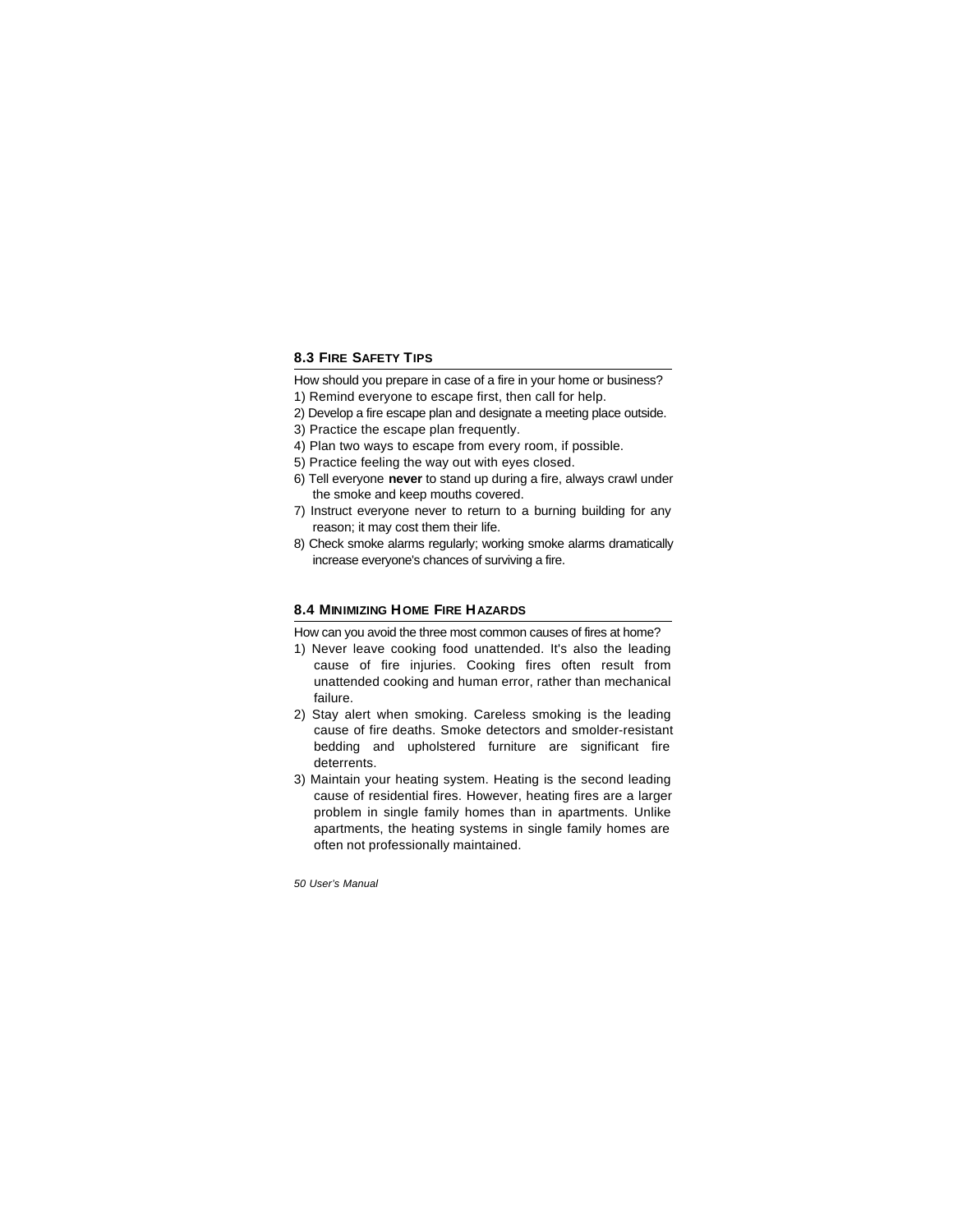### **8.5 HOME FIRE WARNING SYSTEM**

Household fires are especially dangerous at night. Fires produce smoke and deadly gases that can overcome occupants while they sleep. To warn against fire, smoke detectors should be installed outside each separate sleeping area in the immediate vicinity of the bedrooms and on each additional story of the family living unit, including basements.

### **8.6 BURGLAR ALARM**

If your armed system is breached, the burglar alarm devices specific to your system will be triggered. If your keypad is in *Normal Mode*:

- The *Status Light* may flash red
- • *"In Alarm"* will appear on LCD screen.
- Bell or siren may be activated



*In case of a burglar alarm, leave the premises and call the police station from a safe place.*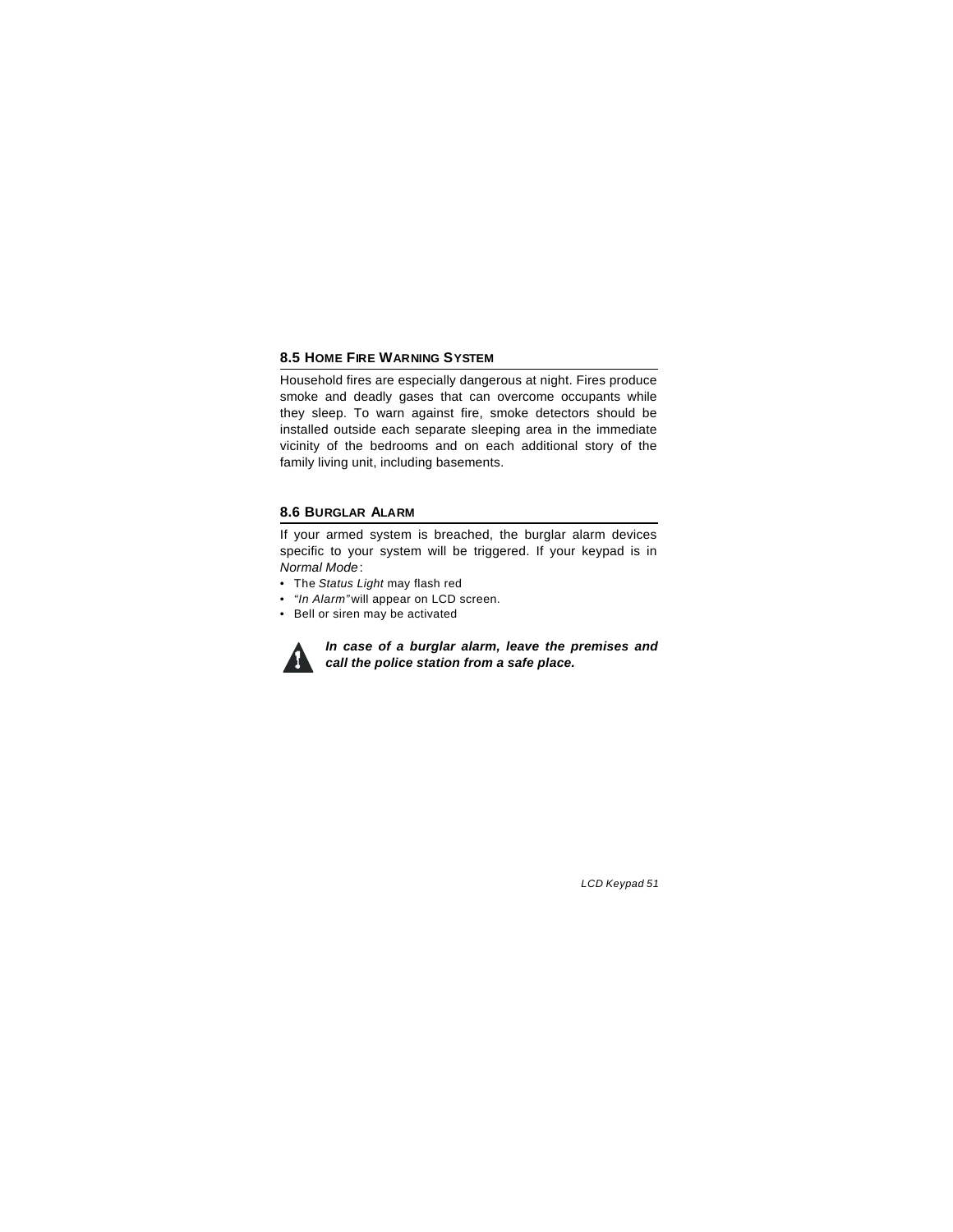### 9.0 TESTING AND MAINTENANCE

#### **9.1 BURGLAR ALARM TESTING**

Two people are needed to complete this test. One person will watch the LCD screen on the keypad while the other person walks around the protected area and open the zones (i.e. open the doors and window that are protected, walk in the path of the motion detectors, etc.). The LCD screen will display the opened zones. If a zone does not register, contact your installer. Your installer will provide details on the best way to test your system.

### **9.2 FIRE ALARM TESTING**

Do NOT use an open flame or burning materials to test your fire detection devices. Your installer will provide details on the best way to test your system.

### **9.3 SYSTEM MAINTENANCE**

Under normal use your system requires no maintenance other than regular testing. We recommend that your installer change the battery every three years.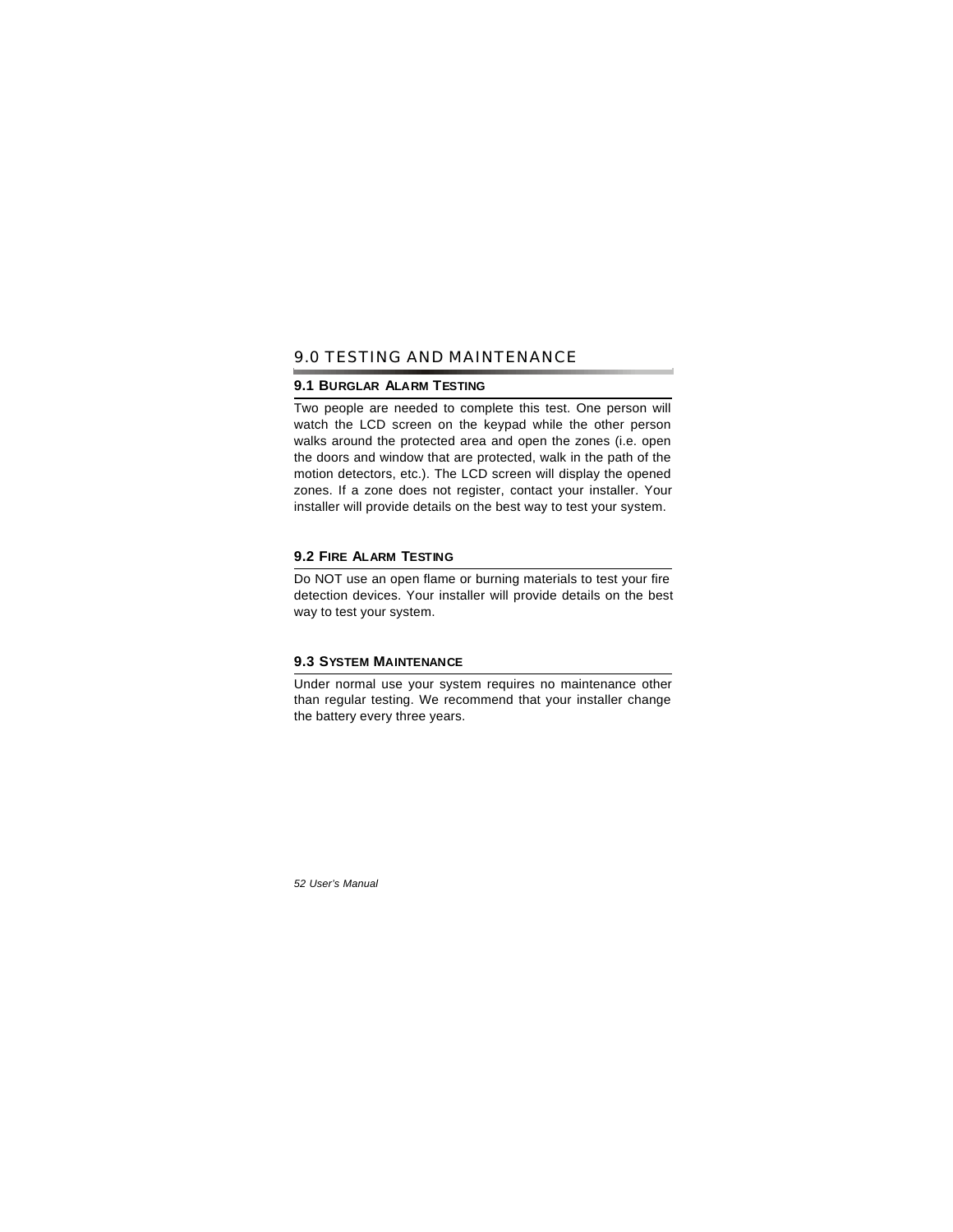### **9.4 SYSTEM TEST**

Speak to your installer before conducting a system test since the system must be programmed to respond to the test instructions. It is normally recommended that you conduct the system test once a week, but contact your installer for instructions concerning your particular system.

### **How do I conduct the system test?**

1) Call Security Company to advise them that you are testing the system.

- 2) Enter your **[ACCESS CODE]**.
- 3) Press the  $\bullet$  button.

The system will test all its connections and can send a report to your Security Company. If the system detects a problem, the *Trouble Display* will show on the LCD screen (see section 6.0). Call your installer for repairs.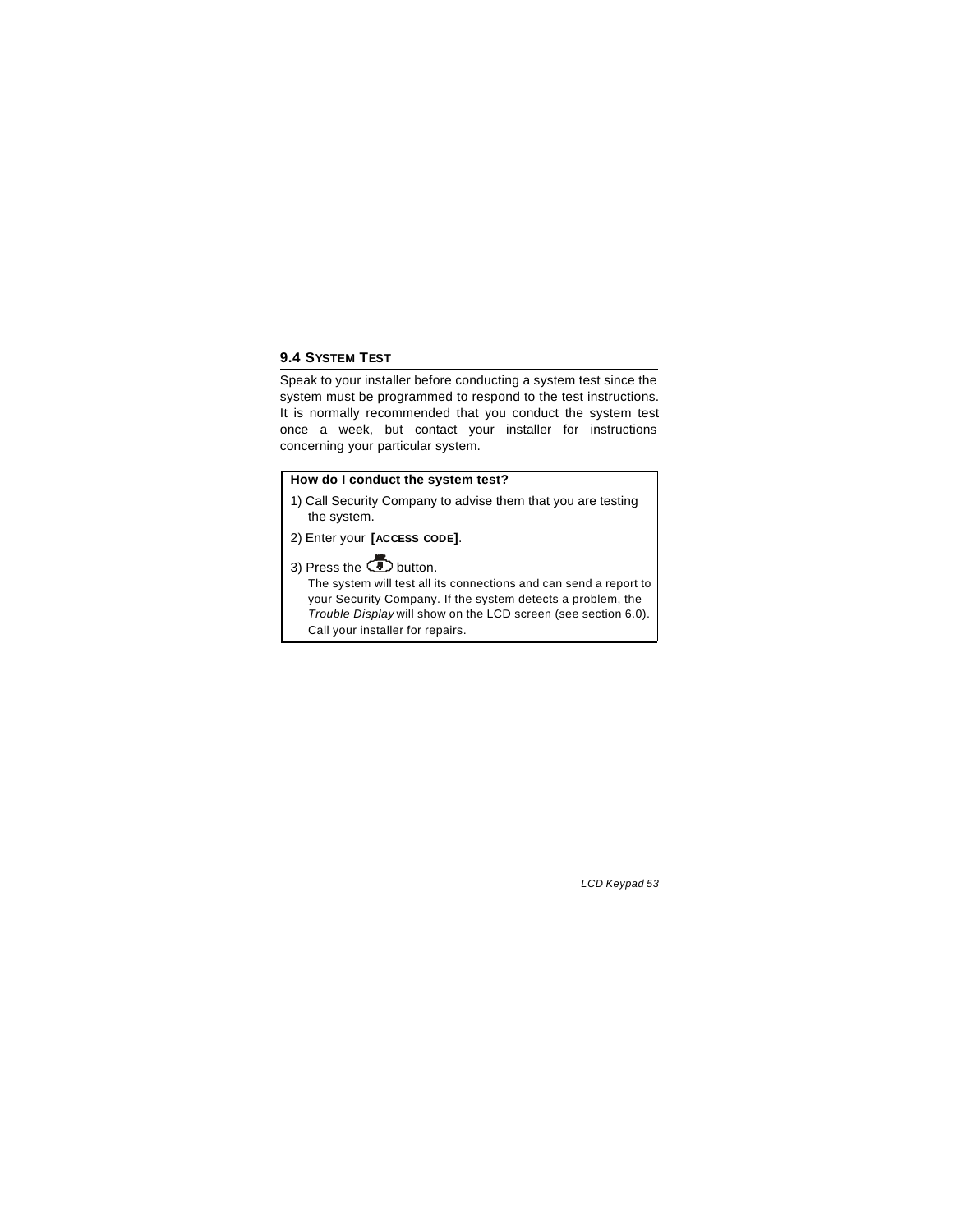# 10.0 SYSTEM CHECKLIST

**Important: Keep this information in a secure location.**

×.

### **10.1 ZONE DESCRIPTION**

| Is this a Partitioned System? | Yes □ | No II |
|-------------------------------|-------|-------|
|                               |       |       |
|                               |       |       |
|                               |       |       |
|                               |       |       |

Place a  $\checkmark$  indicate the options and area(s) enabled for that zone (if any).

| Zone # and<br>Description 1 2 3 4 |  | Area |              |        |                   | Byp Stay Force | 24Hr/ Entry | Fire Delay |
|-----------------------------------|--|------|--------------|--------|-------------------|----------------|-------------|------------|
| 01:                               |  |      |              |        |                   |                |             |            |
| 02:                               |  |      |              |        |                   |                |             |            |
| 03:                               |  |      |              |        | П                 |                |             |            |
| 04:                               |  |      |              |        | П                 |                |             |            |
| 05:                               |  |      | $\mathbf{L}$ | $\Box$ | $\mathbf{L}$      |                |             |            |
| 06:                               |  |      |              |        | $\vert \ \ \vert$ |                |             |            |
| 07:                               |  |      |              |        |                   |                |             |            |
| 08:                               |  |      |              |        |                   |                |             |            |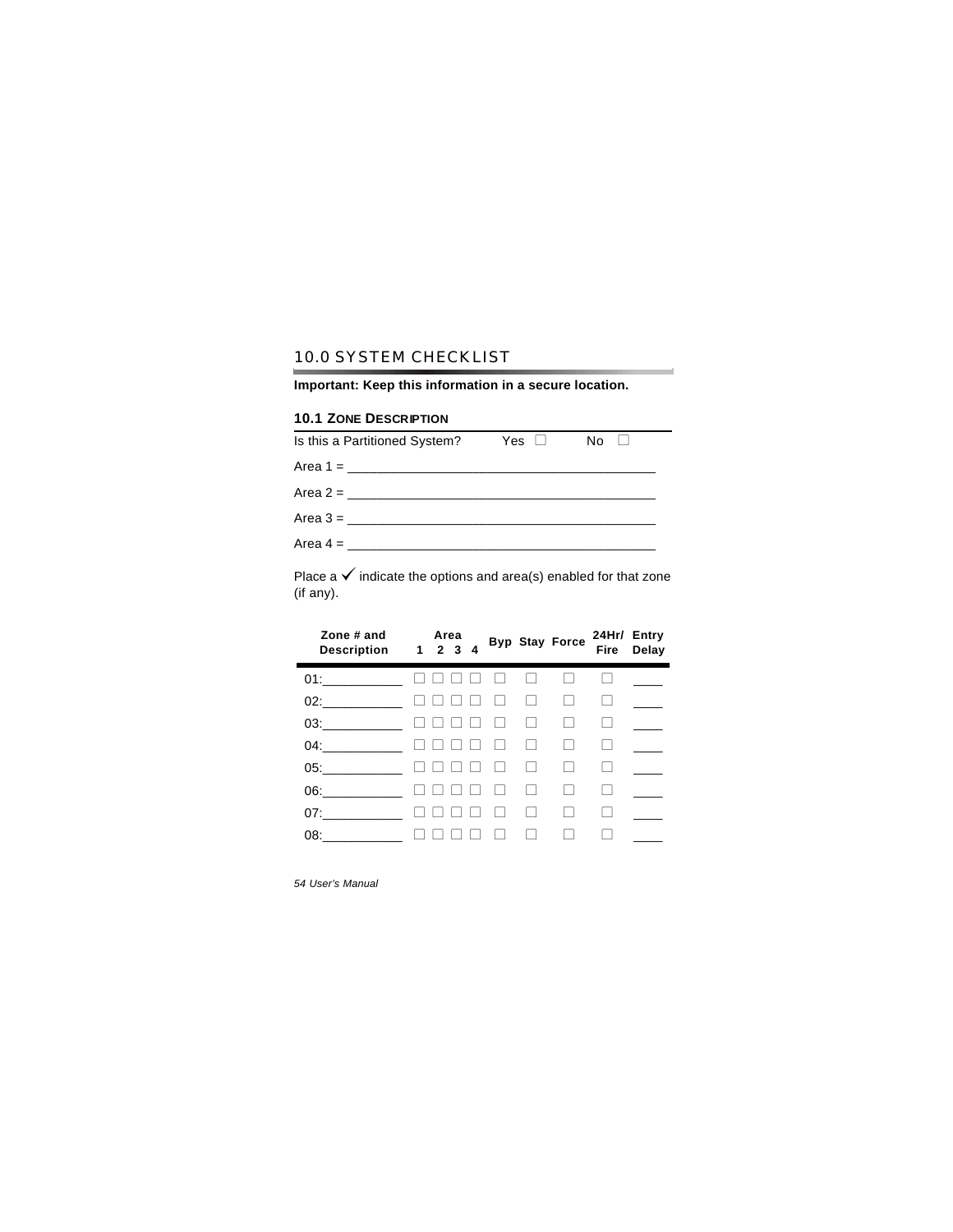| Zone # and<br><b>Description</b> | 1             | Area<br>2 <sub>3</sub> | 4 |   |   | <b>Byp Stay Force</b>    | <b>Fire</b> | 24Hr/ Entry<br>Delay |
|----------------------------------|---------------|------------------------|---|---|---|--------------------------|-------------|----------------------|
| 09:___________ □ □               |               |                        |   |   | П | $\Box$                   | П           |                      |
|                                  | $\Box$ $\Box$ |                        |   |   | П | П                        | П           |                      |
|                                  | П             |                        |   |   | П | П                        | П           |                      |
|                                  |               |                        |   |   | П | П                        | П           |                      |
|                                  | $\Box$        |                        |   |   | П | П                        | П           |                      |
| 14:                              | $\Box$        |                        |   |   | П | П                        | П           |                      |
| 15:                              |               |                        |   |   | П |                          | П           |                      |
|                                  |               |                        |   |   | П | □                        | П           |                      |
| 17:                              | $\Box$        |                        |   |   | П |                          | П           |                      |
|                                  | П             |                        |   |   | П | □                        | П           |                      |
|                                  | $\Box$        |                        |   |   | П | □                        | П           |                      |
|                                  | $\Box$        |                        |   |   | П | П                        | $\Box$      |                      |
| 21:                              | $\Box$        |                        |   |   | П | П                        | П           |                      |
| 22:                              |               |                        |   |   | П |                          | $\Box$      |                      |
| 23:                              |               |                        |   |   | П | □                        | П           |                      |
| 24:                              | $\Box$        |                        |   |   | П | H                        | П           |                      |
| 25:                              | П             |                        |   |   | П | $\overline{\phantom{0}}$ | П           |                      |
| 26:                              | $\Box$        |                        |   |   | П | П                        | П           |                      |
|                                  | $\Box$        |                        |   |   | П | П                        | П           |                      |
| 28:                              | $\Box$ $\Box$ |                        |   | Г | П | П                        | $\Box$      |                      |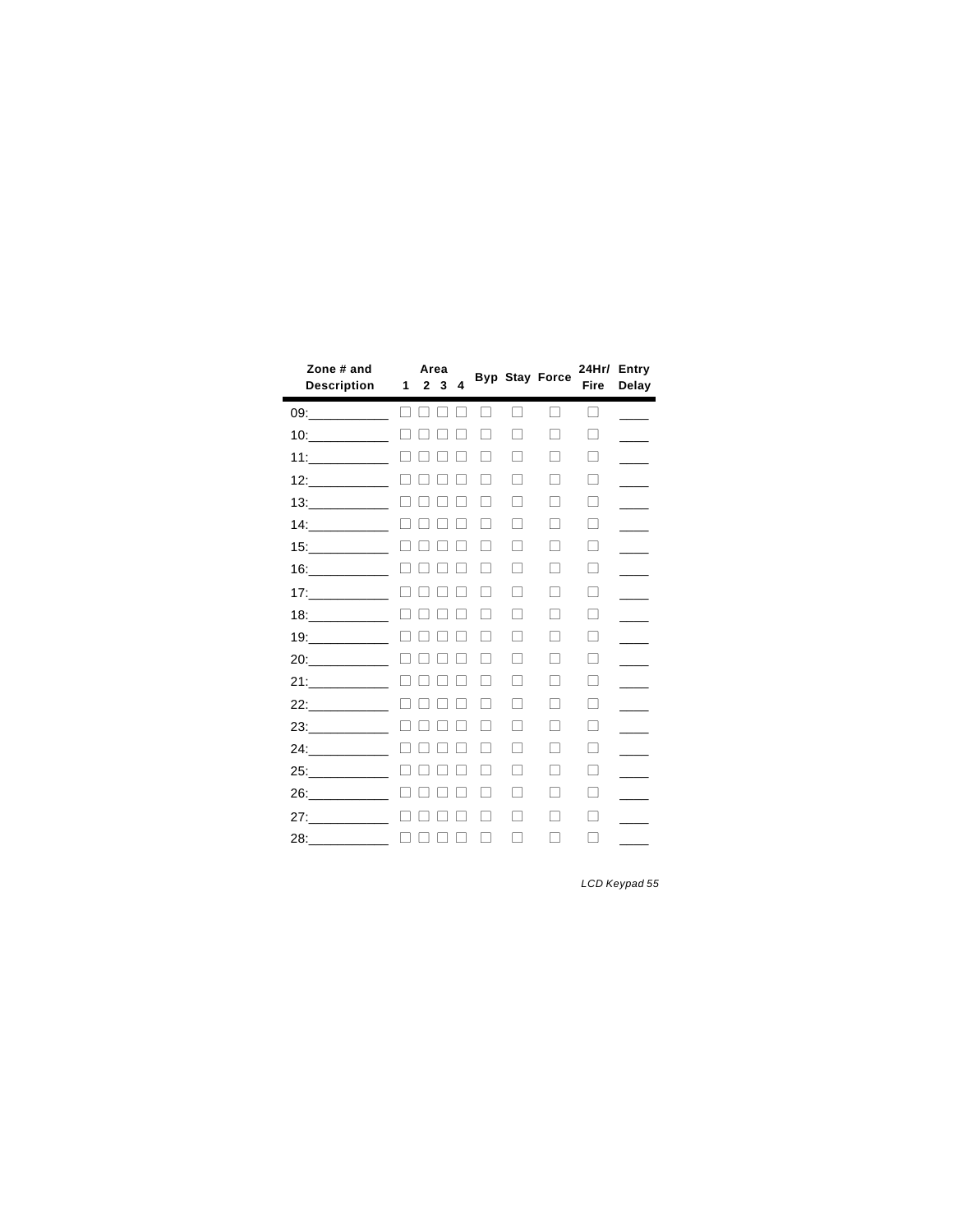| Zone # and<br><b>Description</b>             | 1      | $\mathbf{2}$ | Area<br>3 | 4             |                   |        | <b>Byp Stay Force</b> | <b>Fire</b> | 24Hr/ Entry<br>Delay |
|----------------------------------------------|--------|--------------|-----------|---------------|-------------------|--------|-----------------------|-------------|----------------------|
|                                              | П      |              |           |               |                   | $\Box$ | П                     | П           |                      |
| 30:                                          |        |              |           |               |                   | ۰      | П                     | П           |                      |
|                                              |        |              |           |               |                   |        | П                     | П           |                      |
| $32:$                                        |        |              |           |               | $\mathbf{I}$      | $\Box$ | П                     | П           |                      |
| $33:$                                        |        |              |           |               | $\mathbf{I}$      | П      | П                     | П           |                      |
| $34 \begin{tabular}{l} \hline \end{tabular}$ |        |              |           |               |                   |        | П                     | П           |                      |
|                                              |        |              |           |               |                   |        | n                     | П           |                      |
| $36:$                                        |        |              |           |               | $\vert \ \ \vert$ | П      | П                     | П           |                      |
| $37: \underline{\hspace{2cm}}$               |        |              |           |               |                   | ۰      | П                     | П           |                      |
| $38:$                                        |        |              |           |               |                   | п      | П                     | П           |                      |
| $39:$                                        |        |              |           |               |                   | ۰      | П                     | П           |                      |
|                                              |        |              |           |               | n                 | П      | $\Box$                | $\Box$      |                      |
|                                              |        |              |           |               |                   | П      | П                     | П           |                      |
| 42:                                          |        |              |           |               | H                 |        | П                     | П           |                      |
|                                              |        |              |           |               |                   | □      | П                     | П           |                      |
| 44:                                          |        |              |           |               |                   | П      | П                     | П           |                      |
|                                              |        |              |           |               |                   | ۰      | П                     | П           |                      |
|                                              |        |              |           |               |                   | ۰      | $\mathbf{I}$          | П           |                      |
| 47:                                          |        |              |           |               | $\mathbf{I}$      | П      | П                     | П           |                      |
|                                              | $\Box$ | П            |           | $\mathcal{L}$ | $\Box$            | П      | П                     | П           |                      |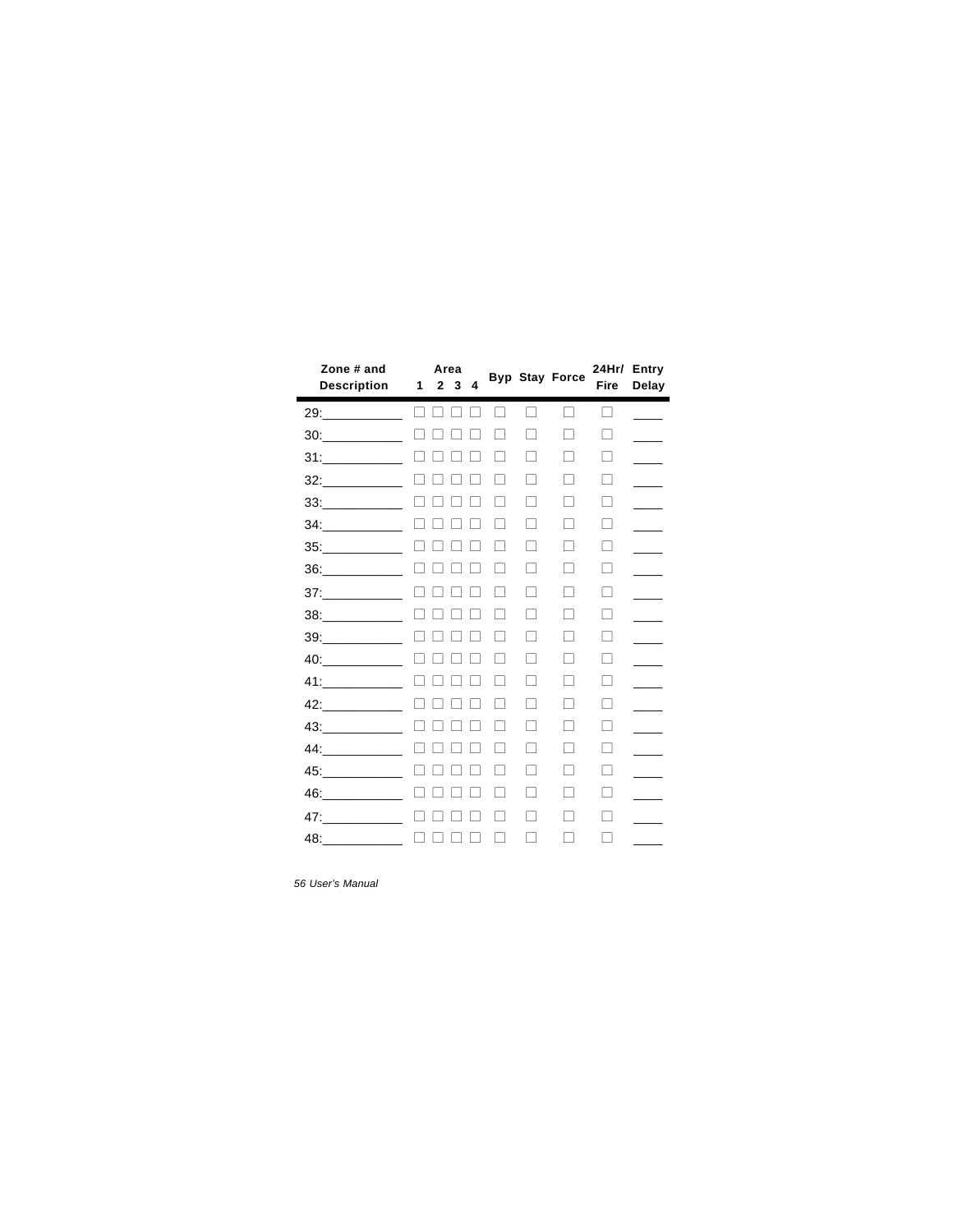#### **Exit Delay:**

| Area 1 is | seconds. |
|-----------|----------|
| Area 2 is | seconds. |
| Area 3 is | seconds. |
| Area 4 is | seconds. |
|           |          |

The entry delays appear in the *Zone Description* table.

### **10.2 ACCESS CODES**

For security reasons, write only the user's name and not his or her access code. Place a  $\checkmark$  in the squares to identify which options are enabled.



If your system has the Access Control feature enabled, do If your system has the Access Control feature enabled, do<br>not complete this table. Use the Access Code table in the Access Control User's Manual.

| 4-Digit Codes $□$            |     |                                                                              | 6-Digit Codes $\Box$ 1 to 6 Digit Codes $\Box$ |       |     |     |                                        |        |              |
|------------------------------|-----|------------------------------------------------------------------------------|------------------------------------------------|-------|-----|-----|----------------------------------------|--------|--------------|
| User $# 8$<br>Name           |     | Master Full Duress Byp Arm<br>Master Master Duress Byp Only Stay Force obeys |                                                |       |     |     |                                        | Keypad | Area<br>1234 |
|                              | [1] | $[1]$ $[2]$                                                                  | $\lceil 3 \rceil$                              | $[4]$ | [5] | [6] | [7]                                    | [8]    | 1234         |
| <b>System Master</b><br>Code |     | ✓                                                                            |                                                |       |     |     | $\checkmark$ $\checkmark$ $\checkmark$ |        | 1234         |
| 02:                          |     |                                                                              |                                                |       |     |     |                                        |        |              |
| 03:                          |     |                                                                              |                                                |       |     |     |                                        |        |              |
| 04:                          |     |                                                                              |                                                |       |     |     |                                        |        |              |
| 05:                          |     |                                                                              |                                                |       |     |     |                                        |        |              |
| 06:                          |     |                                                                              |                                                |       |     |     |                                        |        |              |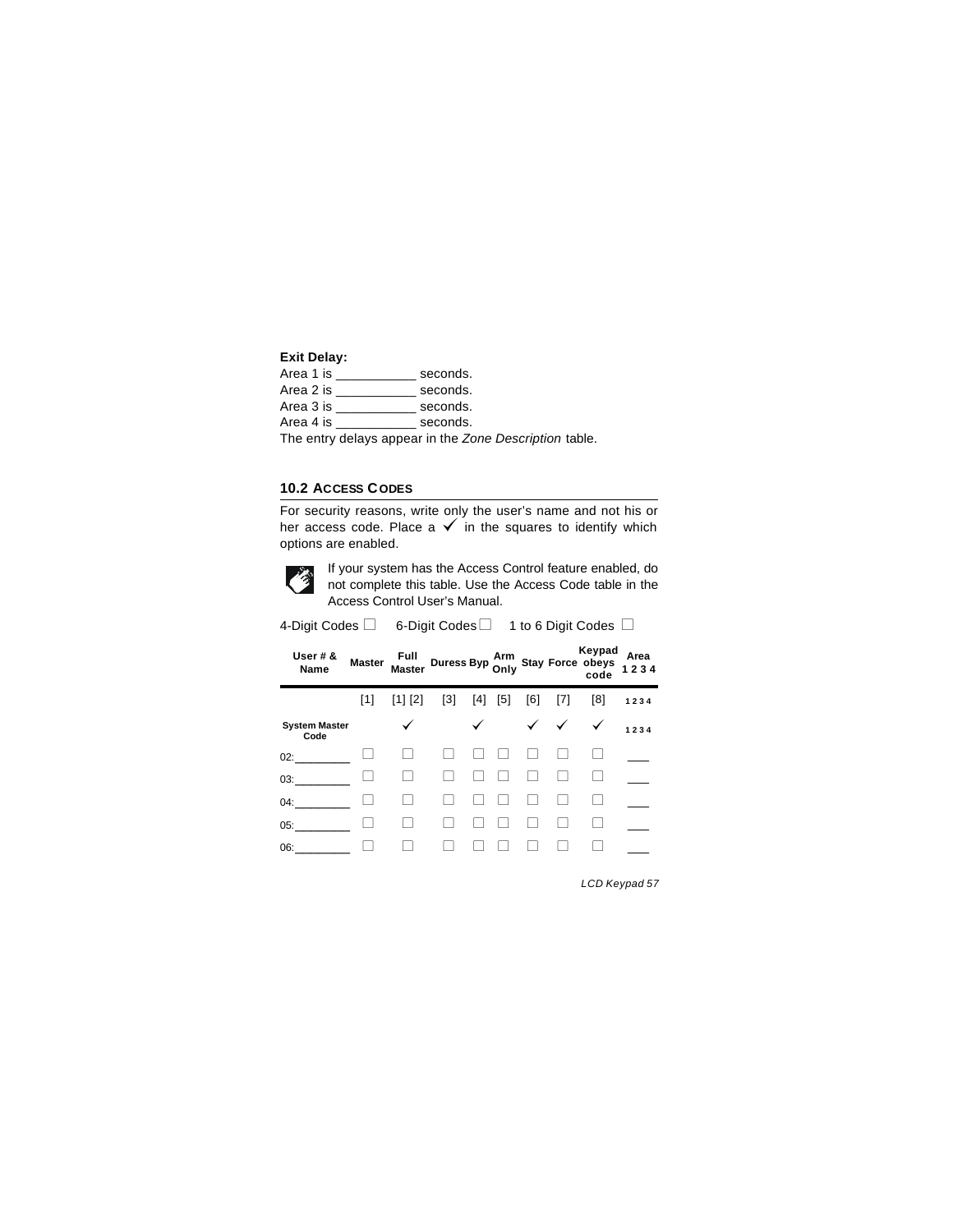| User $# 8$<br>Name | <b>Master</b> | Full<br><b>Master</b> |                   |     |       |                          |     | Keypad<br>Duress Byp Arm<br>Only Stay Force obeys<br>code | Area<br>1234 |
|--------------------|---------------|-----------------------|-------------------|-----|-------|--------------------------|-----|-----------------------------------------------------------|--------------|
|                    | $[1]$         | [1] [2]               | $\lceil 3 \rceil$ | [4] | $[5]$ | [6]                      | [7] | [8]                                                       | 1234         |
| 07:                |               | ΞI                    | П                 |     |       |                          |     | $\Box$                                                    |              |
| 08 <sup>2</sup>    |               |                       | $\mathcal{L}$     |     |       |                          | ×   | H                                                         |              |
| 09:                |               | Τ                     | Ξı                |     |       |                          | a l | П                                                         |              |
|                    | $\mathbf{L}$  | $\mathbf{I}$          | $\mathbf{I}$      |     |       |                          | L.  | H                                                         |              |
| $11:$ 2008 2014    |               |                       |                   |     |       |                          |     | ш                                                         |              |
| 12:                |               | H                     |                   |     |       |                          | L.  | $\mathbf{1}$                                              |              |
|                    |               | $\mathbf{I}$          | П                 |     |       | $\overline{\phantom{a}}$ | L.  | H                                                         |              |
| 14:                | $\Box$        | $\mathbf{I}$          | $\blacksquare$    |     |       |                          | L.  | $\Box$                                                    |              |
| 15:                |               |                       |                   |     |       |                          |     | H                                                         |              |
| 16:                |               |                       |                   |     |       |                          |     | П                                                         |              |
| 17:                |               | a l                   | ⊣                 |     |       |                          | L.  | П                                                         |              |
| 18:                | П             | ┐                     | ⊣                 |     |       |                          |     | П                                                         |              |
| 19:                |               | ×                     |                   |     |       |                          |     | H                                                         |              |
| 20:                |               |                       |                   |     |       |                          |     | L                                                         |              |
| 21:                |               |                       |                   |     |       |                          |     | H                                                         |              |
| 22:                | r.            |                       | $\mathcal{L}$     |     |       |                          | a s | п                                                         |              |
| 23:                | $\mathbf{I}$  |                       |                   |     |       |                          |     | n a                                                       |              |
|                    |               |                       |                   |     |       |                          |     |                                                           |              |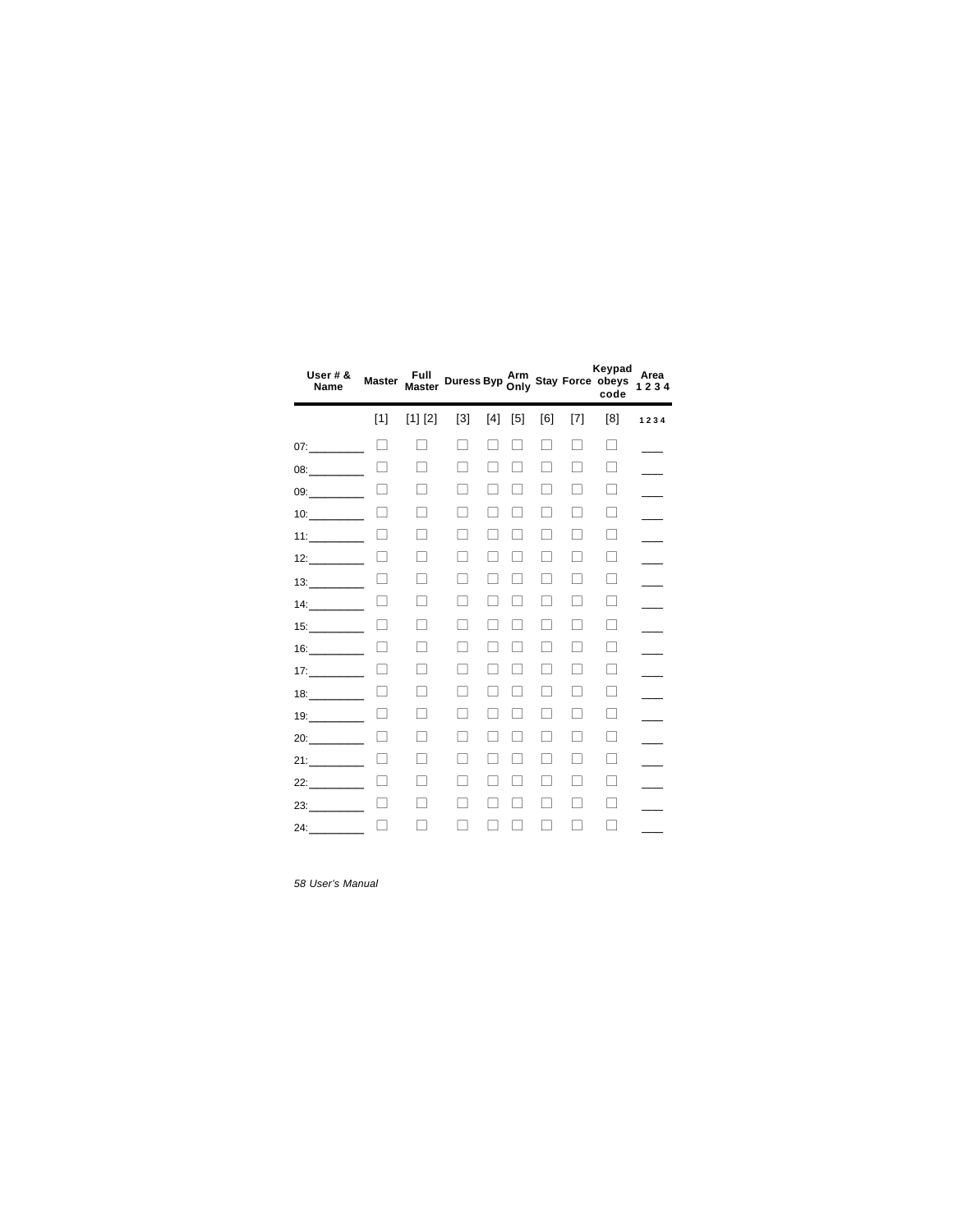| User $# 8$<br>Name | <b>Master</b> | Full<br><b>Master</b>    | Duress Byp Arm<br>Only Stay Force obeys<br>code |                          |               |     |                          | Keypad | Area<br>1234 |
|--------------------|---------------|--------------------------|-------------------------------------------------|--------------------------|---------------|-----|--------------------------|--------|--------------|
|                    | [1]           | [1] [2]                  | $\lceil 3 \rceil$                               | [4]                      | [5]           | [6] | [7]                      | [8]    | 1234         |
| 25:                |               | ۰                        | П                                               |                          |               | n   | ۰                        | П      |              |
| 26:                |               |                          | ┓                                               |                          |               | n   | П                        | П      |              |
| 27:                |               |                          | ⊣                                               |                          |               | H   | П                        | П      |              |
| 28:                | L             | ۰                        | ۰                                               |                          |               | a l | - 1                      | r.     |              |
| 29:                |               | $\mathcal{L}$            | - 1                                             |                          |               |     | - 1                      | П      |              |
| 30:                |               | ┐                        | ۰                                               |                          |               | L.  | ┐                        | гП     |              |
| 31:                |               | $\mathcal{L}$            | $\overline{\phantom{0}}$                        |                          |               | L.  | П                        | □      |              |
| 32:                | Г             | ۰                        | ۰                                               |                          |               | П   | ۰                        | Г      |              |
| 33:                | H             | $\overline{\phantom{0}}$ |                                                 |                          |               |     | $\overline{\phantom{0}}$ |        |              |
| 34:                |               |                          |                                                 |                          |               |     | Τ                        |        |              |
| 35:                |               | - 1                      | - 1                                             |                          |               | H   | П                        | ×      |              |
| 36:                |               | ۰                        | $\overline{\phantom{0}}$                        | $\overline{\phantom{0}}$ | $\mathcal{L}$ | H   | П                        | L      |              |
| 37:                | L             | ┐                        | $\overline{\phantom{0}}$                        |                          |               |     | $\overline{\phantom{a}}$ | П      |              |
| 38:                |               | ۰                        |                                                 |                          |               | ۰   | ۰                        | П      |              |
| 39:                |               |                          |                                                 |                          |               | ۰   | ۰                        | П      |              |
|                    |               |                          | ┓                                               |                          |               | n   | П                        | П      |              |
|                    | H             | ۰                        |                                                 |                          |               |     | ۰                        | п      |              |
| 42:                | П             |                          |                                                 |                          |               |     | ۰                        |        |              |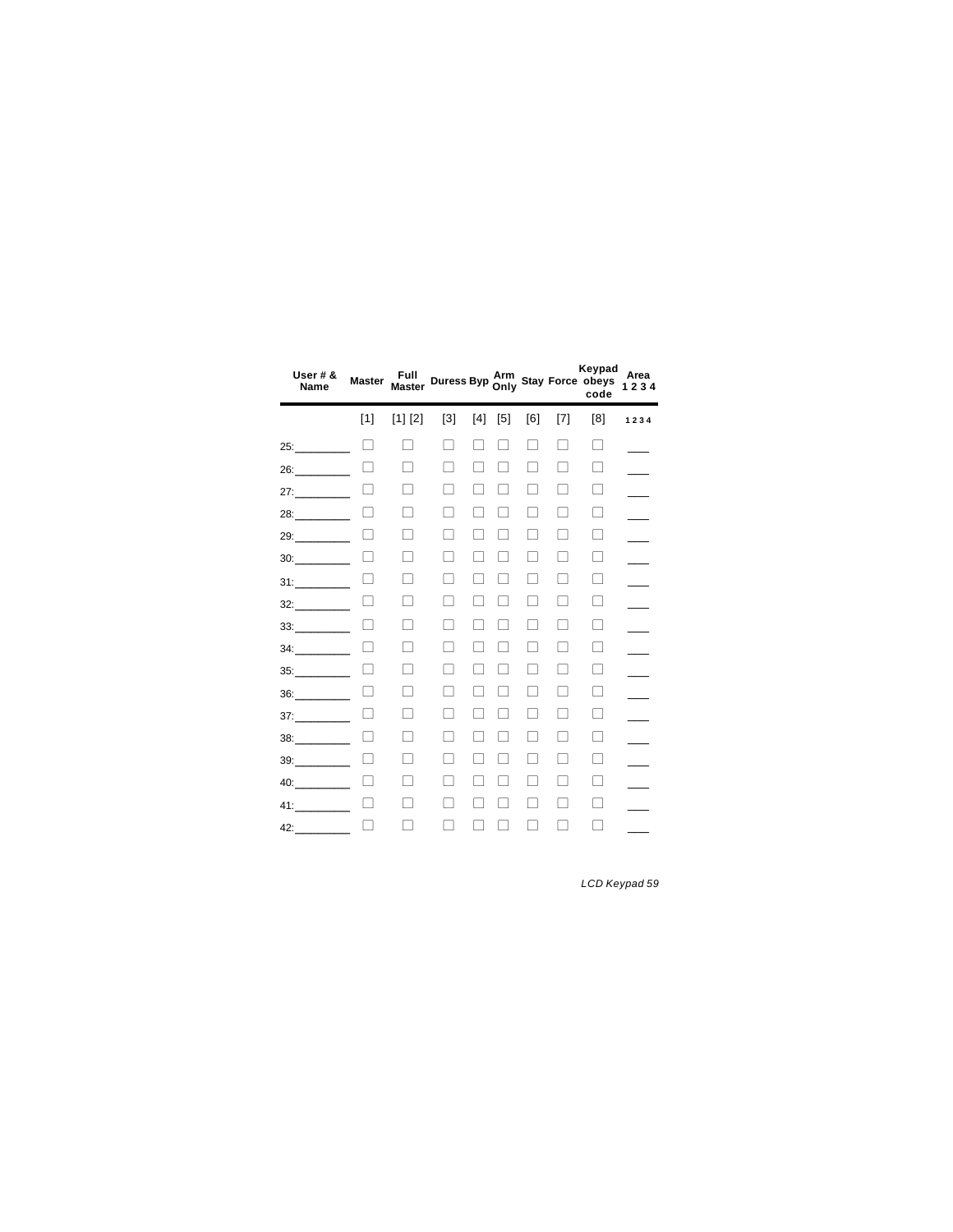| User $# 8$<br>Name | <b>Master</b> | Full<br><b>Master</b> |                   |     |       |     |                | Keypad<br>Duress Byp Arm<br>Only Stay Force obeys<br>code | Area<br>1234 |
|--------------------|---------------|-----------------------|-------------------|-----|-------|-----|----------------|-----------------------------------------------------------|--------------|
|                    | $[1]$         | [1] [2]               | $\lceil 3 \rceil$ | [4] | $[5]$ | [6] | [7]            | [8]                                                       | 1234         |
| 43:                |               | a s                   | ۰                 |     |       | n.  |                | H                                                         |              |
| 44:                |               |                       | $\mathcal{L}$     |     |       |     | n l            | П                                                         |              |
| 45:                |               |                       |                   |     |       |     |                | П                                                         |              |
| 46:                | $\mathbf{L}$  | H                     | $\mathbf{I}$      |     |       |     |                | H                                                         |              |
| 47:                |               |                       |                   |     |       |     |                | $\mathbf{1}$                                              |              |
| 48:                |               | H                     |                   |     |       |     |                | H                                                         |              |
| 49:                |               | $\mathbf{I}$          | $\blacksquare$    |     |       |     | $\blacksquare$ | П                                                         |              |
| 50:                | $\Box$        | $\mathbf{I}$          | $\blacksquare$    |     |       |     |                | $\Box$                                                    |              |
| 51:                |               |                       |                   |     |       |     |                | H                                                         |              |
| 52:                |               |                       |                   |     |       |     |                | П                                                         |              |
| 53:                |               |                       | ⊣                 |     |       |     | L.             | П                                                         |              |
| 54:                | П             | п                     | ⊣                 |     |       |     |                | П                                                         |              |
| 55:                |               |                       |                   |     |       |     |                | H                                                         |              |
| 56:                |               |                       |                   |     |       |     |                | $\mathbb{R}$                                              |              |
| 57:                |               |                       |                   |     |       |     |                | L.                                                        |              |
| 58:                | L             |                       |                   |     |       |     |                | L.                                                        |              |
| 59:                | $\mathbf{I}$  |                       |                   |     |       |     |                | a s                                                       |              |
| 60:                |               |                       |                   |     |       |     |                |                                                           |              |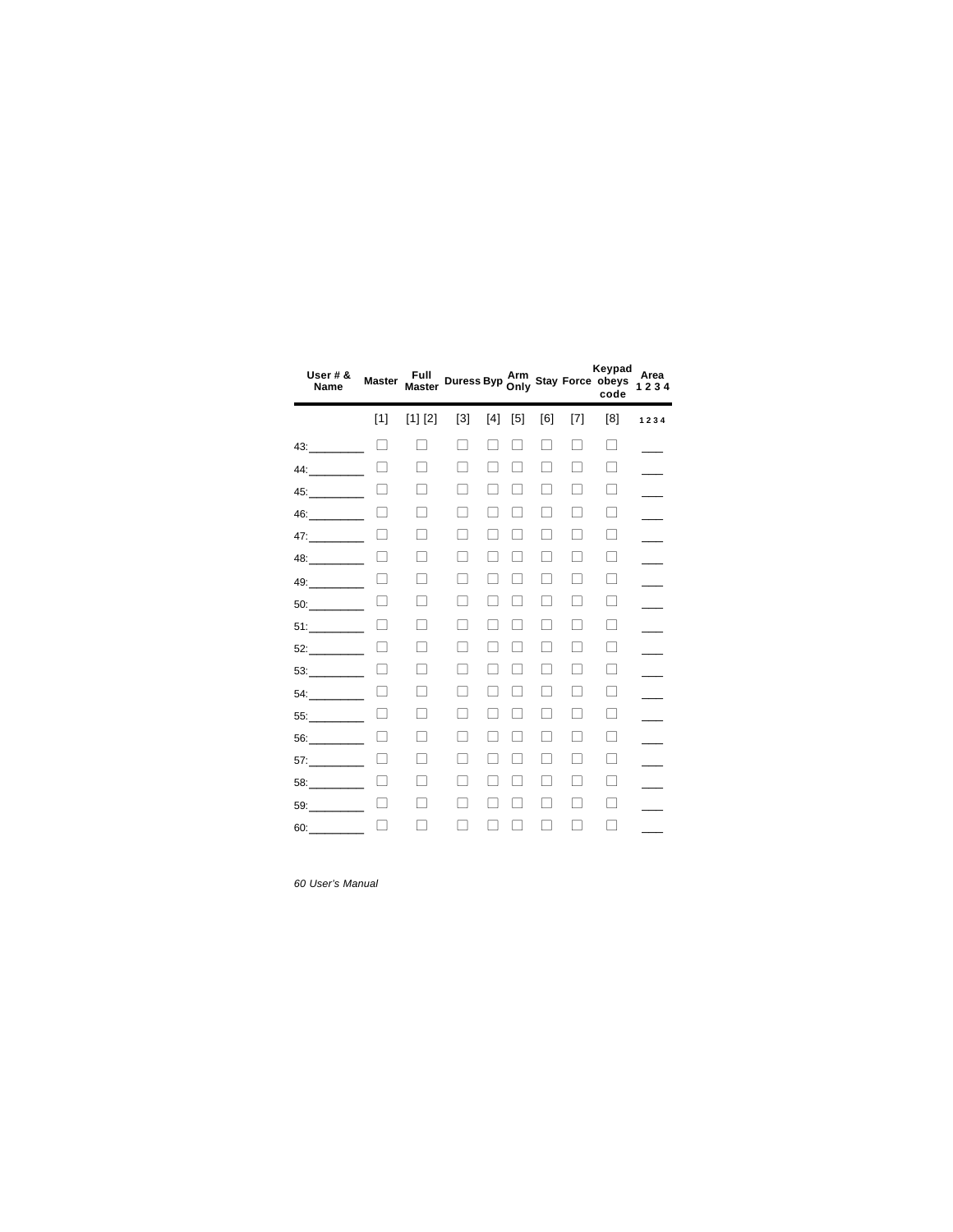| User $# 8$<br>Name | <b>Master</b> | Full<br><b>Master</b> | Duress Byp Arm<br>Only Stay Force obeys<br>code |                          |                          |                          |                | Keypad<br>code | Area<br>1234 |
|--------------------|---------------|-----------------------|-------------------------------------------------|--------------------------|--------------------------|--------------------------|----------------|----------------|--------------|
|                    | $[1]$         | [1] [2]               | $\lceil 3 \rceil$                               | [4]                      | $[5]$                    | [6]                      | [7]            | [8]            | 1234         |
| 61:                | H             | - 1                   | П                                               | n                        |                          | H                        | П              | П              |              |
| 62:                |               |                       | <b>Tall</b>                                     |                          |                          | n                        | П              | П              |              |
| 63:                |               | n a                   | П                                               |                          |                          | П                        | П              | П              |              |
| 64:                | Г             |                       |                                                 |                          |                          |                          | П              | П              |              |
| 65:                |               |                       |                                                 |                          |                          |                          | ۰              | ٠              |              |
| 66:                |               |                       |                                                 |                          |                          | Τ                        | П              |                |              |
| 67:                |               | ۰                     | ×                                               |                          |                          | П                        | П              | □              |              |
| 68:                | Г             | ۰                     |                                                 |                          |                          | П                        | П              | Г              |              |
| 69:                | $\mathbf{1}$  | ┐                     | - 1                                             |                          |                          | ×                        | П              | П              |              |
| 70:                |               | п                     | п                                               |                          |                          | ۰                        | П              | П              |              |
| 71:                |               | □                     | ┐                                               | $\mathcal{L}$            | $\mathcal{L}$            | □                        | П              | П              |              |
| 72:                |               | ┐                     | ┐                                               | $\overline{\phantom{a}}$ | $\overline{\phantom{a}}$ | П                        | П              | П              |              |
| 73:                | П             | П                     | $\overline{\phantom{0}}$                        | $\overline{\phantom{0}}$ |                          | $\overline{\phantom{a}}$ | П              | П              |              |
| 74:                |               | ۰                     | L.                                              |                          |                          | n.                       | $\Box$         | П              |              |
| 75:                |               | a l                   |                                                 |                          |                          | a s                      | $\Box$         | П              |              |
| 76:                |               | - 1                   | $\mathcal{L}$                                   | $\mathcal{L}$            |                          | n                        | П              | П              |              |
| 77:                | L             | $\mathcal{L}$         |                                                 |                          |                          | $\mathcal{L}$            | $\Box$         | L.             |              |
| 78:                | TI.           |                       |                                                 |                          |                          |                          | $\blacksquare$ | ×              |              |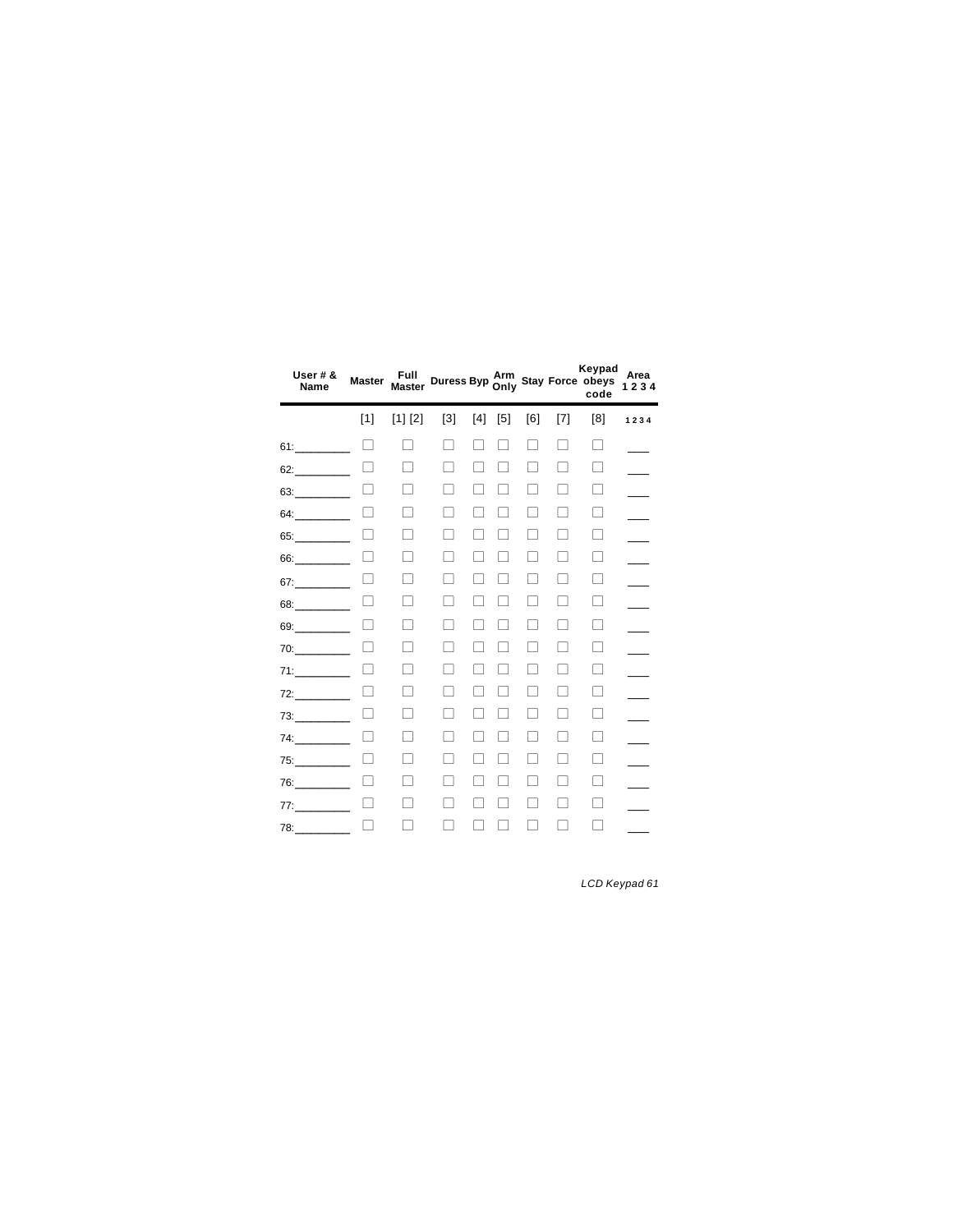| User # &<br>Name   | <b>Master</b> | Full<br><b>Master</b>    |                          |     |               |                |              | Keypad<br>Duress Byp Arm<br>Only Stay Force obeys<br>code | Area<br>1234 |
|--------------------|---------------|--------------------------|--------------------------|-----|---------------|----------------|--------------|-----------------------------------------------------------|--------------|
|                    | $[1]$         | [1] [2]                  | $\lceil 3 \rceil$        | [4] | $[5]$         | [6]            | [7]          | [8]                                                       | 1234         |
| 79:                |               | - 1                      | ۰                        |     | - 1           | ۰              |              | П                                                         |              |
|                    |               |                          | - 1                      |     |               | - 1            | ×            | H                                                         |              |
| 81:                |               | Τ                        | า                        |     |               |                |              | L                                                         |              |
| 82: 2012           |               | $\overline{\phantom{a}}$ | - 1                      |     |               |                |              | H                                                         |              |
| 83: 2001           |               | - 1                      | - 1                      |     |               |                |              | H                                                         |              |
| 84: $\blacksquare$ |               | $\overline{\phantom{a}}$ | $\mathcal{L}$            |     |               | $\mathcal{L}$  |              | $\mathbf{1}$                                              |              |
| 85:                |               | Ē.                       | $\blacksquare$           |     |               | $\blacksquare$ | $\mathbf{I}$ | $\Box$                                                    |              |
| 86:                | H             | П                        | $\overline{\phantom{0}}$ |     |               | $\mathbf{I}$   | L            | $\mathbf{1}$                                              |              |
| 87:                |               | п                        |                          |     |               |                |              | H                                                         |              |
| 88: 2001           |               | п                        |                          |     |               |                |              | П                                                         |              |
| 89:                |               | a l                      | ۰                        |     |               | ×              | L            | H                                                         |              |
| 90:                | L             | ┐                        |                          |     | $\mathcal{L}$ | ×              |              | п                                                         |              |
| 91:                |               | ×                        |                          |     |               |                |              | H                                                         |              |
| 92:                |               |                          |                          |     |               |                |              | r.                                                        |              |
| 93:                |               |                          |                          |     |               |                |              | L.                                                        |              |
| 94:                |               | - 1                      |                          |     |               | n l            |              | L.                                                        |              |
| 95:                |               |                          |                          |     |               |                |              | a s                                                       |              |
| 96: 2007           |               |                          |                          |     |               |                |              |                                                           |              |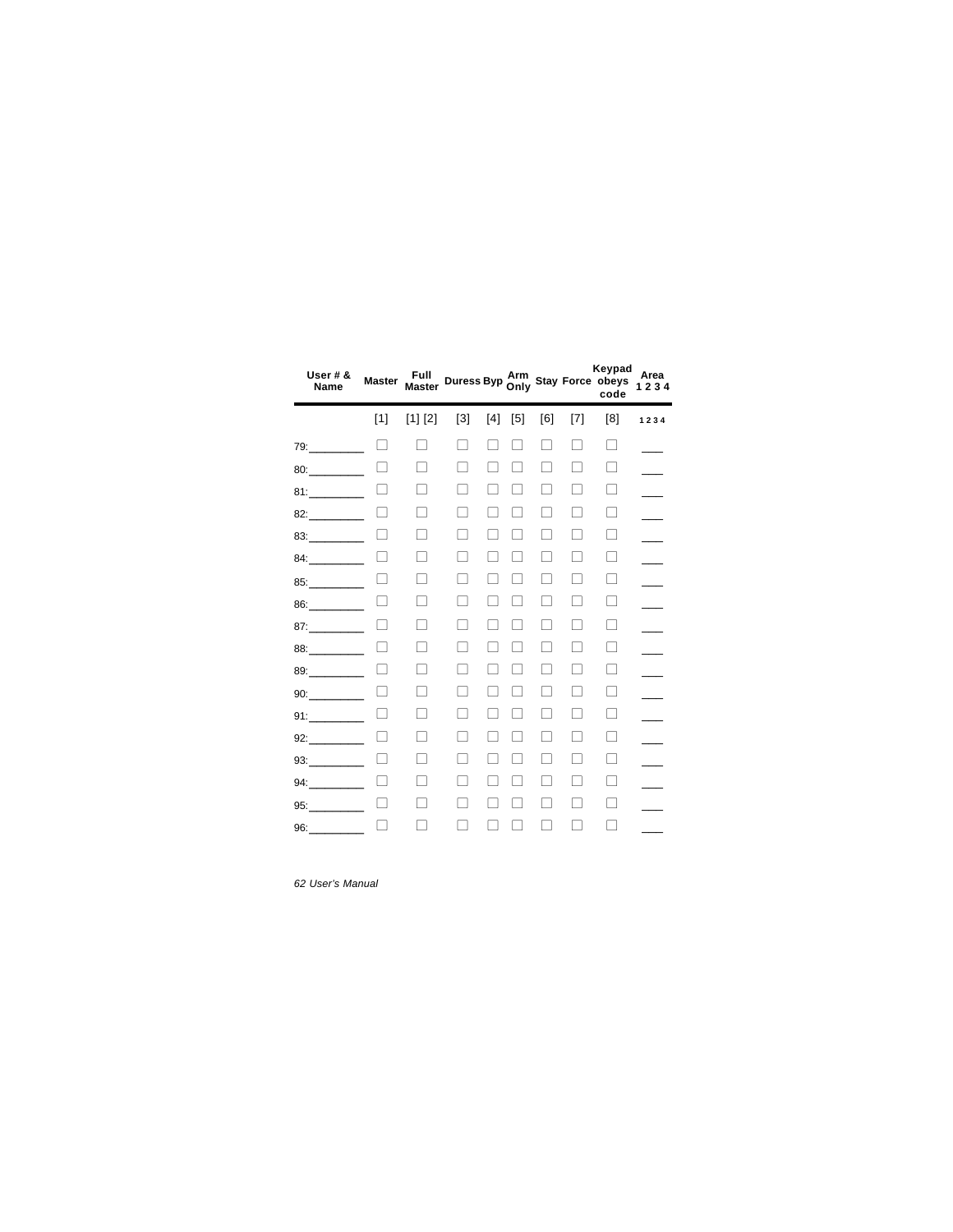# **10.3 SPECIAL BUTTONS AND FEATURES One-Touch Buttons:** Place a √ if the One-Touch Button is activated. **Panic Alarms:** Place a  $\checkmark$  if the Panic Button is activated and if alarm is **silent or audible.**   $\Box$  (**R**) Stay Arm  $\Box$  (**R**) Bypass Programming  $\Box$  **G** Force Arm  $\Box$  **Instant Arm**  $\Box$  **And** Regular Arm  $\checkmark$  **Co** Keypad Settings  $\Box$  Disarm Stay/Instant Arm  $\Box$  Event Record Display  $\Box$   $\overline{(\bullet)}$  &  $\overline{(\bullet)}$  Emergency or \_\_\_\_\_\_\_\_\_\_\_\_\_  $\Box$  Silent  $\Box$  Audible  $\Box$   $\bigoplus$  &  $\bigoplus$  Auxiliary or \_\_\_\_\_\_\_\_\_\_\_\_\_\_  $\Box$  Silent  $\Box$  Audible <sup>l</sup>& Fire or \_\_\_\_\_\_\_\_\_\_\_\_\_\_\_\_\_\_ <sup>l</sup>Silent <sup>l</sup>Audible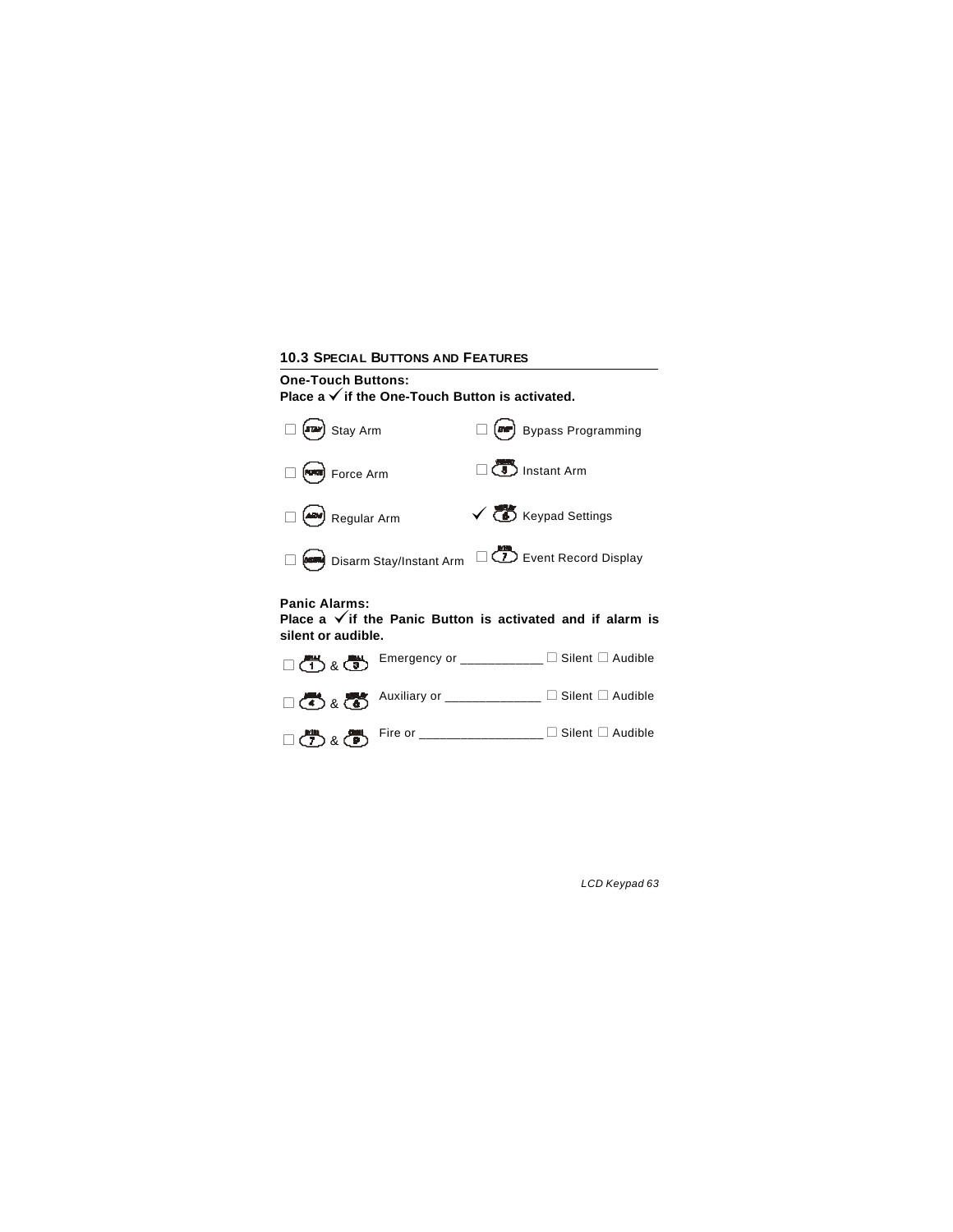## **PGMs:**

|   | PGM When this occurs:                                                                                                | This is activated: |
|---|----------------------------------------------------------------------------------------------------------------------|--------------------|
| 1 | <u> 1980 - Johann John Stone, mars and de la partie de la partie de la partie de la partie de la partie de la pa</u> |                    |
|   |                                                                                                                      |                    |
| 2 |                                                                                                                      |                    |
|   |                                                                                                                      |                    |
| 3 | the control of the control of the control of the control of                                                          |                    |
|   |                                                                                                                      |                    |
| 4 |                                                                                                                      |                    |
|   |                                                                                                                      |                    |
| 5 |                                                                                                                      |                    |

### **10.4 OTHER INFORMATION**

| Service provided by: Tel: Tel:                                 |  |
|----------------------------------------------------------------|--|
|                                                                |  |
|                                                                |  |
| Alarm transformer location:__________ on circuit #:__________  |  |
| Location of Telephone Connections:____________________________ |  |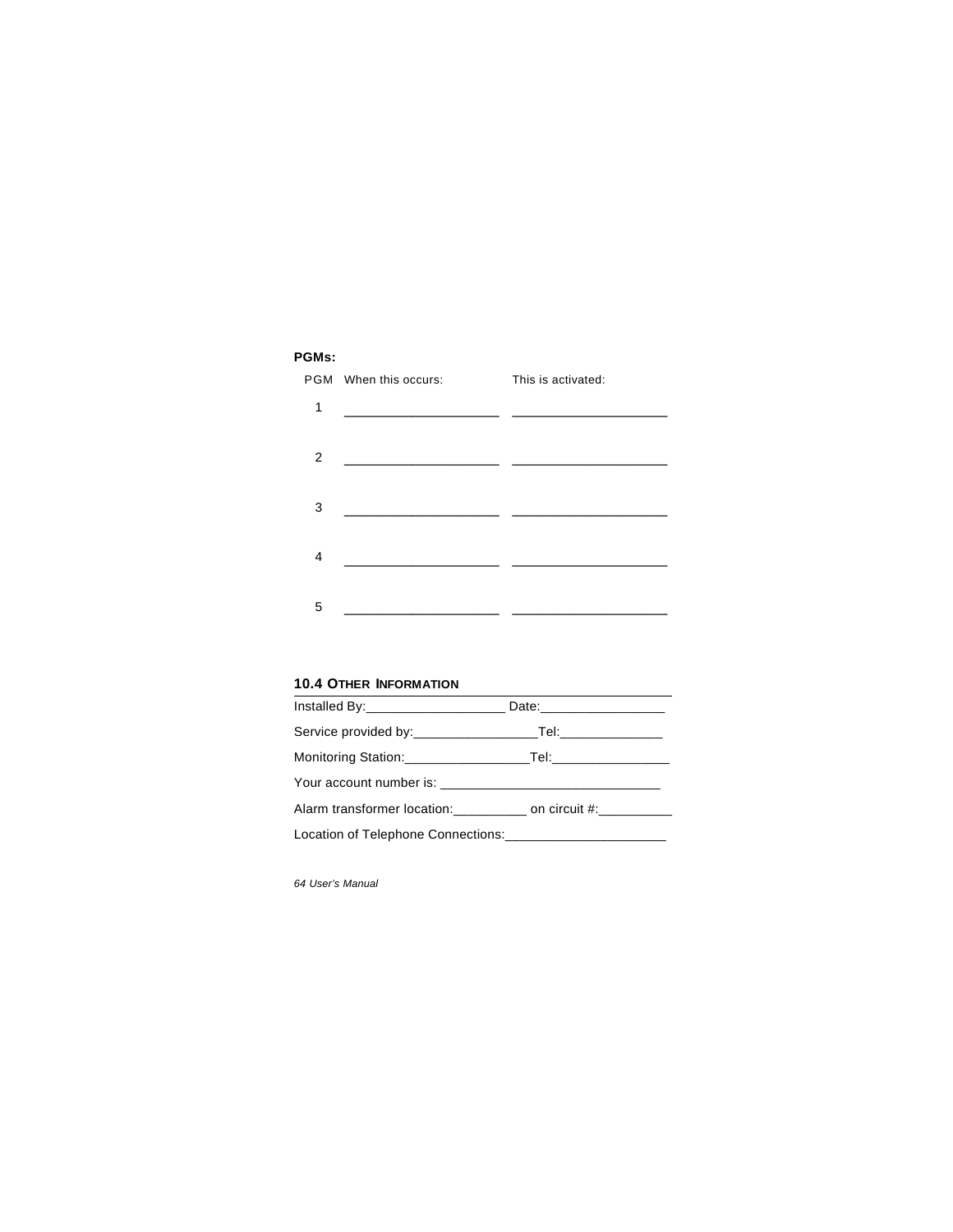#### **Warranty**

The Seller warrants its products to be free from defects in materials and workmanship under normal use for a period of one year (except as indicated otherwise). Except as specifically stated herein, all express or implied warranties whatsoever, statutory or otherwise, including without limitation, any implied warranty of merchantability and fitness for a particular purpose, are expressly excluded. Because Seller does not install or connect the products and because the products may be used in conjunction with products not manufactured by Seller, Seller cannot guarantee the performance of the security system. Seller obligation and liability under this warranty is expressly limited to repairing or replacing, at Seller's option, any product not meeting the specifications. In no event shall the Seller be liable to the buyer or any other person for any loss or damages whether direct or indirect or consequential or incidental, including without limitation, any damages for lost profits, stolen goods, or claims by any other party caused by defective goods or otherwise arising from the improper, incorrect or otherwise faulty installation or use of the merchandise sold.